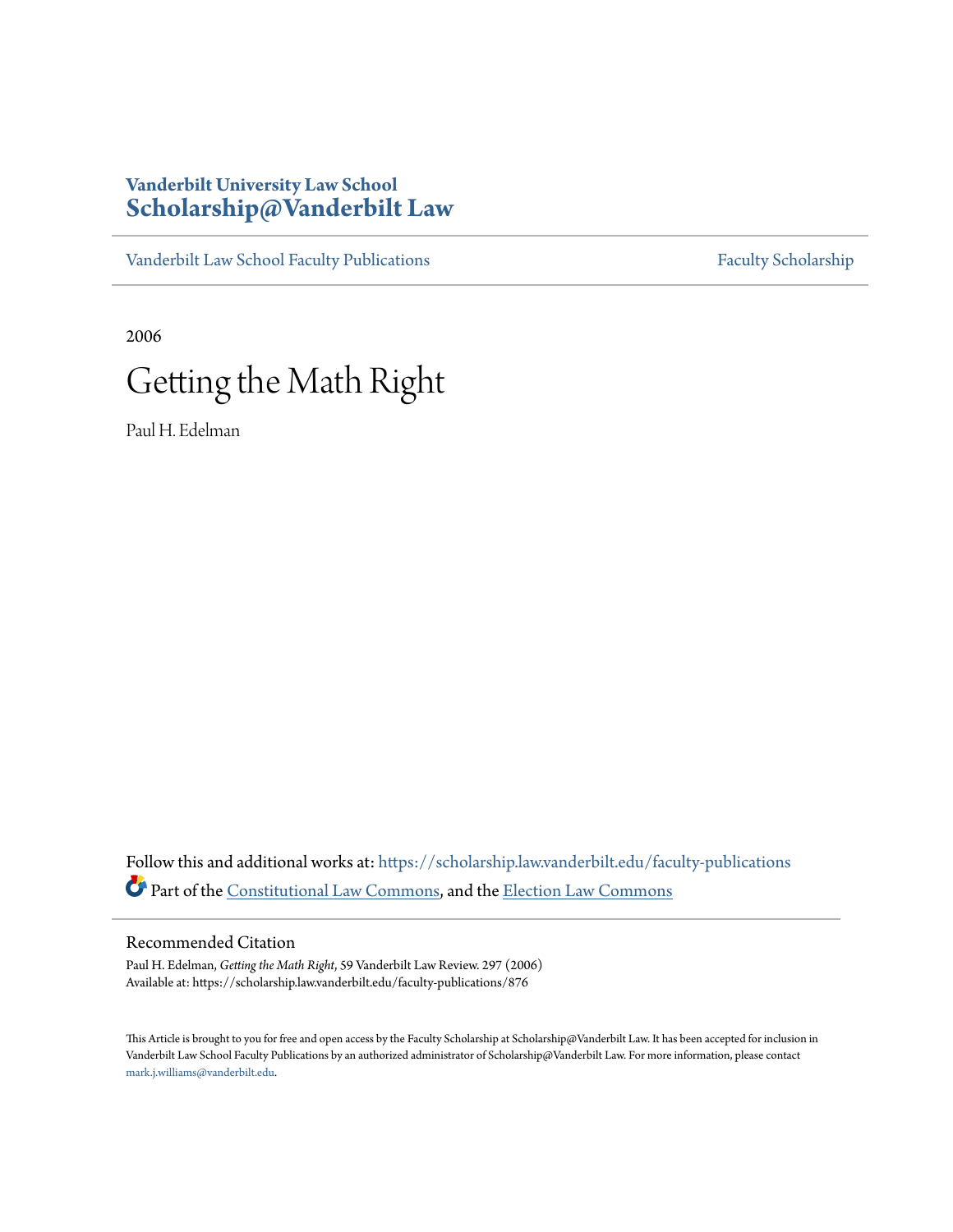

Retrieved from DiscoverArchive,

Vanderbilt University's Institutional Repository

This work was originally published as Paul H Edelman, Getting the Math Right: Why California Has Too Many Seats in the House of Representatives, in 59 V Vanderbilt La aw Review 2 297 2006.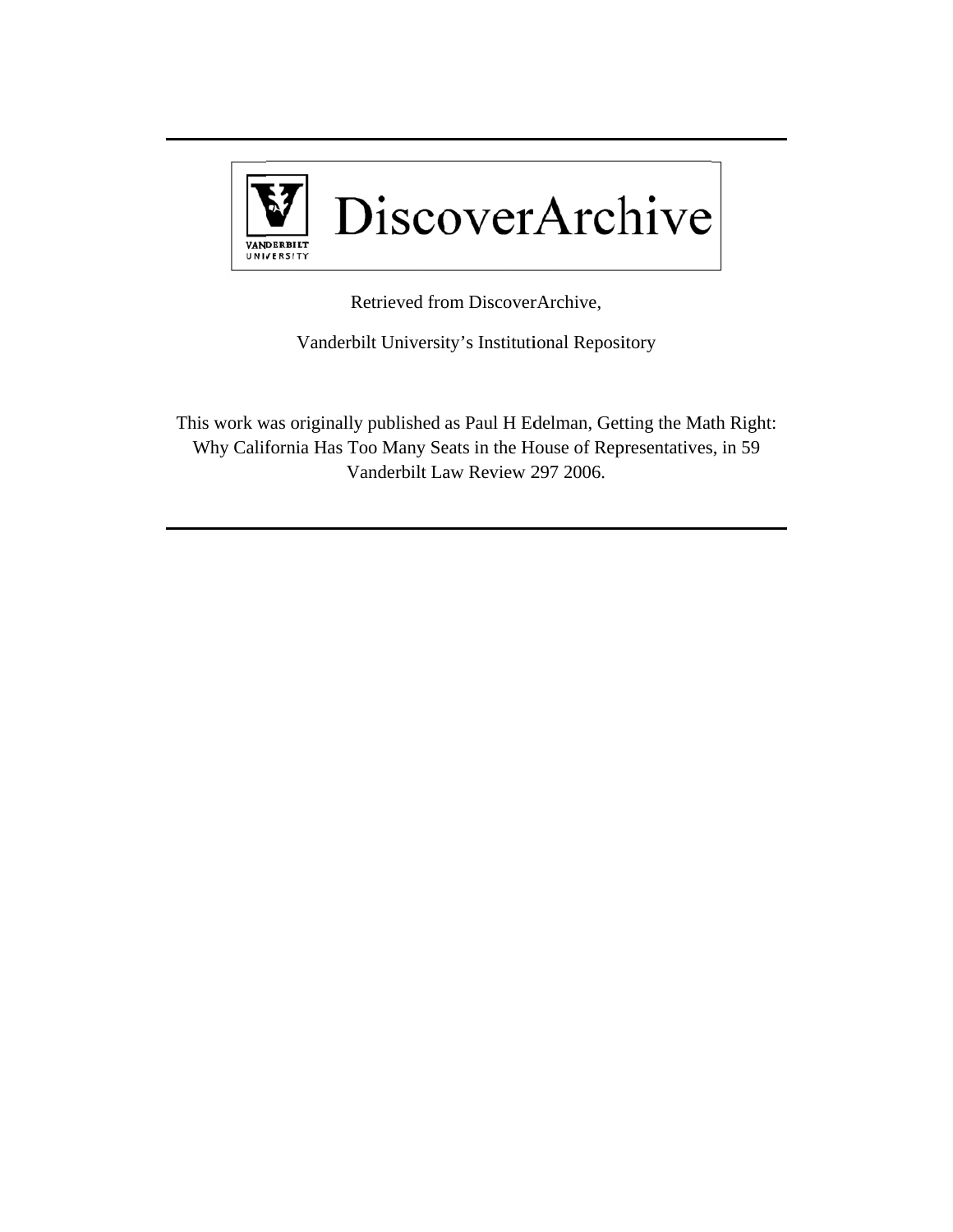# HEINONLINE

Citation: 59 Vand. L. Rev. 297 2006



Content downloaded/printed from HeinOnline (http://heinonline.org) Tue Oct 14 13:19:59 2014

- -- Your use of this HeinOnline PDF indicates your acceptance of HeinOnline's Terms and Conditions of the license agreement available at http://heinonline.org/HOL/License
- -- The search text of this PDF is generated from uncorrected OCR text.
- -- To obtain permission to use this article beyond the scope of your HeinOnline license, please use:

 https://www.copyright.com/ccc/basicSearch.do? &operation=go&searchType=0 &lastSearch=simple&all=on&titleOrStdNo=0042-2533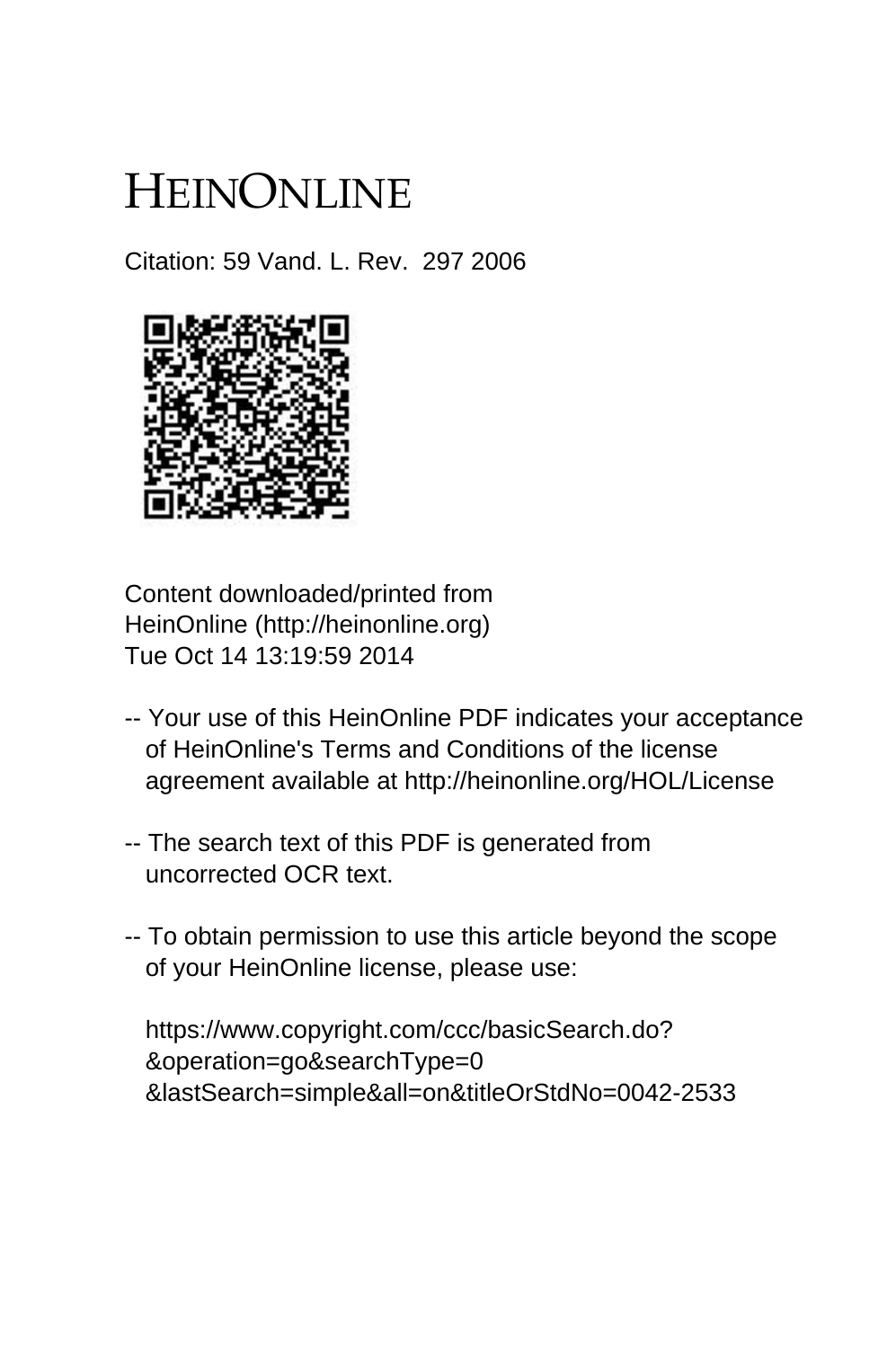## **VANDERBILT LAW REVIEW**

VOLUME 59 MARCH 2006 NUMBER 2

# **Getting the Math Right: Why California Has Too Many Seats in the House of Representatives**

*Paul H. Edelman\**

| Ī.   |                    |                                                  |  |
|------|--------------------|--------------------------------------------------|--|
| II.  |                    |                                                  |  |
|      | $\bm{A}$           |                                                  |  |
|      | $\boldsymbol{B}$ . |                                                  |  |
| III. |                    |                                                  |  |
|      | $\bm{A}$ .         |                                                  |  |
|      | $B_{\cdot}$        |                                                  |  |
| IV.  |                    | MINIMUM TOTAL DEVIATION APPORTIONMENT 320        |  |
|      | A.                 | Wesberry Doesn't Apply to Congressional          |  |
|      |                    |                                                  |  |
|      | $\boldsymbol{B}$ . |                                                  |  |
|      | C.                 |                                                  |  |
| V.   |                    | TECHNICAL CONSIDERATIONS AND STATE INTERESTS 329 |  |
|      | A.                 | The Theory of Minimum Total Deviation            |  |
|      |                    |                                                  |  |
|      | В.                 | Legitimate State Interests in Apportionment 334  |  |
|      |                    | $1_{-}$                                          |  |
|      |                    | $2_{-}$                                          |  |
|      |                    | 3.                                               |  |
|      |                    |                                                  |  |

Professor of Mathematics and Law, Vanderbilt University. I have profited from the comments of Robert Bennett, Lisa Bressman, Richard Hasen, Richard Nagareda, Erin O'Hara, Robert Rasmussen, and Suzanna Sherry.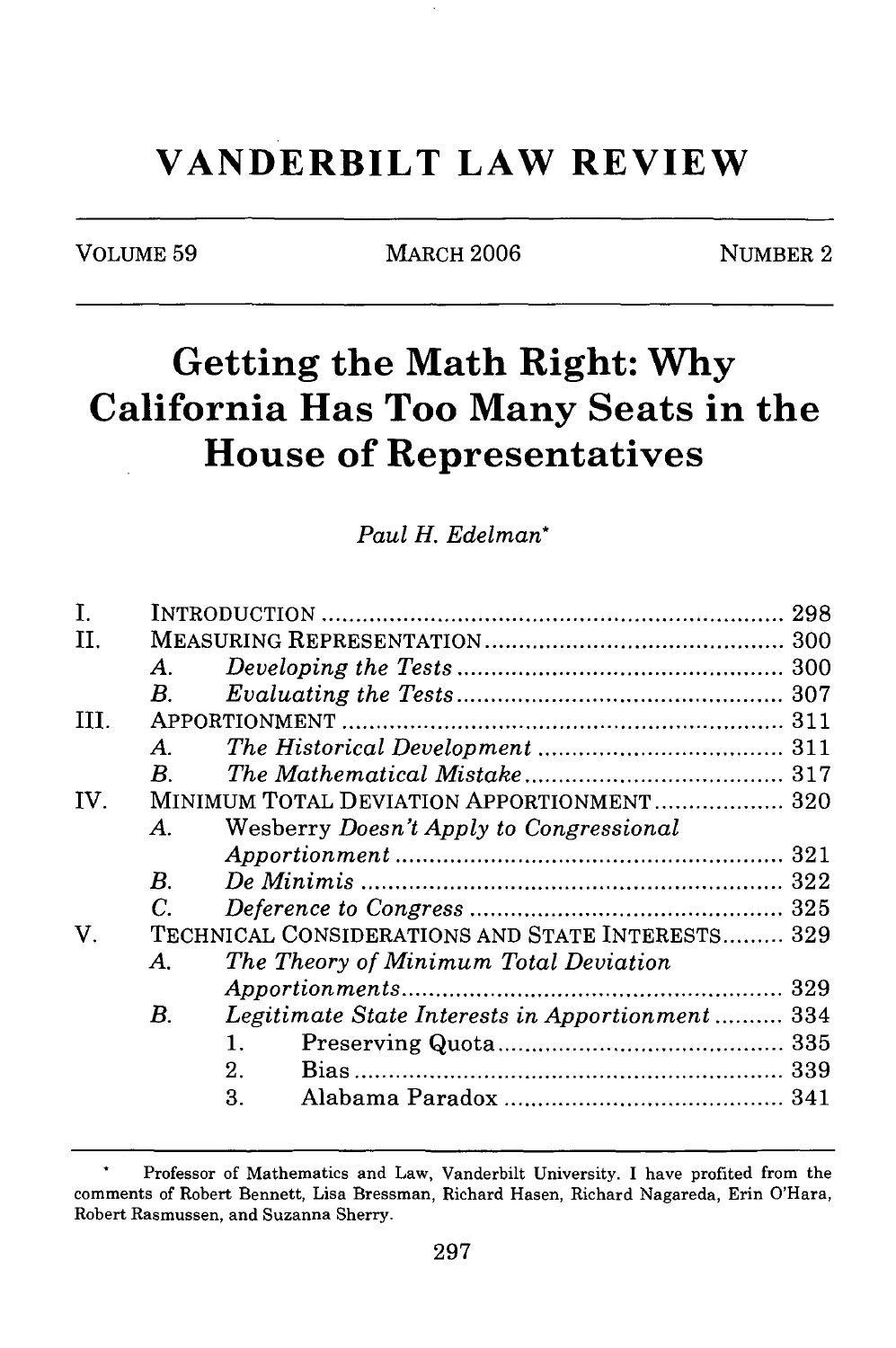| VI. |  |
|-----|--|
|     |  |

#### I. INTRODUCTION

"One person, one vote" sounds like a simple mathematical equation. Actually, it isn't quite that easy, but over the last forty years, the Supreme Court has distilled a fairly stable and predictable test for resolving the basic issue of equal representation: how much population difference between districts is permissible?

In one area of representation, however, the Court has gotten the math wrong. In its only opinion on the decennial apportionment of Congress, the 1992 case *U.S. Department of Commerce v. Montana,1* the Court punted. Rather than apply its well-established test from the districting cases, the Court deferred to Congress on the ground that different ways of measuring equality of representation produced different apportionments, and thus Congress, rather than the Court, should choose the best measure.<sup>2</sup> Unfortunately, that conclusion was based on a mathematical error.

As an abstract matter, applying the districting test to apportionment makes sense. Apportionment and districting are opposite sides of the same coin. In districting, one has a fixed number of representatives, and the geographic area must be cut into pieces to accommodate them. In apportionment, the geographic area is already divided into states, and the representatives must be parceled out among the divisions. In both instances, the goal is "equal representation for equal numbers of people."3 In both instances, the same test should apply.

But when the Court tried to apply the districting test to apportionment, it was misled by its mathematical mistake. Relying on numbers provided by the parties, the Court thought it was looking at a calculation of relative deviation-the test used in the districting cases-when it was not.4 Instead, it was looking at a *different* computation, and, not surprisingly, this alternative computation produced results that conflicted with other indications the Court had.5 The Court thus concluded that the relative deviation test could not be applied to apportionment because the results that the Court reached

<sup>1. 503</sup> U.S. 442, 445 (1992).

<sup>2.</sup> *Id.* at 464-66.

<sup>3.</sup> Wesberry v. Sanders, 376 U.S. 1, 18 (1964).

<sup>4.</sup> U.S. Dep't of Commerce v. Montana, 503 U.S. at 461-62.

<sup>5.</sup> *Id.* at 462-63.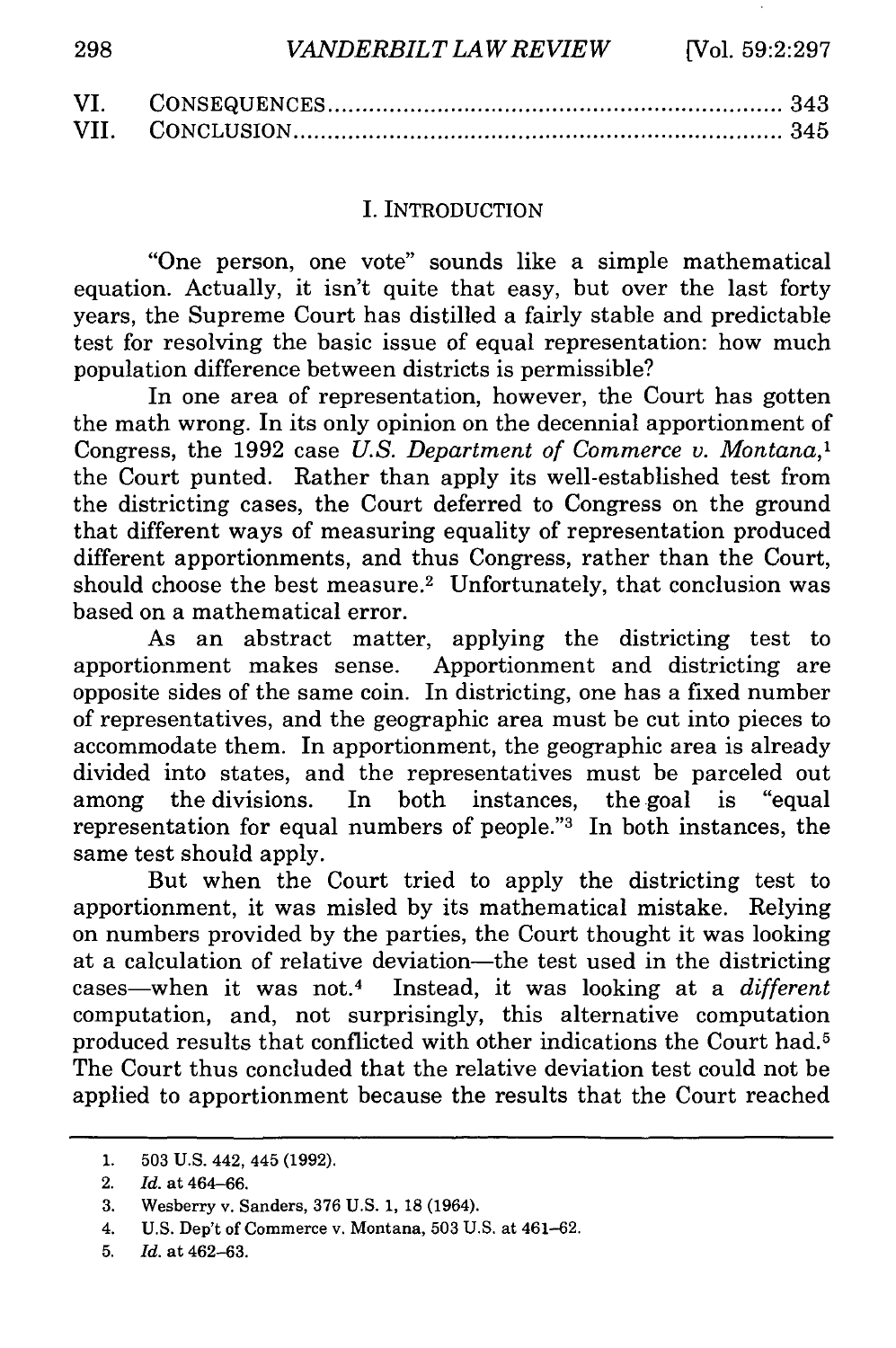under the test sent mixed signals about the appropriate measure of representation. <sup>6</sup>

This Article does the mathematics correctly. It provides a unified account of "one person, one vote" for both the districting cases and the apportionment of Congress, explaining why the same measure of "one person, one vote"-relative deviation-should apply to both districting and apportionment. I argue that the Court may be constitutionally required to apply this test in the apportionment context, and I demonstrate the method of finding the apportionment that best satisfies the requirement.

The apportionment method that best satisfies the "one person, one vote" test is unlike any method previously in use. Calculated under this method, the current Congress would have three fewer representatives from California and one more from each of South Dakota, Delaware, and Montana. In general, larger states lose representatives and smaller states gain.

Part II describes the evolution of the "one person, one vote" standard for districting cases. Part III relates the history of apportionment of the House and examines the sole Supreme Court case on the requirements of apportionment. In particular, this Part shows how an arithmetic error caused the Court's confusion about how to measure compliance with "one person, one vote" in the apportionment context. Having established a clear foundation, Part IV sets forth the prima facie case that the current apportionment of the House is out of compliance with the "one person, one vote" test from the districting cases. Part *IV* also considers possible counterarguments and concludes that they are not persuasive.

This does not end the inquiry, however, since under the "one person, one vote" test, the government has the opportunity to demonstrate that the current apportionment serves a legitimate political interest. Such a defense relies on technical properties of apportionments, and so I begin Part V with a discussion of the various methods of apportionment, including the new method that I propose. After laying the groundwork, I show that the legitimate government interests that support apportionment do not support the use of the current method of apportionment over my proposed method. In Part VI, I outline some of the political consequences that would result from my proposed method of apportionment.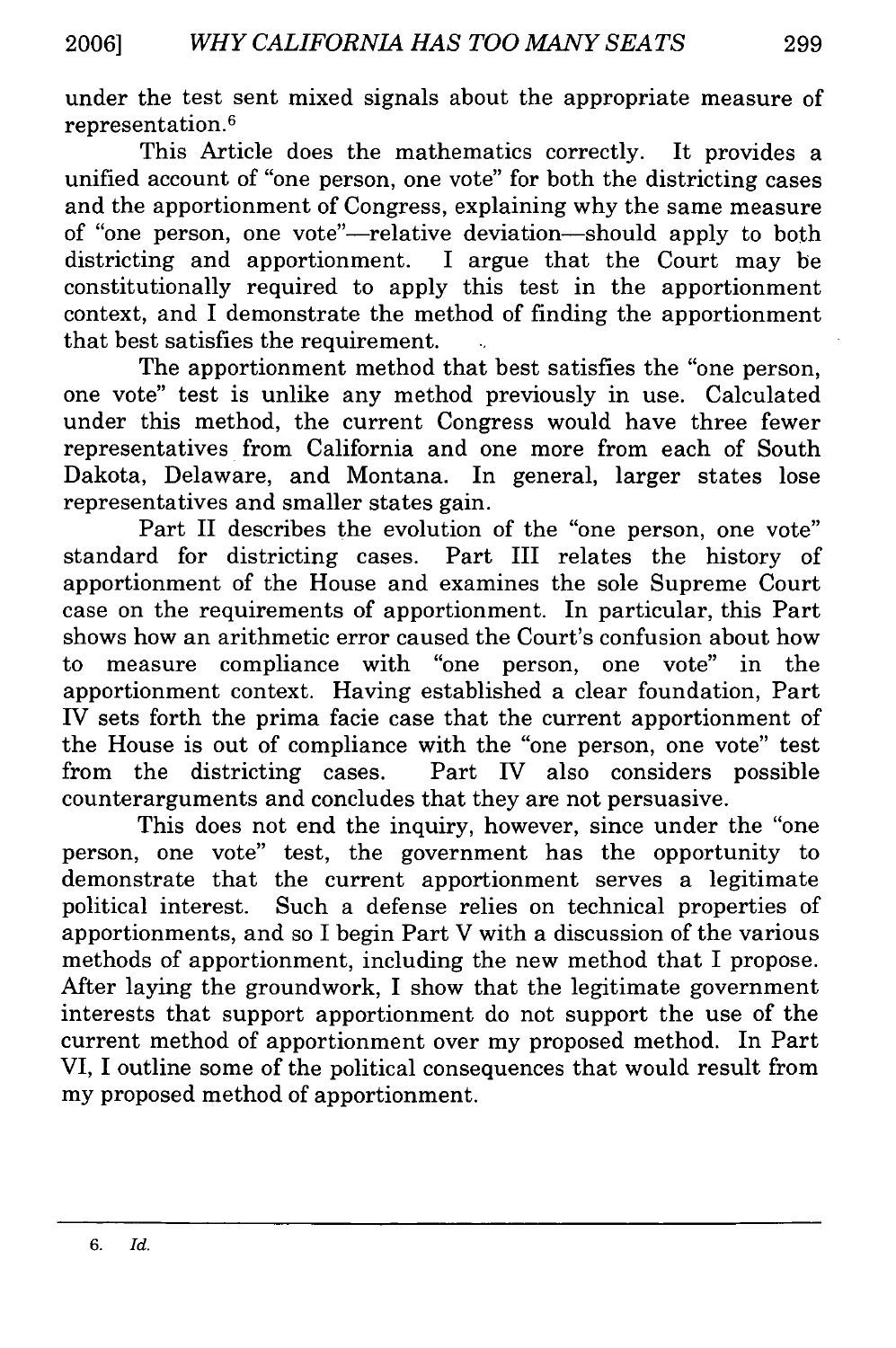#### II. MEASURING REPRESENTATION

#### *A. Developing the Tests*

Over time, the Supreme Court settled on two tests for measuring representation: total deviation and average deviation. While average deviation is employed to assess a few types of districting plans, the Court has shown a strong preference for using total deviation, even applying it to circumstances that do not quite fit.

When the Court initiated the reapportionment revolution with its "one person, one vote"7 pronouncements in *Gray v. Sanders,8 Reynolds v. Sims,9* and *Wesberry v. Sanders,10* it had little need for a refined statistic to measure the deviation from equal district sizes. The disparities were so egregious that any (and all) measures sufficed to demonstrate the inequities. Thus, in these early cases the Court gave a laundry list of figures and statistics to capture the disparities, including population-variance ratios, $11$  percentage of the population residing in a majority of the Senate districts, 12 and specific instances of malapportionment. <sup>13</sup>

As time passed and state and local governments adjusted their districting, this ad hoc approach to measuring adherence to "one person, one vote" proved insufficient. The Court could have required exact equality among the districts, and to some extent this is what it ultimately did in the case of congressional districts.14 In the case of state and local districting, however, the Court was loathe to require such strict adherence to mathematical equality. Instead, it chose to provide guidance as to the proper measure of "one person, one vote,"

11. *See, e.g., Reynolds,* 377 U.S. at 545 ("Population-variance ratios of up to about 41-to-1 existed in the Senate, and up to about 16-to-1 in the House."); *Wesberry,* 376 U.S. at 7 ("A single Congressman represents from two to three times as many Fifth District voters as are represented by each of the Congressmen from each of the other Georgia congressional districts.").

12. *Reynolds,* 377 U.S. at 545.

13. *Id.* at 549 ("Even so, serious disparities from a population-based standard remained. Montgomery County, with 169,210 people, was given only four seats, while Coosa County, with a population of only 10,726, and Cleburne County, with only 10,911, were each allocated one representative.").

14. Karcher v. Daggett, 462 U.S. 725, 734 (1983) ('We thus reaffirm that there are no *de minimis* population variations, which could practicably be avoided, but which nonetheless meet the standard of Art. I, § 2 without justification."). But, as we will see, even in these cases the Court invoked measures of disparity in its analysis.

<sup>7.</sup> Gray v. Sanders, 372 U.S. 368, 384 (1963).

<sup>8.</sup> Id.

<sup>9. 377</sup> U.S. 533, 558 (1964).

<sup>10. 376</sup> U.S. 1, 18 (1964).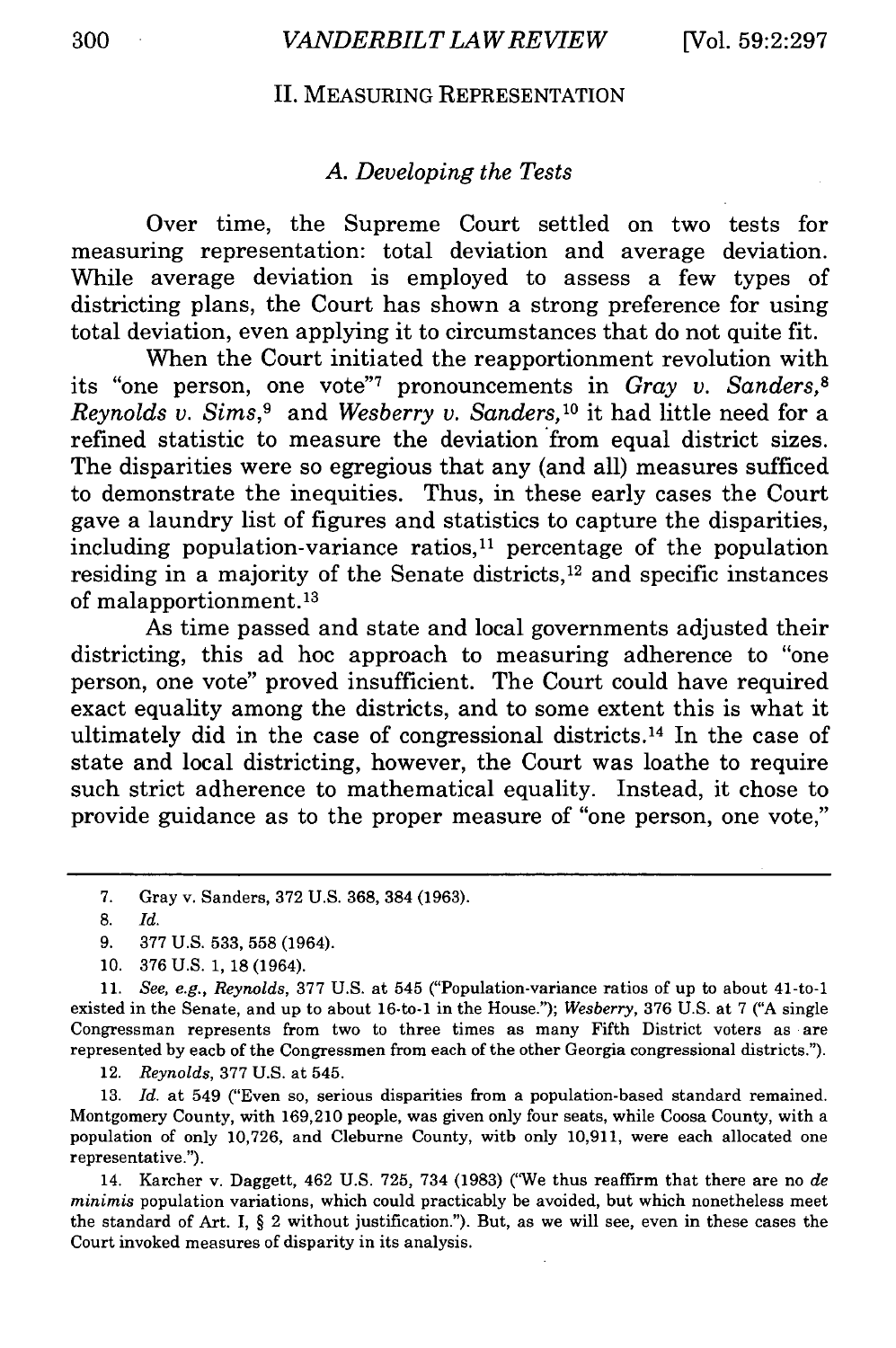and the maximum discrepancies allowed. The Court ultimately adopted the measure of total deviation.

To understand the total deviation measure, consider *Abate v. Mundt.15* The Rockland County Board of Supervisors consisted of representatives of the five towns in the county: Stony Point, Haverstraw, Orangetown, Clarkstown, and Ramapo.<sup>16</sup> In order to comply with the "one person, one vote" mandate, the number of representatives elected from each town differed depending on the size of the town.<sup>17</sup> For example, Ramapo, the largest town, was given 6 representatives and Stony Point, the smallest, was given 1. The towns, their populations, and the number of their representatives are shown in the first three columns of Table **1.18**

| Town               | Popu-<br>lation | Repre-<br>sentatives | People/<br>Repre-<br>sentative | Relative<br><b>Deviation</b> | Total<br>Deviation |
|--------------------|-----------------|----------------------|--------------------------------|------------------------------|--------------------|
| <b>Stony Point</b> | 12114           | 1                    | 12114                          | $-0.34$                      |                    |
| Haverstraw         | 23676           | 2                    | 11838                          | $-2.61$                      |                    |
| Orangetown         | 52080           | 4                    | 13020                          | 7.11                         |                    |
| Clarkstown         | 57883           | 5                    | 11576.6                        | $-4.76$                      |                    |
| Ramapo             | 73051           | 6                    | 12175.17                       | 0.16                         |                    |
| Rockland<br>County | 218804          | 18                   | 12155.78                       |                              | 11.88              |

Table I

For each town we compute the number of people per representative by simple division. We also compute the ideal district size (the bottom cell in the fourth column) by dividing the total population of the county by the total number of representatives on the county board. For each city, then, we can compute the relative deviation from the ideal district size (column five) by taking the difference between the city's number of people per representative and the ideal district size, dividing by the ideal district size, and

**<sup>15.</sup>** 403 **U.S. 182, 184 (1971).**

**<sup>16.</sup>** *Id.* at 184 **n.1.**

<sup>17.</sup> *Id.* at 184.

**<sup>18.</sup>** *Id.* at 184 **n.1.**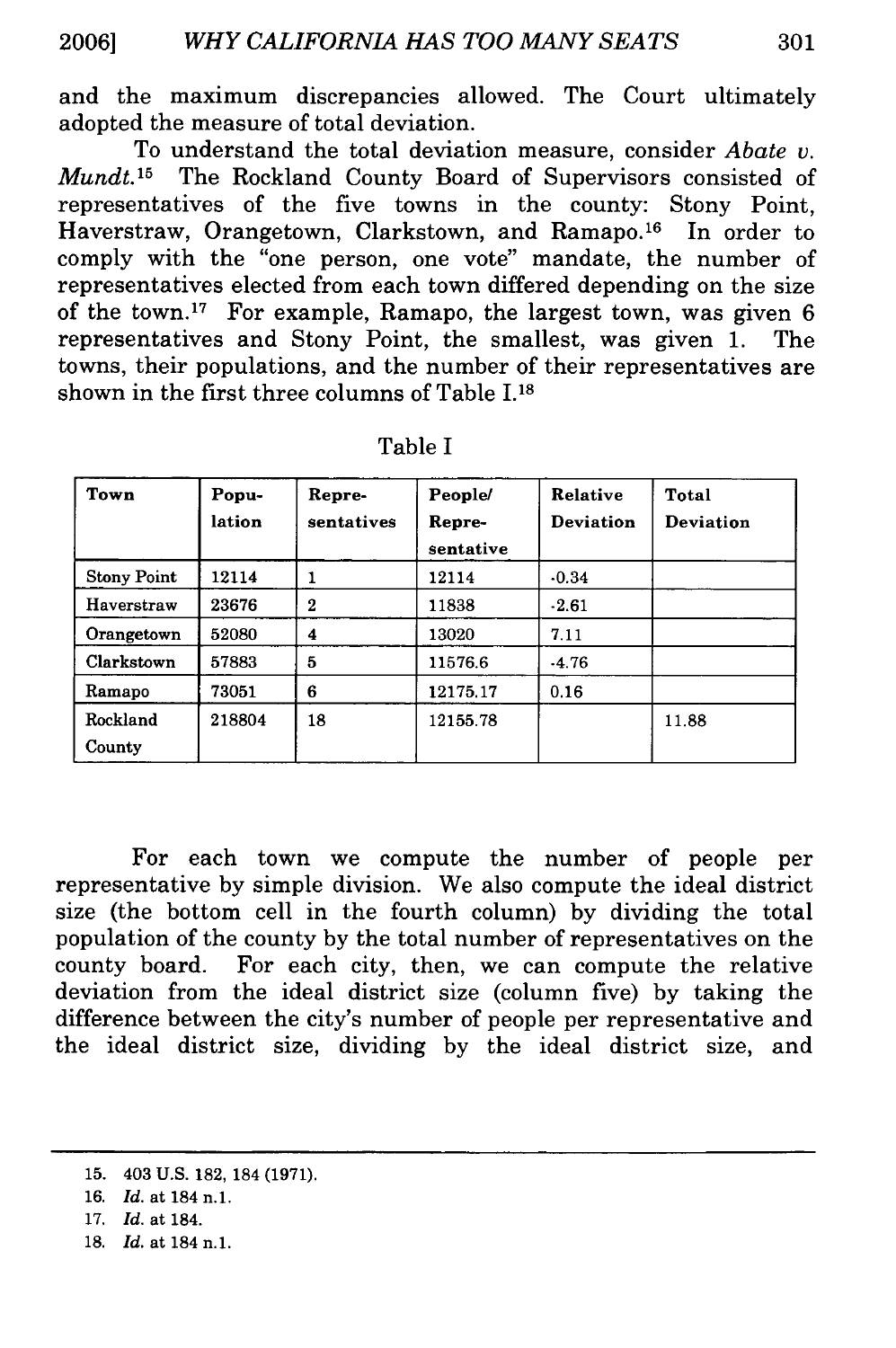multiplying by 100 (to turn it into a percentage).<sup>19</sup> The relative deviation is the difference between the size of the town's average district and the ideal district expressed as a percentage of the ideal district. Finally, we compute the size of the interval between the largest relative deviation and the smallest to get the total deviation.<sup>20</sup>

*Abate* was not the first case to apply the total deviation measure. Several years earlier, in *Swann v. Adams,* the Court confronted a challenge to a districting of the Florida state legislature.<sup>21</sup> Total deviation appears in the company of other statistics:

The senate districts range from 87,595 to 114,053 in population per senator, or from 15.09% overrepresented to 10.56% underrepresented. The ratio between the largest and the smallest district is thus 1.30 to 1. The deviation from the average population per senator is greater than 15% in one senatorial district, is greater than 14% in five more districts and is more than 10% in still six other districts.  $22$ 

The Court again utilized the total deviation measure in *Wells v. Rockefeller,23* a challenge to a New York state congressional redistricting in which the Appendix computes the relative deviation for each district and lists the maximum and minimum of those numbers. 24 After *Abate,* the Court applied the total deviation measure in *Mahan v. Howell,25* a challenge to the reapportionment of the Virginia House of Delegates. In this case, the Court acknowledged total deviation as a primary measure of compliance with "one person, one vote": "In *Kirkpatrick v. Preisler* and *Wells v. Rockefeller,* this Court invalidated state reapportionment statutes for federal

[The] long tradition of overlapping functions and dual personnel in Rockland County government and on the fact that the plan before us does not contain a built-in bias tending to favor particular political interests or geographic areas. And nothing we say today should be taken to imply that even these factors could justify substantially greater deviations from population equality.

*Abate,* 403 U.S. at 187.

21. 385 U.S. 440, 441 (1967).

22. *Id.* at 442. The Court struck down this apportionment as being in violation of "one person, one vote." *Id.* at 443-44.

23. 394 U.S. 542, 547 (1969).

25. 410 U.S. 315, 320 (1973).

<sup>19.</sup> So, for instance, Haverstraw has 11,838 people per representative, so its percent deviation from the ideal district size is 100 x (11,838-12,155.78)/12,155.78 **=** -2.614. The negative sign indicates that the town has a smaller people-to-representative ratio than the ideal, i.e., the citizens of Haverstraw are over-represented.

<sup>20.</sup> In this case the largest percent deviation is 7.11% for Orangetown, and the smallest is - 4.76% for Clarkstown, making the total deviation 7.11% + 4.76% = 11.88%. The Court upheld the constitutionality of the Board in spite of the size of the total deviation based on:

<sup>24.</sup> *Id.* As the Court does not rely on the total deviation test for challenges to congressional districting, it is especially telling that the Court decided to include this calculation in its Appendix.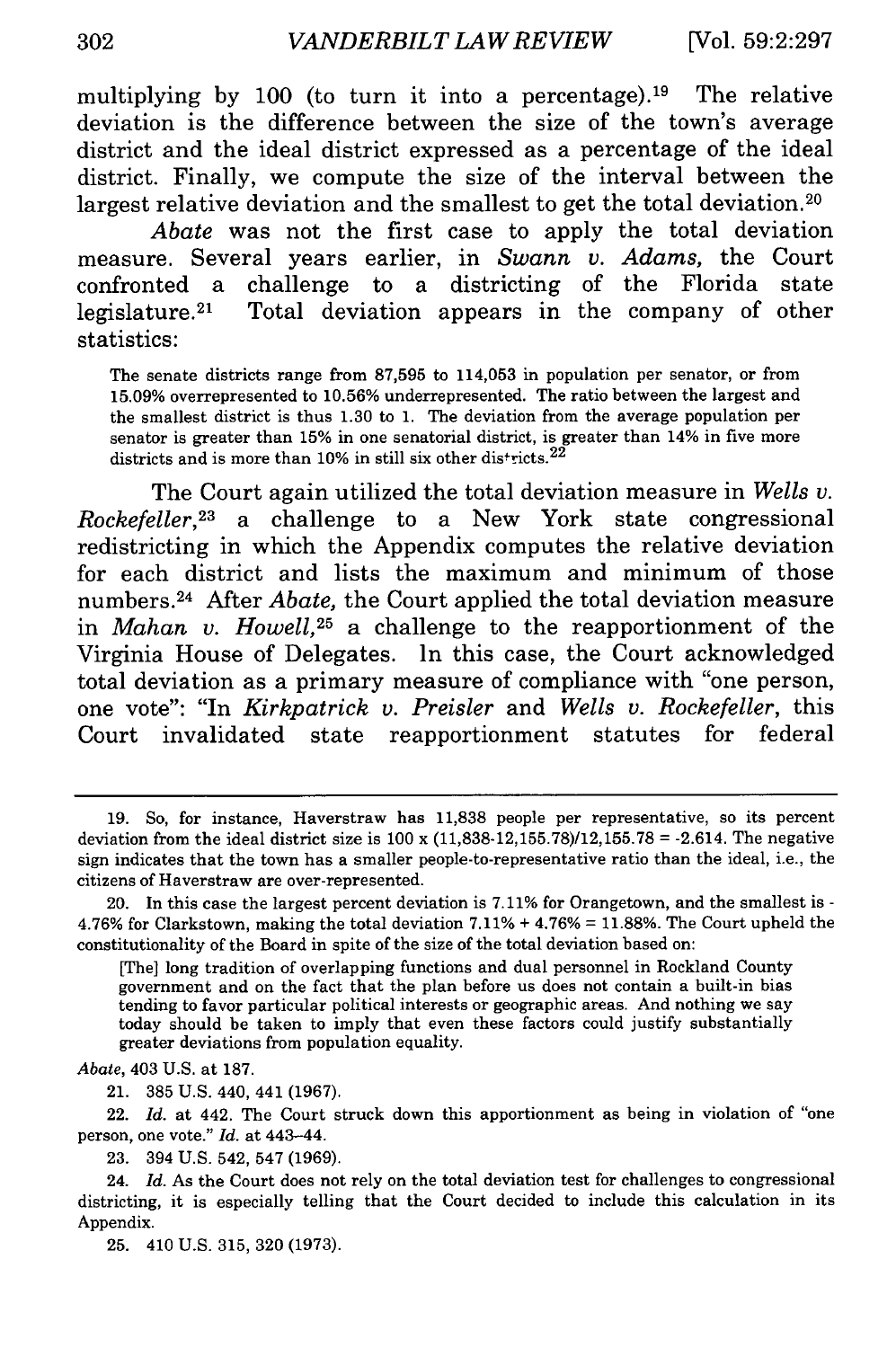congressional districts having maximum percentage deviations of 5.97% and 13.1% respectively. The express purpose of these cases was to elucidate the standard first announced in the holding of *Wesberry v. Sanders."26*

These cases developed a principle of prima facie compliance with "one person, one vote." For congressional districts the rule is that no deviation from absolute equality in district size is considered *de minimis,* and every deviation has to be justified by some legitimate state interest.<sup>27</sup> The Court has yet to find an interest sufficient to justify any deviation.<sup>28</sup>

The Court has distinguished state districting. In *Connor v. Finch,* the Court found that a total deviation of less than 10% would be considered *de minimis* for legislatively enacted apportionments of state legislatures. 29 A larger deviation "could be justified only if it were 'based on legitimate considerations incident to the effectuation of a rational state policy."'30 The Court restated this rule in *Brown v. Thompson.31*

Occasionally, the Court employs another measure of representation in an auxiliary role to total deviation. The *average deviation* (sometimes known as the mean deviation) is the average of the absolute value of the relative deviation from the ideal district size. For example, in the Rockland County Board of Supervisors discussed earlier, the relative deviations are  $-0.34, -2.61, 7.11, -4.76,$  and  $0.16^{32}$ and so the average of their absolute values is (0.34+2.61+7.11+4.76+0.16)/5=3.00. The average deviation has never been used as the primary means of deciding compliance with "one person, one vote," but rather as a complementary factor.

The Court used average deviation in two early cases before it settled on the 10% total deviation standard. In *White v. Regester, a* challenge to a redistricting of the Texas House of Representatives, the

<sup>26.</sup> *Id.; see also* Kirkpatrick v. Preisler, 394 U.S. 526, 529-30 (1969) (rejecting a congressional districting plan for Missouri on the basis of "one person, one vote").

<sup>27.</sup> Karcher v. Daggett, 462 U.S. 725, 740-41 (1983).

<sup>28.</sup> *Id.* at 734.

<sup>29.</sup> 431 U.S. 407, 418 (1977).

<sup>30.</sup> *Id.* (quoting Reynolds v. Sims, 377 U.S. 533, 579 (1964)).

<sup>31. 462</sup> U.S. 835, 842 (1983) ("Our decisions have established as a general matter, that an apportionment plan with a maximum population deviation under 10% falls within the category of minor deviations."). *But see* Larios v. Cox, 300 F. Supp. 2d 1320, 1322 (N. D. Ga. 2004), *affd,* 542 U.S. 947 (2004) (finding a Georgia districting plan with total deviation of 9.98% in violation of "one person, one vote" because the deviation was due to a partisan gerrymander). What this portends for the 10% safe harbor is unclear. *See, e.g.,* Postings of Richard Hasen and Richard Pildes to Election Law Blog, http://electionlawblog.org/archives/2004\_06.html (June 30, 2004) (discussing the possible effects of the *Larios* decision).

<sup>32.</sup> Abate v. Mundt, 403 U.S. 182, 184 n.1 (1971).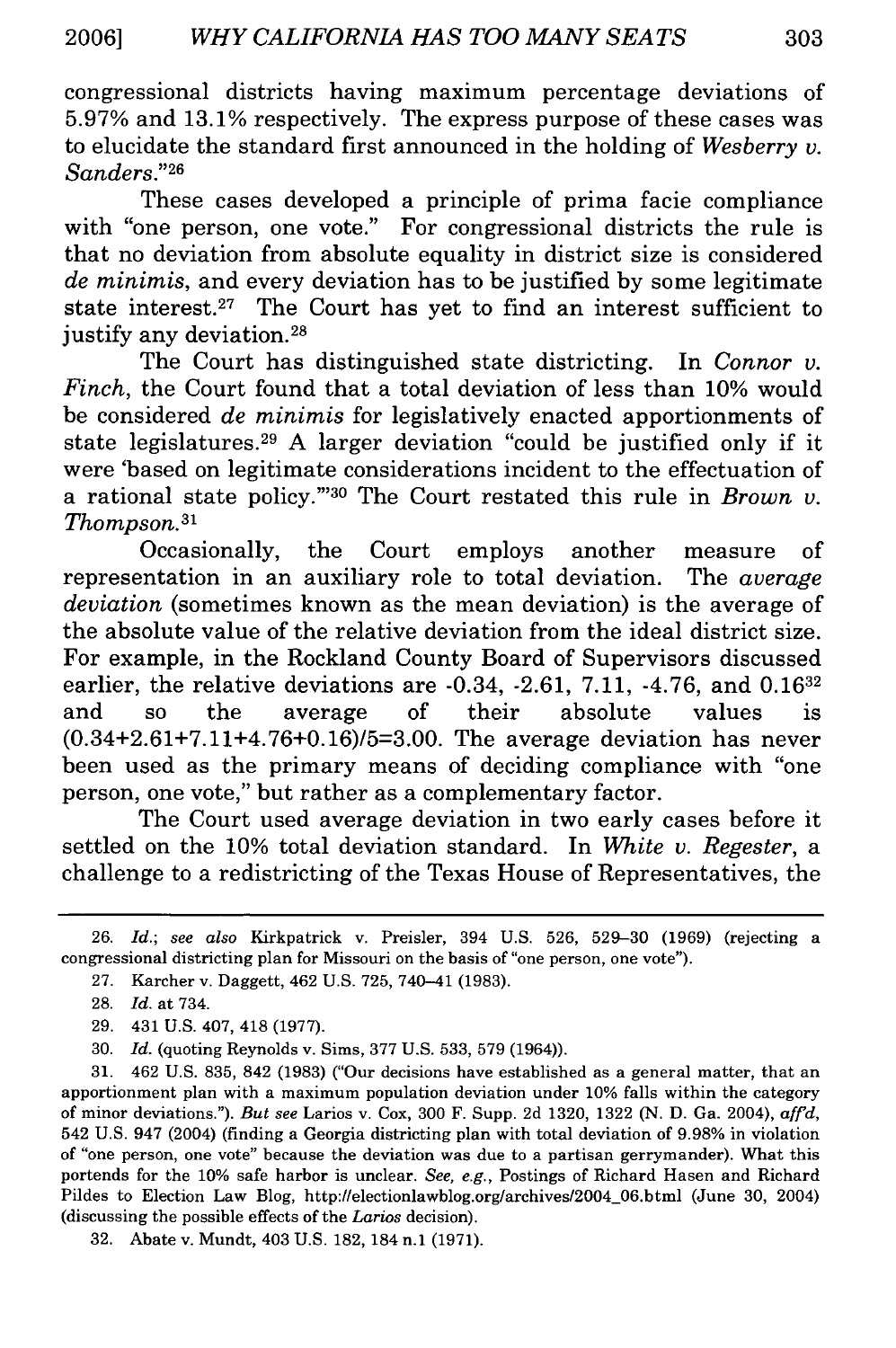total deviation of the proposed redistricting was 9.9%, but the average deviation was only 1.82%.<sup>33</sup> Because few of the districts had large relative deviations, the Court was "unable to conclude from these deviations alone that appellees satisfied the threshold requirement of proving a prima facie case of invidious discrimination under the Equal Protection Clause."<sup>34</sup> Similarly, in *Gaffney v. Cummings*, the Court rejected a challenge to a districting plan with a total deviation of 7.8% in the House and 1.8% in the Senate, noting that the mean deviations were only 1.9% and 0.45% respectively.<sup>35</sup> However, since the Court later determined that a total deviation of less than 10% was *de minimis,* it is hard to know how important a role average deviation played in these two cases.

A situation in which average deviation may take precedence over total deviation is when a court is choosing among districting plans that all have small total deviations. In this circumstance, a court is not bound to choose the one with the smallest total deviation, but can consider the average deviation as well. For example, in *Fletcher v. Golder,* the Court was deciding among four districting plans for St. Louis County.36 The four plans had total deviations of 1.12, 1.15, 1.15, and 1.13%, with average deviations of 0.42, 0.29, 0.32, and 0.31% respectively.37 The Court ruled that it was not obligated to choose the plan with the smallest total deviation (1.12%), but could choose the one with a slightly higher total deviation but smaller average deviation  $(1.13\% \text{ and } 0.31\%)$ .<sup>38</sup> So, at least for small levels and small differences in total deviation, average deviation may be a deciding factor. Nevertheless, the cases make clear that the most important statistic in measuring "one person, one vote" is total deviation. <sup>39</sup>

37. *Id.*

39. That total deviation and average deviation are the only measures of significance is widely accepted. Bernard Grofman notes that "[t]he most common measures of population equality are the total deviation (also known as the overall population range) and the average deviation (also known a mean deviation)." Bernard Grofman, *Criteria for Districting: A Social Science Perspective,* 33 UCLA L. REV. 77, 81-82 (1985). He only goes on to cite two cases in which average deviation played a role: *White v. Regester,* 412 U.S. 755 (1973), discussed *supra* in text accompanying notes 33-34, and *Holmes v. Farmer,* 475 A.2d 976 (R.I. 1984). In *Holmes,* a Rhode Island House districting plan had a total deviation of 11.5% but an average deviation of only 1.9%. 475 A.2d at 979. The total deviation was significantly increased by two outlier districts, and if those districts were taken out of the calculation the total deviation of the plan was only 5.4%. *Id.* The aberrant two districts were found to have such a large deviation because of a

<sup>33. 412</sup> U.S. 755, 763-64 (1973).

<sup>34.</sup> *Id.* at 764.

<sup>35. 412</sup> U.S. 735, 737 (1973).

<sup>36. 959</sup> F.2d 106, 107-08 (8th Cir. 1992).

<sup>38.</sup> *Id.* at 109.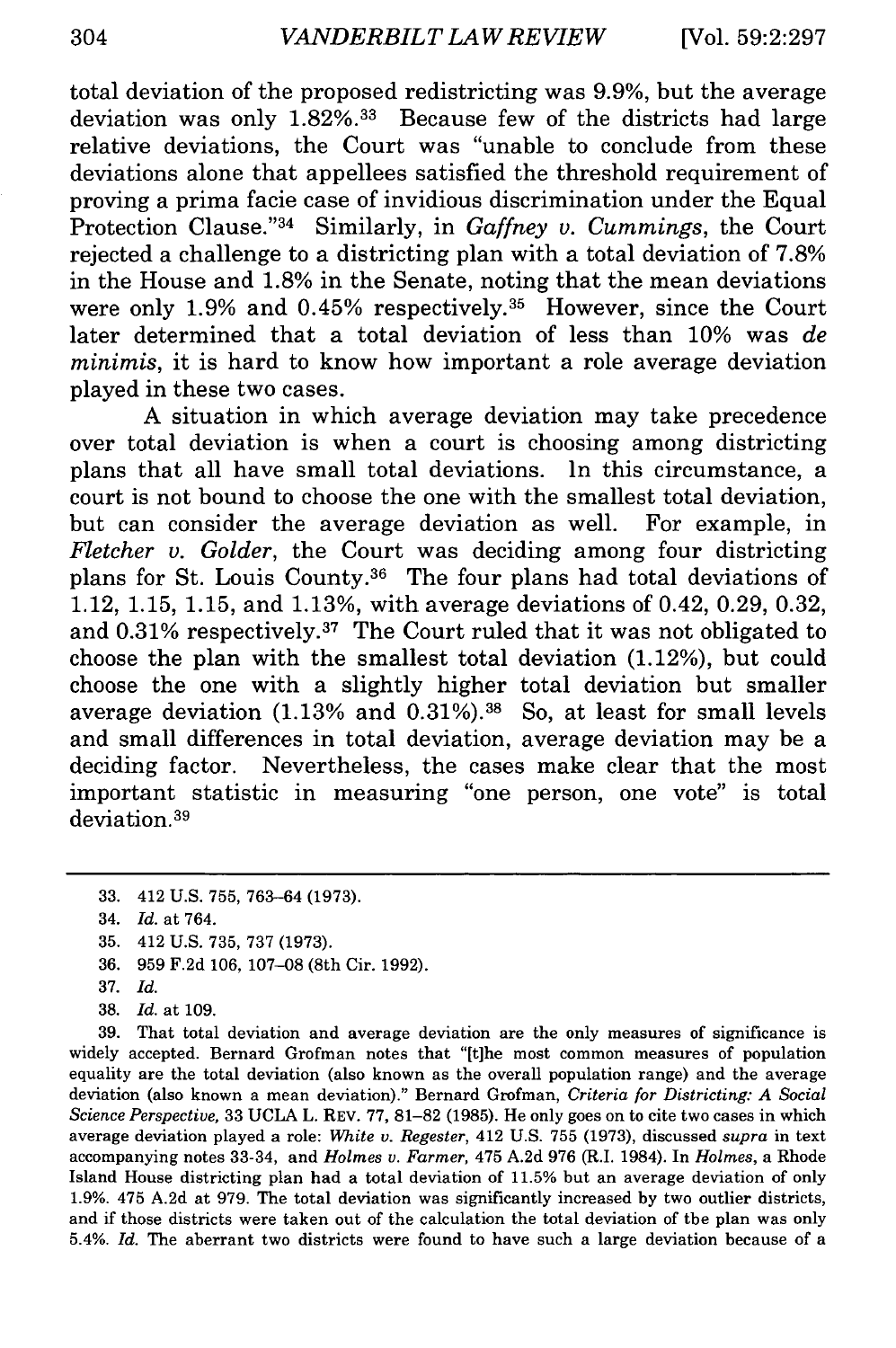That the Court prefers the total deviation measure is evident from its application of that measure even in situations where it does not quite fit. Consider *Board of Estimate v. Morris.40* The New York City Board of Estimate was composed of three officials who were elected at-large (the mayor, the comptroller, and the city council president) as well as the presidents of each of the five boroughs of New York City.<sup>41</sup> The three at-large members of the Board each cast two votes, and the presidents of the boroughs each cast one vote. $42$  Six votes were needed to pass a resolution.43 Registered voters from Brooklyn (the most populous borough with **2,230,936** residents) filed suit, claiming that the structure of the Board violated the "one person, one vote" requirement because they had the same representation as the borough of Staten Island (with a population of 352,151). <sup>44</sup>

After rejecting a more technical game-theoretic analysis, 45 the Court decided to apply the total deviation measure. For the purpose of its analysis, the Court viewed the Board of Estimate as consisting of **11** representatives, **6** elected at-large (corresponding to the **6** votes distributed among the **3** at-large representatives) and **5** elected from the boroughs. 46 To measure the amount of representation provided to each citizen, the Court allocated the six votes associated with the atlarge representatives to the various boroughs on a proportional basis.47 That is, since Brooklyn represented **31%** of the population of

42. *Id.*

43. The voting rule was somewhat different for budgetary matters. In those cases the mayor did not participate in the vote. The Court did not worry about the difference in the two types of votes, focusing on the more general structure described above. *Id.* at 698.

44. *Id.* at 700 n.7.

45. *See* Paul H. Edelman, *Making Votes Count in Local Elections: A Mathematical Appraisal of At-Large Representation,* 4 ELECTION L. J. 258, 273 (2005) (discussing how Justice Harlan dismissed the game theoretic analysis as too sensitive to slight shifts in the political situation); DAN S. FELSENTHAL & MOSHE MACHOVER, THE MEASUREMENT OF VOTING POWER, THEORY **AND** PRACTICE, PROBLEMS **AND** PARADOXES 114 (1998) (discussing Justice Harlan's dismissal of the Banzhaf theory in *Morris* and the broader issue of the Court's continued dismissal of the game theoretic proposal).

46. *Morris,* 489 U.S. at 694.

47. *Id.* at 700-02.

<sup>&</sup>quot;mathematical error" of an unspecified nature. *Id.* The court found that the two anomalous districts had to be redistricted but upheld the rest of the plan. *Id.* at 988. The average deviation statistic seems to have played no role in the decision.

The National Council of State Legislatures provides a primer on election law in which they discuss measuring "one person, one vote." *See* Ellen Tewes & Paige Seals, *Equal Population, in* REDISTRICTING LAW 2000 (1999), *available at* http://www.senate.leg.state.mn.us/departments/ scr/redist/red2000/ch2equal.htm. According to their survey, the total deviation is "the most commonly used measure of population equality," but they, too, discuss the average deviation. *Id.* They cite only *Gaffney* and *White* as examples in which the average deviation played a role. *Id.*

<sup>40. 489</sup> U.S. 688 (1989).

<sup>41.</sup> *Id.* at 694.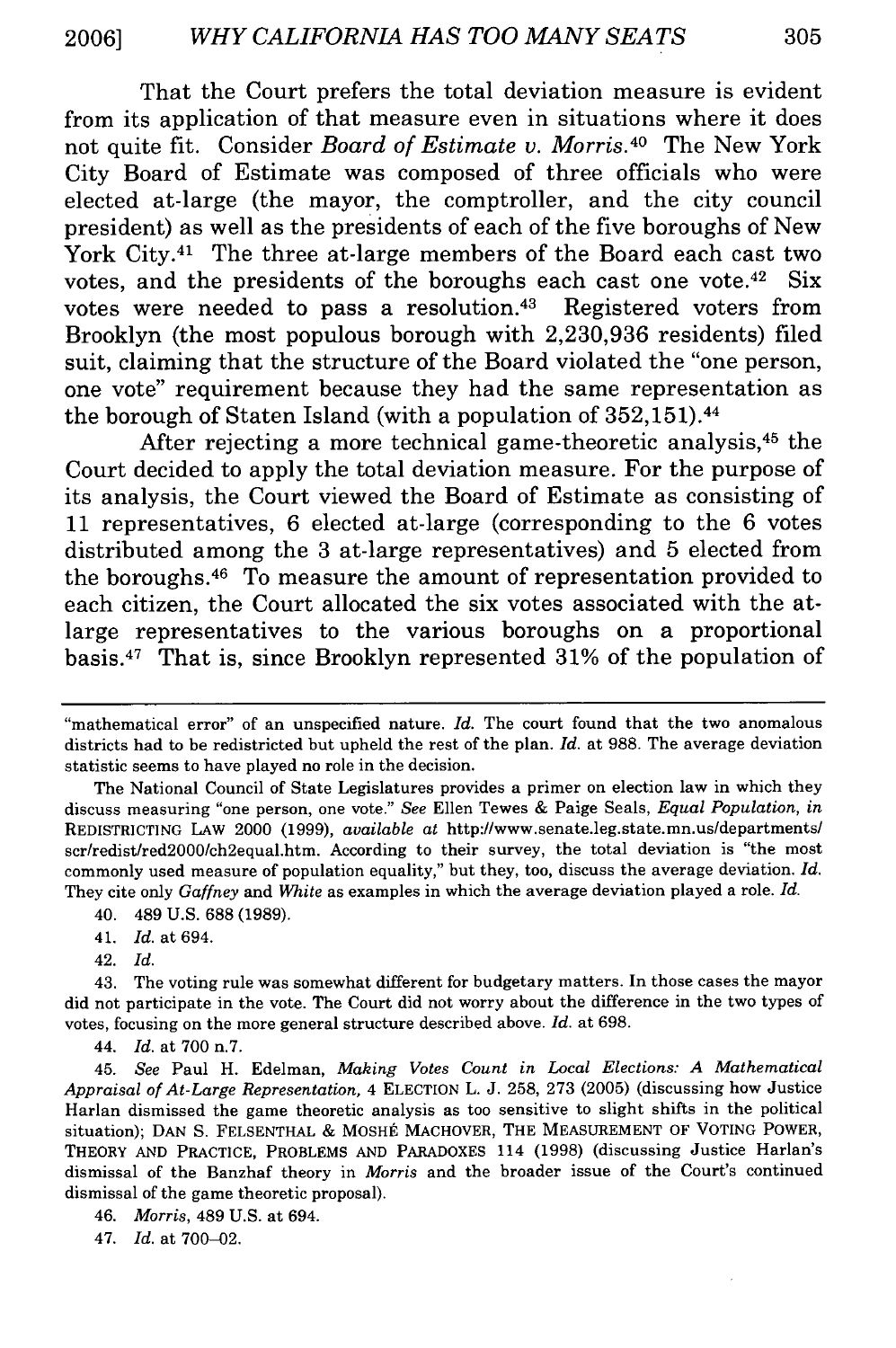New York, the citizens of Brooklyn were thought to have 31% of the 6 at-large votes (1.89) as part of their representation. 48 Thus, Brooklyn was considered to have 2.89 representatives. In a similar fashion, Staten Island (with 4.9% of the population)<sup>49</sup> was thought to have an extra 0.29 share of a representative above its own single representative. For each borough, the Court computed the quotient of population to total representatives and then looked for the total deviation from an apportionment in which all the boroughs were of equal size.<sup>50</sup> It calculated the total deviation as  $78\%$ <sup>51</sup> This total deviation was well beyond what had been previously considered acceptable, so the Court found the Board in violation of the "one person, one vote" criterion. <sup>52</sup>

The difficulty with the Court's analysis is that it is not consistent with the weighted voting nature of the Board. To see this most clearly, imagine a different board in which there is a single atlarge representative with a weighted vote of 6 and one representative from each borough with a weighted vote of 1. Since 6 votes will carry a resolution, the only vote that matters is the at-large representative. Should we conclude that "one person, one vote" is satisfied since the at-large representative was representing all the citizens of New York equally? It would seem so, yet the Court's analysis would still lead to the conclusion that the citizens of Brooklyn are underrepresented. A single at-large voter with a weighted vote of 6 would have his 6 votes allocated proportionally to the various boroughs in the exact same proportions as the 3 at-large voters who had weighted votes of **2. 53** The resulting total deviation is the exact same 78%. Whether or not one finds the Court's analysis persuasive, its application of the total deviation yardstick is significant. When faced with an unusual, difficult to analyze voting scheme, the Court continued to reach for its

52. *Id.* at 702.

53. This is because the Court allocated the total number of at-large *votes* among the boroughs and was unconcerned as to how those votes were distributed among the at-large representatives.

<sup>48.</sup> *Id.* at 700 n.7.

<sup>49.</sup> *Id.*

<sup>50.</sup> *Id.* at 702 n.9.

<sup>51.</sup> For example, Brooklyn had  $2,230,936/2.89 = 771,143$  people per representative. Since the total population of New York was 7,071,030, the average number of people per representative overall is  $7,071,030/11 = 642,820$ . The relative deviation of Brooklyn from this average is 19.96%. A similar calculation shows that Staten Island deviates from this average by -57.82%; therefore, the total deviation of the plan is 77.8%. These calculations are not explicit in the opinion. Apparently the idea of measuring representation in this fashion was raised in the district court but not on appeal. Note, however, that the Justices raised it during oral argument before the Court. *Id.*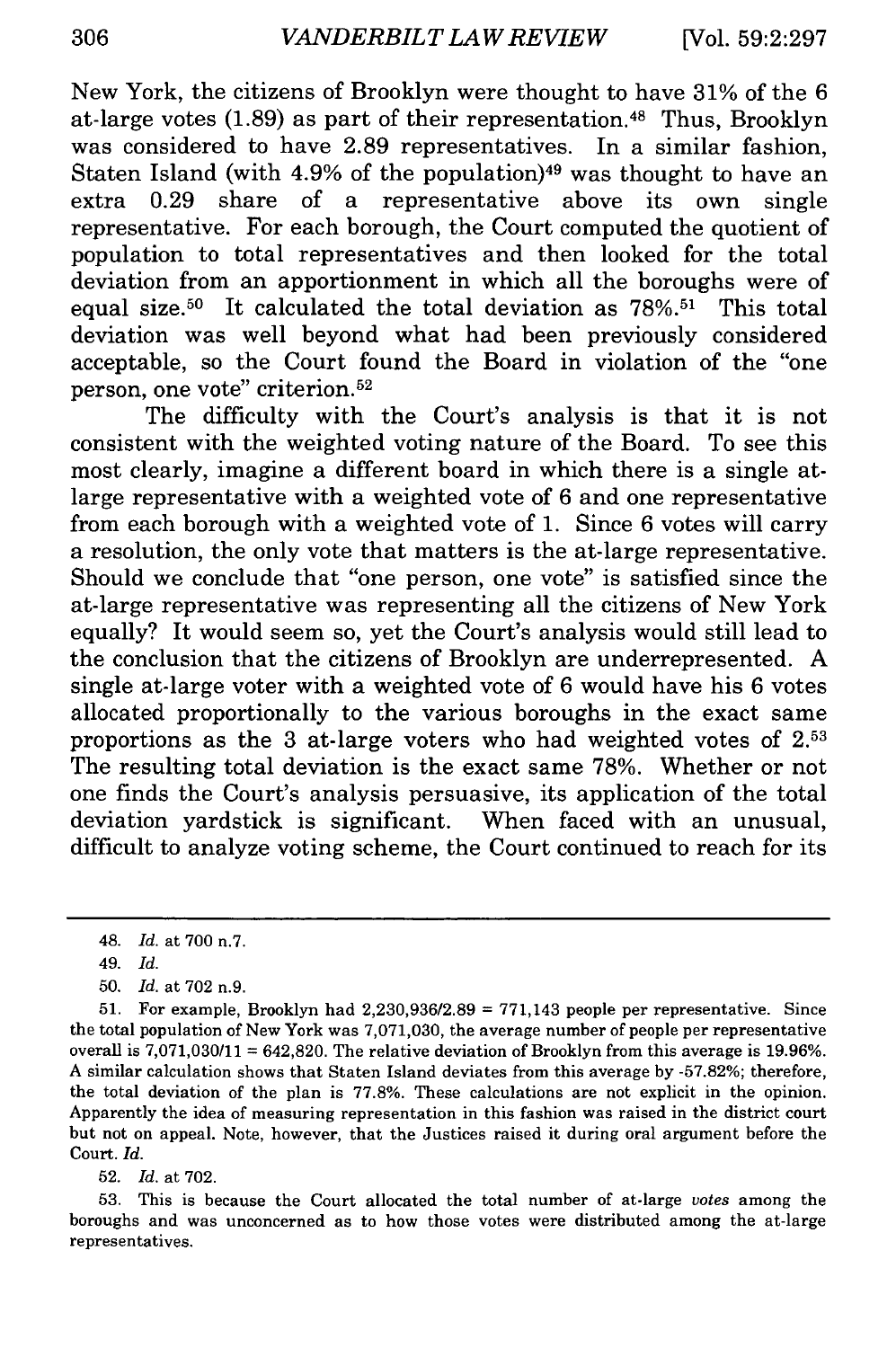tried-and-true measure of total deviation, even if it had to stretch the concepts to make it fit.

A somewhat less dramatic but equally important example of the Court's eagerness to apply the total deviation measure is *Karcher v. Daggett.54* In *Karcher,* the Court held that there was no *de minimis* level of deviation from strict numeric equality in congressional districting.<sup>55</sup> Any deviation from perfect equality of district size (within a state) had to be justified.<sup>56</sup> Given the rigor of this holding, there would seem to be little reason to choose any particular measure of disparity: unequal districts are unequal no matter how they are measured.

Nevertheless, the Court decided the case in the language of total deviation. "The largest district, the Fourth District, which includes Trenton, had a population of 527,472 and the smallest, the Sixth District, embracing most of Middlesex County, a population of 523,798. The difference between them was 3,674 people, or 0.6984% of the average district."57 The challenged plan was contrasted with one which "had a maximum population difference of 2,375 or 0.4514% of the average figure."58 Finally, in explaining why it did not want to start down a slippery slope by allowing some *de minimis* deviation, the Court observed, "In this case, appellants argue that a maximum deviation of approximately 0.7% should be considered *de minimis.* If we accept that argument, how are we to regard deviations of 0.8%, 0.95%,  $1\%$  or  $1.1\%$ ?"<sup>59</sup> Thus, even in a situation in which the Court could avoid choosing a particular standard, it effectively chose total deviation. <sup>60</sup>

#### *B. Evaluating the Tests*

It would have been nice if somewhere along its jurisprudential path the Court had forthrightly considered whether total deviation is the most appropriate measure of deviation from perfect districting. It resisted doing so even in the face of dissents criticizing the majority on

<sup>54. 462</sup> U.S. 725, 728 (1983).

<sup>55.</sup> *Id.* at 734.

<sup>56.</sup> *Id.*

<sup>57.</sup> *Id.* at 728. It may not be immediately clear but a simple algebraic computation will show that, in the case of single-member districts, total deviation can be calculated by taking the difference between the most populous and the least populous districts and dividing by the size of the ideal district. So the Court is asserting here that the total deviation is 0.6984%.

<sup>58.</sup> *Id.* at 729.

<sup>59.</sup> *Id.* at 732.

<sup>60.</sup> To be fair, the Court does mention the average district size once, *id.* at 728, but that is its only acknowledgement of the concept.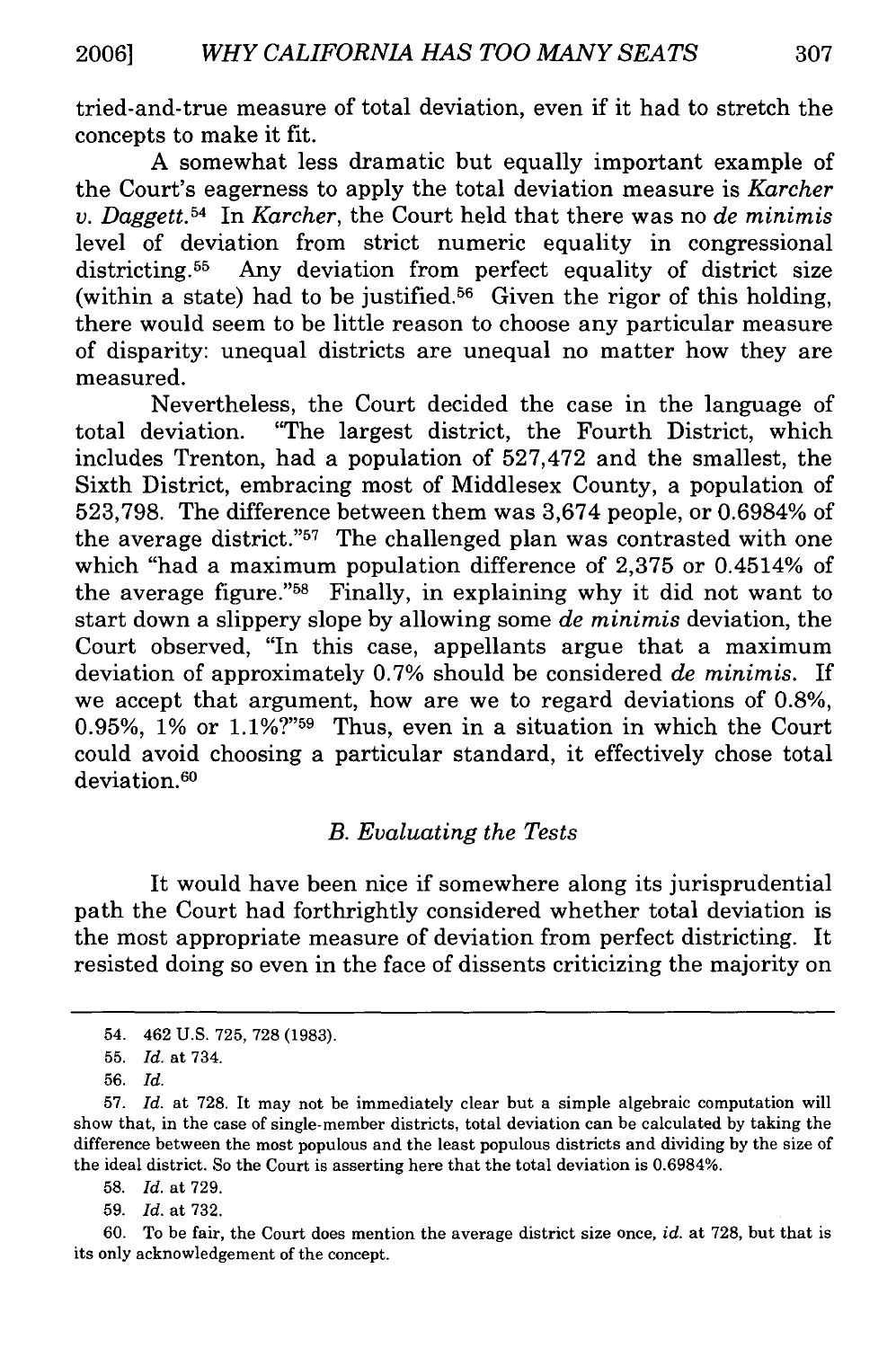exactly this **point.61** Measures other than total deviation are certainly plausible; the standard deviation of the district sizes is a natural measure that apparently was never considered. There has been, over the years, a lively discussion in political science literature about what the best measure of "one person, one vote" **is.62** But the Court has never commented on its choice. This Section speculates on why the Court may have chosen total deviation as the appropriate measure.

First, it is helpful to clarify the two distinct choices the Court has made in deciding how to measure "one person, one vote." The first is the quantity that should be equal across districts. Even in this most basic decision, the Court has been less than forthright. Although there is little doubt that total population per representative is the correct measure for congressional districts, the Court has never quite held as such.<sup>63</sup> Nevertheless, it rejected every attempt to use something other than pure total population.

At the state and local level, the Court has been similarly vague about what the acceptable basis for districting should be. The Court has used total population per representative as the basis for all of its decisions, with one exception. In *Burns v. Richardson,* Hawaii argued for the use of registered voter population as the basis for its state districting.<sup>64</sup> The State argued that the large number of transient military personnel made the total population an inaccurate reflection of the political realities of Hawaii. 65 The Court accepted this argument, largely because "the apportionment achieved **by** use of a

Wesberry v. Sanders, **376 U.S. 1,** 21 n.4 (1964) (Harlan, **J.,** dissenting).

**<sup>61.</sup>** Justice Harlan, in his dissent, stated:

The Court's "as nearly as is practicable" formula sweeps a host of questions under the rug. How great a difference between the populations of various districts within a State is tolerable? Is the standard an absolute or relative one, and if the latter to what is the difference in population to be related? Does the number of districts within the State have any relevance? Is the number of voters or the number of inhabitants controlling? Is the relevant statistic the greatest disparity between any two districts in the State or the average departure from the average population per district, or a little of both?

**<sup>62.</sup>** For discussions of the best meaning of "one person, one vote," see, for example, Glendon Schubert **&** Charles Press, *Measuring Malapportionment,* **58 AM. POL. Sci.** REV. **302, 319-27** (1964); Henry F. Kaiser, *A Measure of the Population Quality of Legislative Apportionment,* **62** AM. POL. **Sci.** REV. **208, 208-13 (1968);** Bernard **N.** Grofman **&** Howard Scarrow, *The Riddle of Apportionment: Equality of What?,* **70 NAT'L Cmc** REV. 242, **245-53 (1981);** Gary Moncrief **&** Robert Juola, *When the Courts Don't Compute: Mathematics and Floterial Districts in Legislative Reapportionment Cases,* 4 **J.L. &** POLY **737,** 741-50 **(1988);** Gary F. Moncrief, *Floterial Districts, Reapportionment, and the Puzzle of Representation,* 14 **LEGIS. STUD. Q. 251, 253-62 (1989).**

**<sup>63.</sup>** The closest the Court got to such a holding is in *Kirkpatrick v. Preisler,* 394 **U.S. 526,** 534 **(1969)** ('There may be a question whether distribution of congressional seats except according to total population can ever be permissible under Art. **I, §** 2.").

<sup>64. 384</sup> **U.S. 73, 81 (1966).**

**<sup>65.</sup>** *Id.* at 94.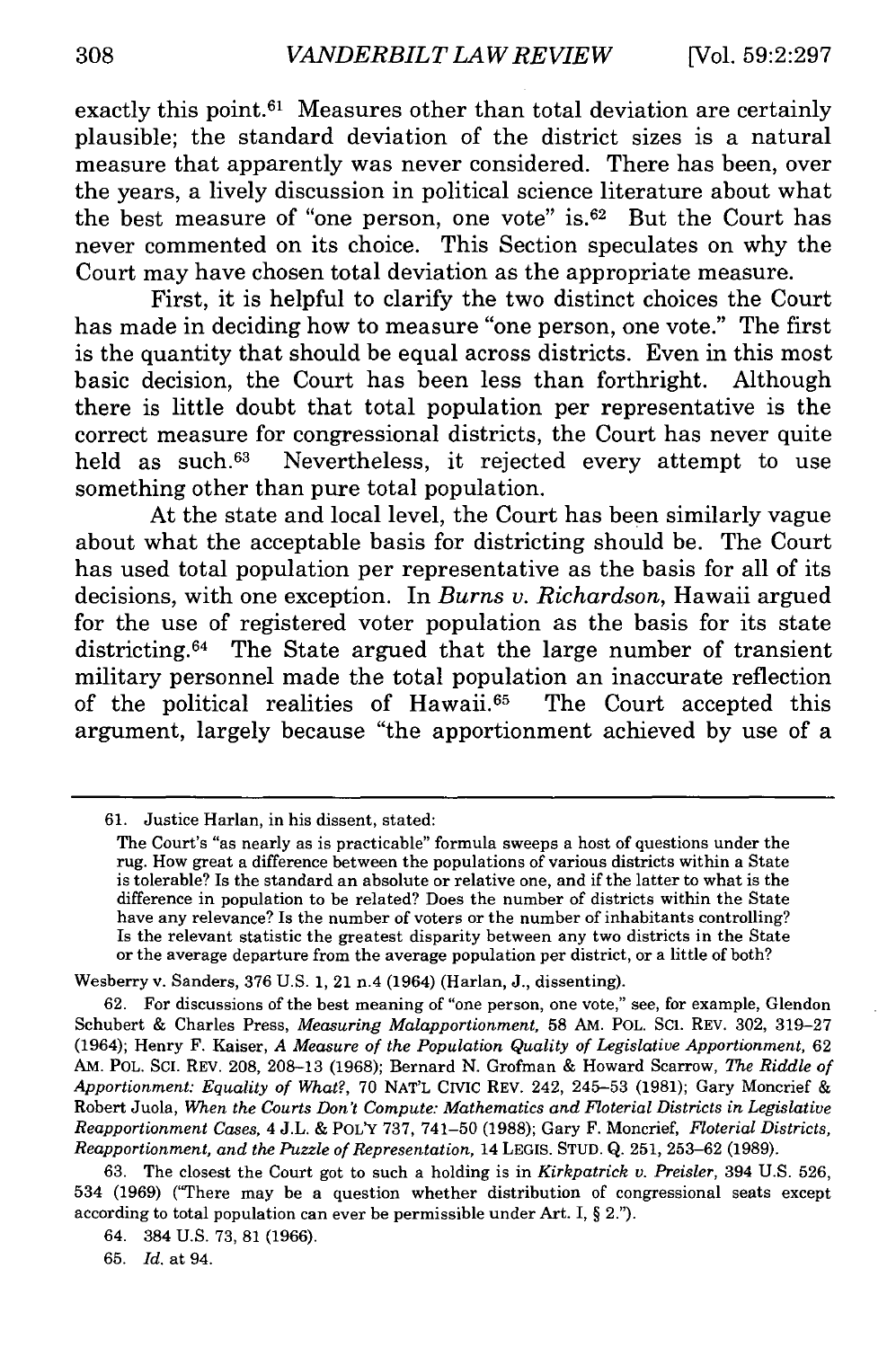registered voters basis substantially approximated that which would have appeared had state citizen population been the guide."<sup>66</sup>

The *Burns* decision seems to be unique to Hawaii. The Court noted that "[w]e are not to be understood as deciding that the validity of the registered voters basis as a measure has been established for all time or circumstances, in Hawaii or elsewhere."<sup>67</sup> The Ninth Circuit rejected a similar argument in *Garza v. County of Los Angeles, <sup>68</sup>* arguing that, in fact, the Supreme Court requires total population to be the basis of districting. 69 So, even if it is not literally mandated, total population per representative is the generally accepted measure of representation for districting purposes. <sup>70</sup>

Even though the Court has settled on total population per representative, it is certainly clear that it might have chosen voters per representative, citizens per representative, or voting age citizens per representative.<sup> $71$ </sup> It might have chosen to use the quantity of each constituent's share of a representative, the reciprocal of constituents per representative, or the reciprocal of any of the others. Its decision was not foreordained.

Having made the choice of the value to be equated, the Court still had to decide how to measure the distance from perfect equality. As discussed above, the Court focuses on the total deviation, but it could have chosen the average deviation, the standard deviation, the standard deviation of the percent deviation, and so on.<sup>72</sup> Again, none

69.

Although we are, of course, constrained by the supremacy clause.., to follow decisions of the Supreme Court on matters of constitutional interpretation, we emphasize that we do so here not only from constitutional compulsion but also as a matter of conviction. Adherence to a population standard, rather than one based on registered voters, is more likely to guarantee that those who cannot or do not cast a ballot may still have some voice in government.

*Id.* at 775. *But cf. id.* at 779 (Kozinski, J., concurring and dissenting in part) ("I cannot agree with the majority's conclusion **...** that the district court's reapportionment plan complies with the one person one vote principle announced by the Supreme Court in *Reynolds v. Sims.").*

70. One explanation for the (near) uniform use of total population is that the data is easily available to the state and local governments. To use a different basis for local districting would entail considerable time and effort, and so the local authorities have little incentive to do it. If the districting is done with respect to total population, it is natural for the Court to work with that data rather than move to a different standard.

71. *See, e.g.,* Robert W. Bennett, *Should Parents be Given Extra Votes On Account of Their Children?: Toward a Conversational Understanding of American Democracy,* 94 NW. U. L. REV. 503, 536-65 (2000) (discussing the possibility of giving extra votes to parents on account of their children); Sanford Levinson, *One Person, One Vote: A Mantra in Need of Meaning,* 80 N.C. L. REV. 1269, 1271-97 (2004) (discussing alternate means of deciding vote distribution).

72. Karcher v. Daggett, 462 U.S. 725, 728 (1983).

<sup>66.</sup> *Id.* at 96.

<sup>67.</sup> *Id.*

<sup>68. 918</sup> F.2d 763 (9th Cir. 1990), *cert. denied,* 498 U.S. 1028 (1991).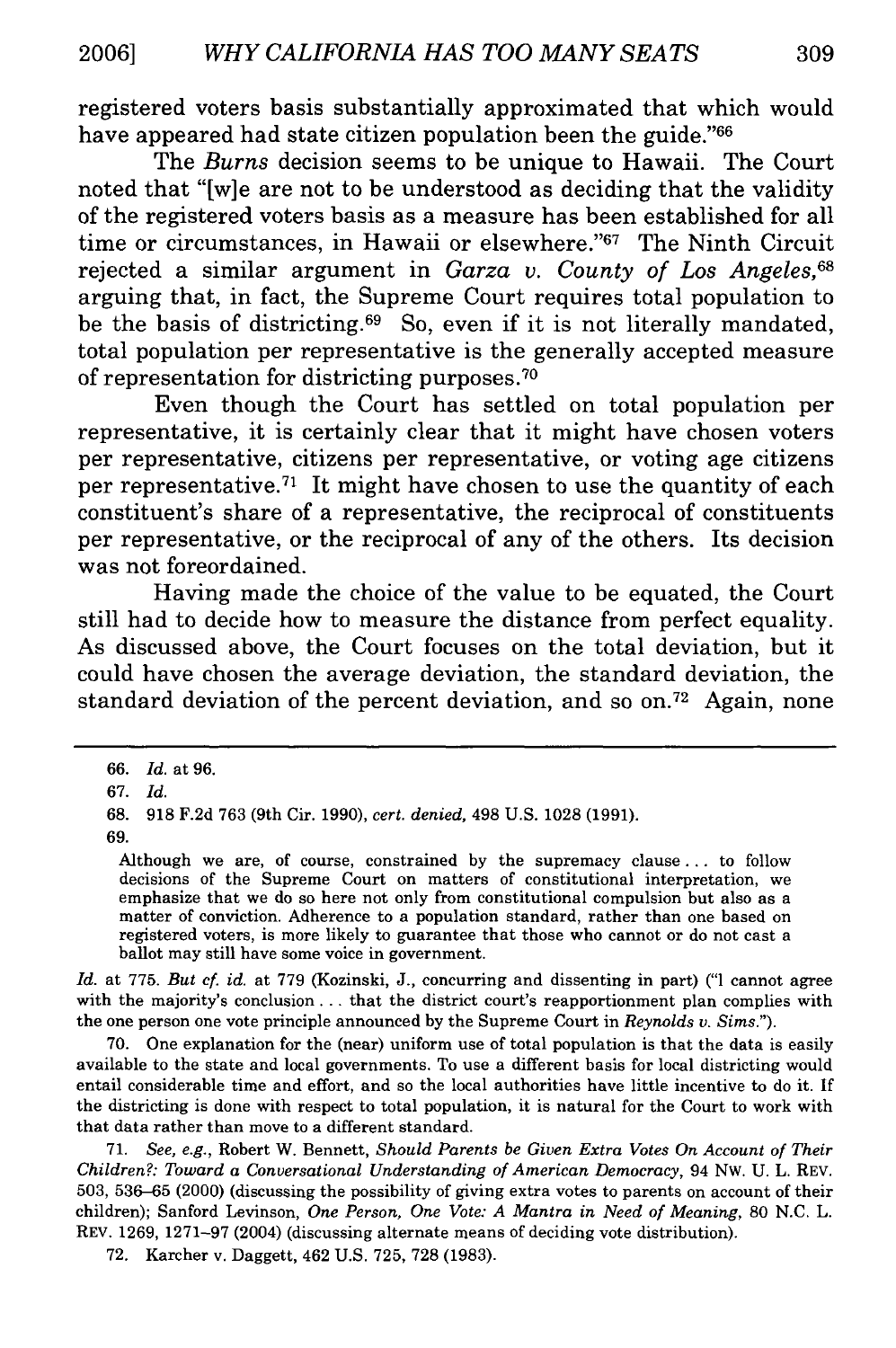of these choices are foreordained although they each reflect a different notion of the harm produced by unequal districts.

One explanation for the choice of total deviation is the Court's predominant view that the right to vote is an individual right, as opposed to a group or systemic one.<sup>73</sup> If the harm done by having districts of different sizes is that a voter in the larger district has less influence than one in a smaller district, then the citizen of the larger district can point to the citizen in the smaller district as having undue influence. If the ideal district serves as the baseline for the "correct" amount of representation, then those citizens in a district with more persons per representative have too little representation and those in a district with fewer persons per representative have too much. The magnitude of the difference is plausibly captured by the percent deviation between the two. No average measure is representative of this individual harm since by definition an average measure takes into account all of the voters, not just those at the extremes.

In sum, the Court has chosen the total deviation and this choice is both defensible and consistent with the individualized view of "one person, one vote."<sup>74</sup> That is not to say that the total deviation measure is the only constitutionally acceptable measure of "one person, one vote." The Court has toyed with a number of different measures, and they could all be defended as reasonable. But in order to provide guidance to state and local governments, the Court had to choose. 75 And having chosen the measure that it thinks captures the harm done by having voting districts of differing sizes, the Court should apply that measure consistently. The next Part examines an area of representation to which the Court has *not* applied the total deviation measure.

<sup>73.</sup> For a discussion of the Court's approach to "one person, one vote" cases as individual rights cases and the tension between this view and a systemic one, see Heather Gerken, *The Costs and Causes of Minimalism in Voting Cases:* Baker v. Carr *and its Progeny,* 80 N.C. L. REV. 1411, 1443-66 (2004), and Richard H. Pildes, *Foreward: The Constitutionalization of Democratic Politics,* 118 HARV. L. REV. 29, 101-17 (2004). I will not digress further into a full-fledged justification of total percent deviation as a measure of some individual right.

<sup>74.</sup> *Karcher,* 462 U.S. at 728.

<sup>75.</sup> The Court might have pursued a different path and given the states a number of different measures from which to choose. To do this, though, would be to lay bare the fact that the Court is not sure what it is trying to accomplish with its "one person, one vote" requirement.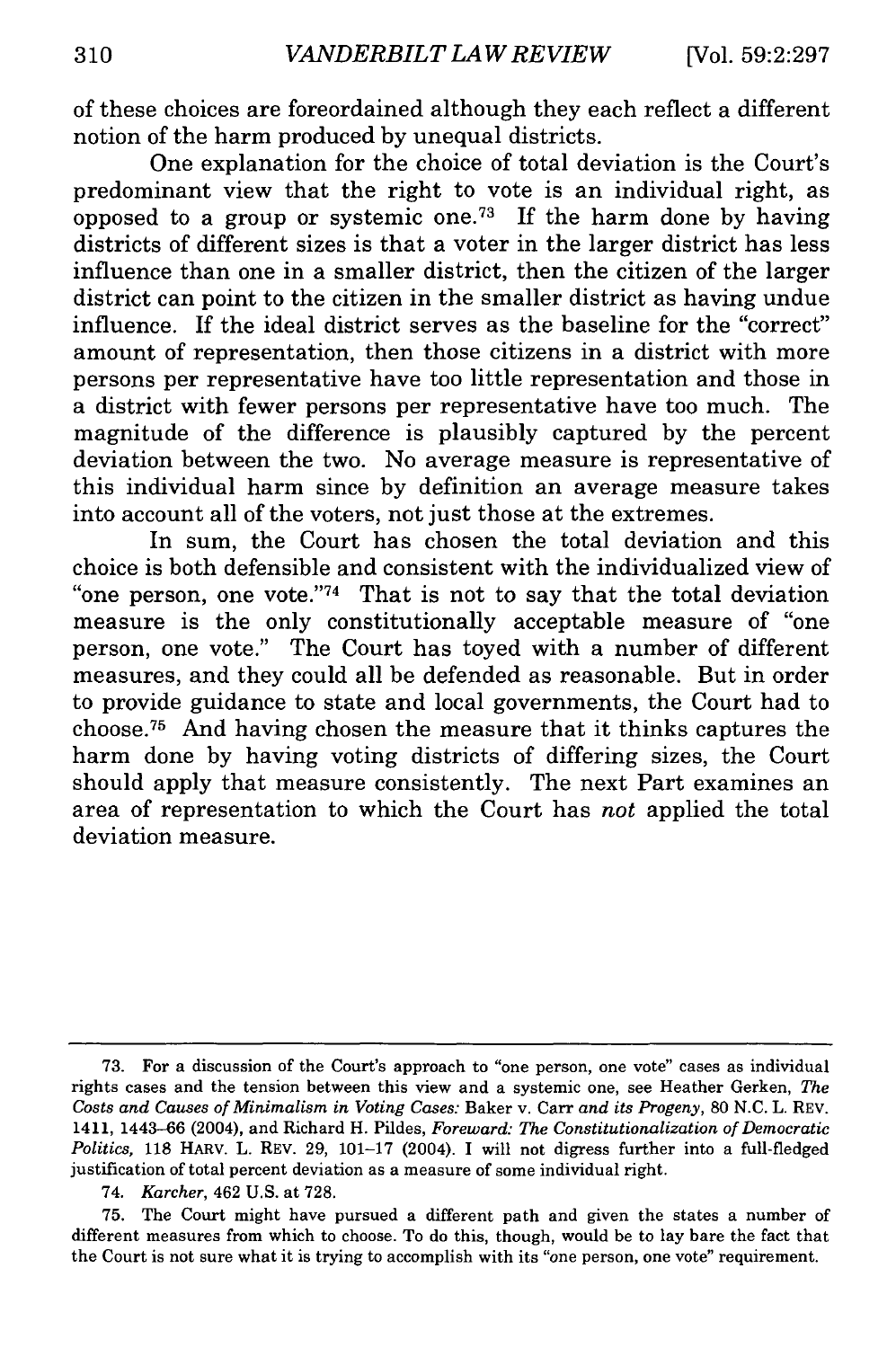#### III. APPORTIONMENT

#### *A. The Historical Development*

Although Congress has been reapportioning itself every ten years since its founding,76 the Supreme Court has considered the mechanisms of apportionment only once.<sup> $77$ </sup> Before discussing the Court's treatment, some general background on apportionment is appropriate. <sup>78</sup>

After each decennial census, Congress must reapportion the seats of the House of Representatives "among the several States... according to their respective Numbers."<sup>79</sup> The Constitution is silent on how to do this, requiring only that "[t]he Number of Representatives shall not exceed one for every thirty Thousand, but each State shall have at Least one Representative."80

The problem of apportionment amounts to a problem of rounding. If each state is supposed to get a number of representatives commensurate with its population, one way to start would be to give each state the same percentage of representatives in the House as its population in the United States, i.e., if the state is 10% of the U.S. population then it should receive 10% of the seats in the House. This number, referred to as the state's *quota,* is calculated using the formula *(state population - total population)* x *total House size.* But the quota is never an integer, and it is impossible to assign a fractional number of seats. Thus, some states will have to receive

78. The history and theory of apportionment is too long and intricate to detail in this Article. There are a number of sources available for the interested reader to investigate. The most comprehensive is BALINSKI & YOUNG, *supra* note 76. Shorter discussions can be found in H. PEYTON YOUNG, EQUITY: IN THEORY **AND** PRACTICE 42-63 (1994); Paul H. Edelman & Suzanna Sherry, Pick *a Number, Any Number: State Representation in Congress after the 2000 Census,* 90 CAL. L. REV. 211, 212-16 (2002); U.S. Dep't of Commerce v. Montana, 503 U.S. 442, 448-56 (1992); and Massachusetts v. Mosbacher, 785 F. Supp. 230, 245-50 (D. Mass. 1992).

<sup>76.</sup> Well, not quite. *See* MICHEL BALINSKI & H. PEYTON YOUNG, FAIR REPRESENTATION, MEETING THE IDEAL OF ONE PERSON ONE VOTE 51 (2d ed. 2001) (discussing Congress's inability to come to an agreement on how to apportion itself after the 1920 census. As a result, it kept the 1911 apportionment until 1932).

<sup>77.</sup> The Court has considered a number of questions related to how the population is enumerated for the purposes of apportionment. *See, e.g.,* Franklin v. Massachusetts, 505 U.S. 788, 803-06 (1992) (concerning the allocation of overseas federal employees to the states); Dep't of Commerce v. U.S. House of Representatives, 525 U.S. 316, 334-44 (1992) (disallowing statistical sampling for the purposes of apportioning congressional seats); Utah v. Evans, 536 U.S. 452, 473-79 (2002) (allowing the Census Bureaus to use "hot-deck" imputation in its enumeration for the purposes of apportionment).

<sup>79.</sup> U.S. CONST. art. I, § 2, cl. 3.

**<sup>80.</sup>** *Id.*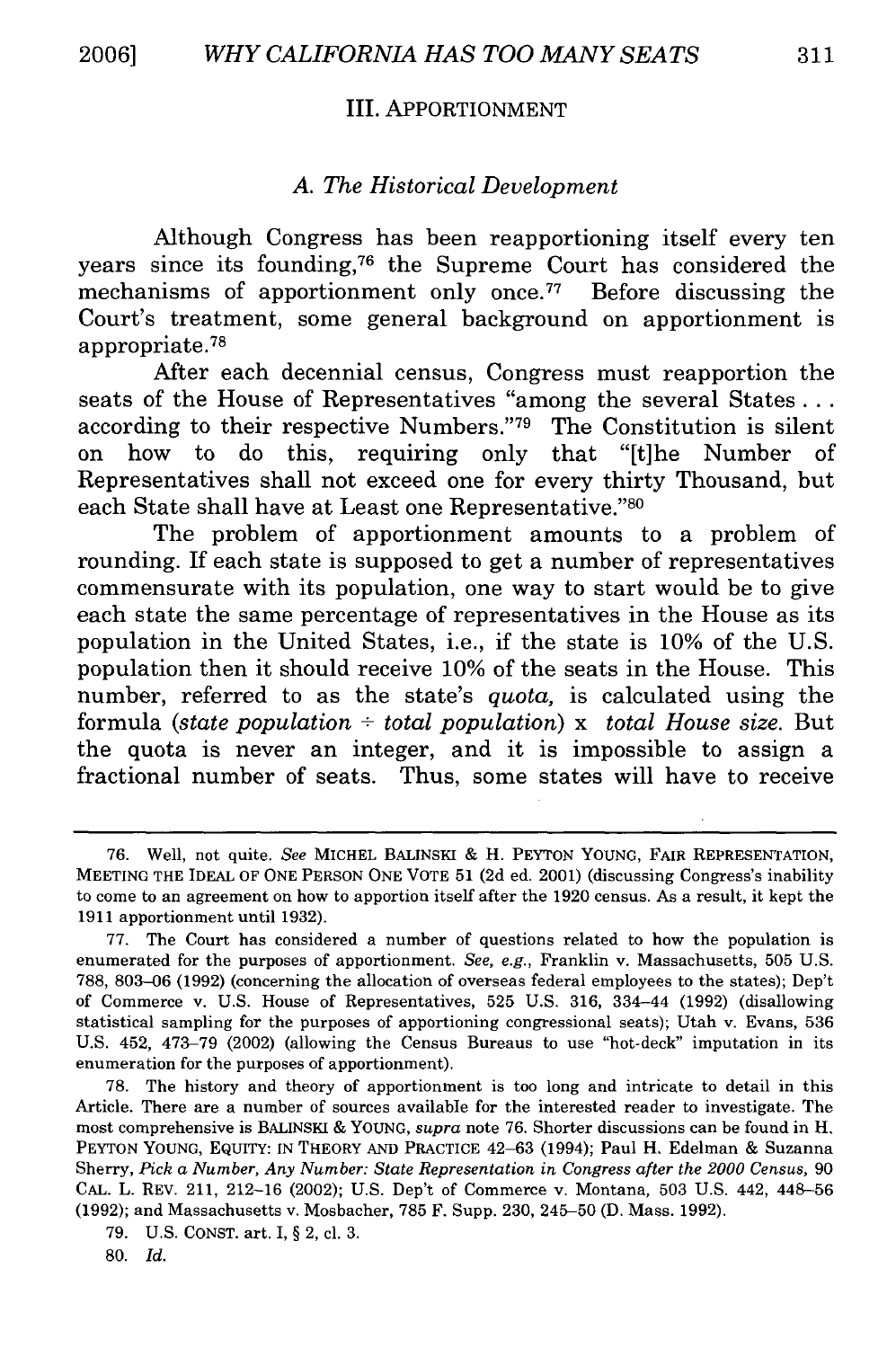fewer seats than their quota, and some will receive more. The problem of apportionment is deciding how to allocate them in some principled manner.

Alexander Hamilton proposed the first method for apportioning the House after the 1790 census.<sup>81</sup> His method begins by rounding each state's quota down to the nearest whole number.<sup>82</sup> This results in too few seats being assigned.<sup>83</sup> The additional seats are assigned to states in the order of the size of the fractional part of the quota.<sup>84</sup> In other words, after the initial downward rounding, the missing representatives are added back in, starting with the states whose rounded number is the furthest from their quota.<sup>85</sup> Thus, a state entitled to 6.9 representatives would originally be assigned 6 seats and would receive another seat before any state whose quota had a fractional part less than 0.9. Although Congress adopted Hamilton's method, George Washington vetoed it.86 Washington believed that the process of rounding some of the states' quotas up resulted in their representation exceeding the one for every  $30,000$  limit.<sup>87</sup>

Congress next turned to a method proposed by Thomas Jefferson.<sup>88</sup> Jefferson's method also begins, in essence, by rounding down the "perfect" number of representatives, but uses a different method of adding the missing representatives back in.<sup>89</sup> Instead of adding them back in directly, according to the size of the fraction that had been rounded off, Jefferson's method changes the calculation bit by bit until it yields the desired total number of representatives.<sup>90</sup> Here's how it works: the quota of a state can be calculated by the alternative formula *state population - average district size* since the average district size is equal to *total population*  $\div$  *total House size*.<sup>91</sup> Jefferson's method was to choose an average district size directly so that when the resulting quotient *state population - average district size* was rounded down for each state, the resulting whole numbers

- **83.** *Id.*
- 84. *Id.*
- **85.** *Id.*
- **86.** *Id.* at 20-21
- **87.** Id. at 21.
- **88.** *Id.*
- **89.** *Id.* at **18-19.**
- **90.** *Id.*
- **91.** *Id.*

**<sup>81.</sup> BALINSKI & YOUNG,** *supra* note **76,** at **16-17.**

**<sup>82.</sup>** *Id.*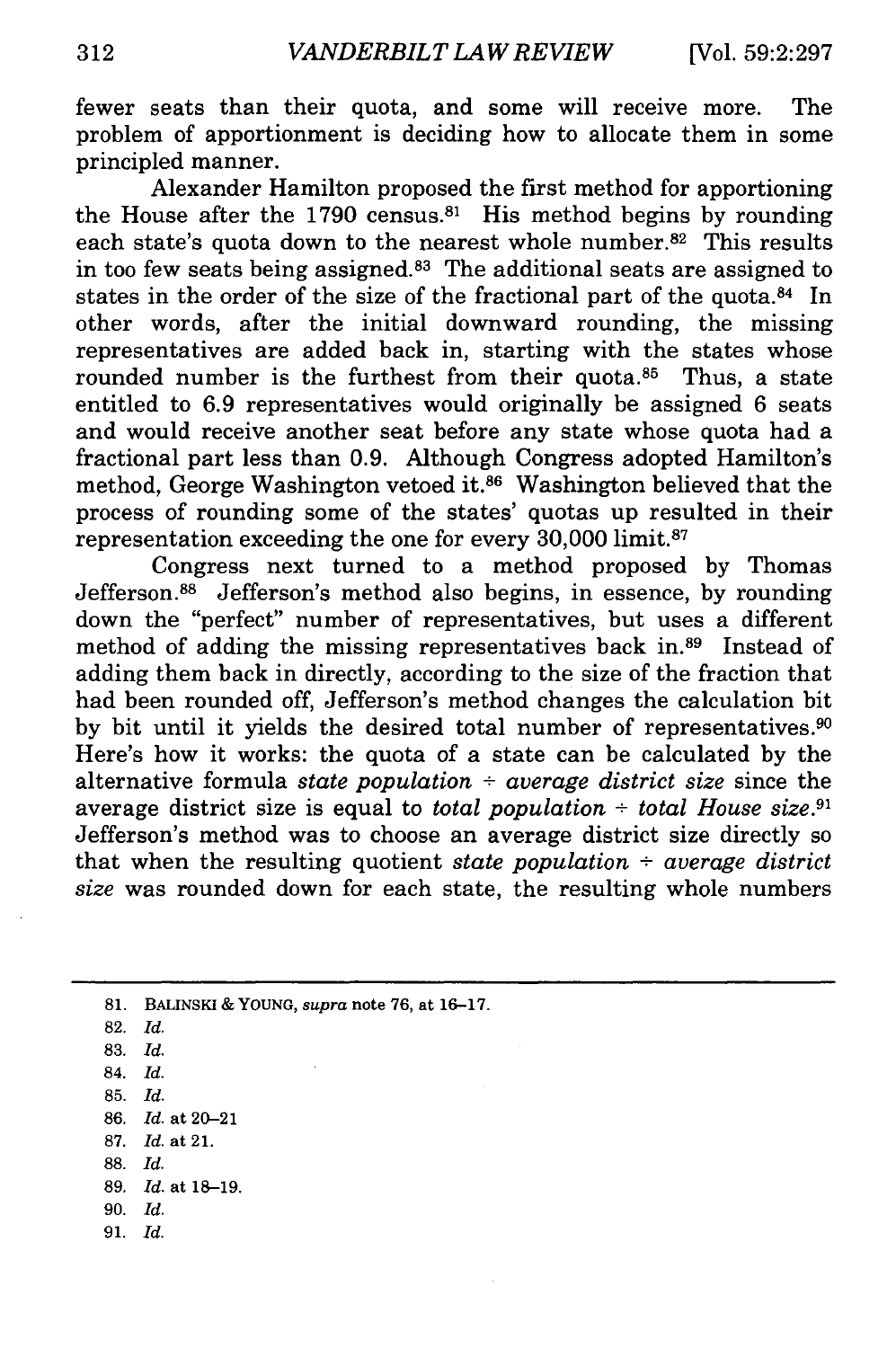completely apportioned the House.<sup>92</sup> Jefferson's method was used by Congress until 1842. <sup>93</sup>

From Jefferson's method grew a number of variations. John Quincy Adams's method, instead of choosing the average district size so that rounding *down* allocates all of the seats, chooses the size so that rounding *up* allocates the right number of seats.94 Daniel Webster's method uses the standard method of rounding, going up if the fractional part is above .5 and down if it is below. 95 There are two more variations of rounding, one based on the geometric mean, the Hill method, and one based on the harmonic mean, the Dean method. 96 Jefferson's method and its variations are generally referred to as "divisor" methods, because they are based on choosing an appropriate average district size as a divisor so that the chosen rounding method fully apportions the House.<sup>97</sup> Together with Hamilton's method, they are referred to as the standard methods of apportionment.

At various times, four of the six standard methods have been employed to apportion the House: the Hamilton, Jefferson, Webster, and Hill methods.<sup>98</sup> Since the 1930 apportionment, the Hill method<sup>99</sup> has been consistently used. In 1941, Congress designated this method as the one for all future apportionments. **1 00**

In 1992, Montana challenged the use of the Hill method.<sup>101</sup> Montana argued that the Hill method did not achieve the goal of Article I, §2, which the Court had interpreted to mean that "as nearly as is practicable one man's vote in a congressional election is to be

96. Given two numbers, a and *b*, their geometric mean is equal to  $\sqrt{ab}$  and their harmonic mean is  $2ab/$  <sup>*n*</sup> <sup>*n*</sup> <sup>*n*</sup> <sup>*n*</sup> <sup>*n*</sup> <sup>*n*</sup> <sup>*n*</sup> *i* <sup>*n*</sup> *n*<sup>*n*</sup> *n*<sup>*n*</sup> *<i>n*<sup>*n*</sup> *n*<sup>*n*</sup> *<i>n*<sup>*n*</sup> *n*<sup>*n*</sup> *n*<sup>*n*</sup> *n*<sup>*n*</sup> *n*<sup>*n*</sup> *n*<sup>*n*</sup> *n*<sup>*n*</sup> *n*<sup>*n*</sup> *n*<sup>*n*</sup> *n*<sup>*n*</sup> *n*<sup>*n*</sup> *n*<sup>*n*</sup>

the whole numbers a and  $a+1$ , then round it up if it is above  $\sqrt{a(a+1)}$  and down otherwise.

The Dean method rounds up if the quota is above  $2a(a+1)/2a+1$  and down otherwise.

97. BALINSKI & YOUNG, *supra* note 76, at 61.

98. Massachusetts v. Mosbacher, 785 F. Supp. 230, 246-48 (D. Mass. 1992).

99. Named after the chief statistician at the Census Bureau at the time, who, along with Edward Huntington, a professor of mathematics at Harvard, championed the method. BALINSKI & YOUNG, *supra* note 76, at 47. This method is also referred to as the method of equal proportions. *Id.* at 157.

100. *See* 2 U.S.C. § 2a (2006).

101. U.S. Dep't of Commerce v. Montana, 503 U.S. 442, 446 (1992).

<sup>92.</sup> *Id.*

<sup>93.</sup> *Id.* at 34.

<sup>94.</sup> *Id.* at 28.

<sup>95.</sup> *Id.* at 32.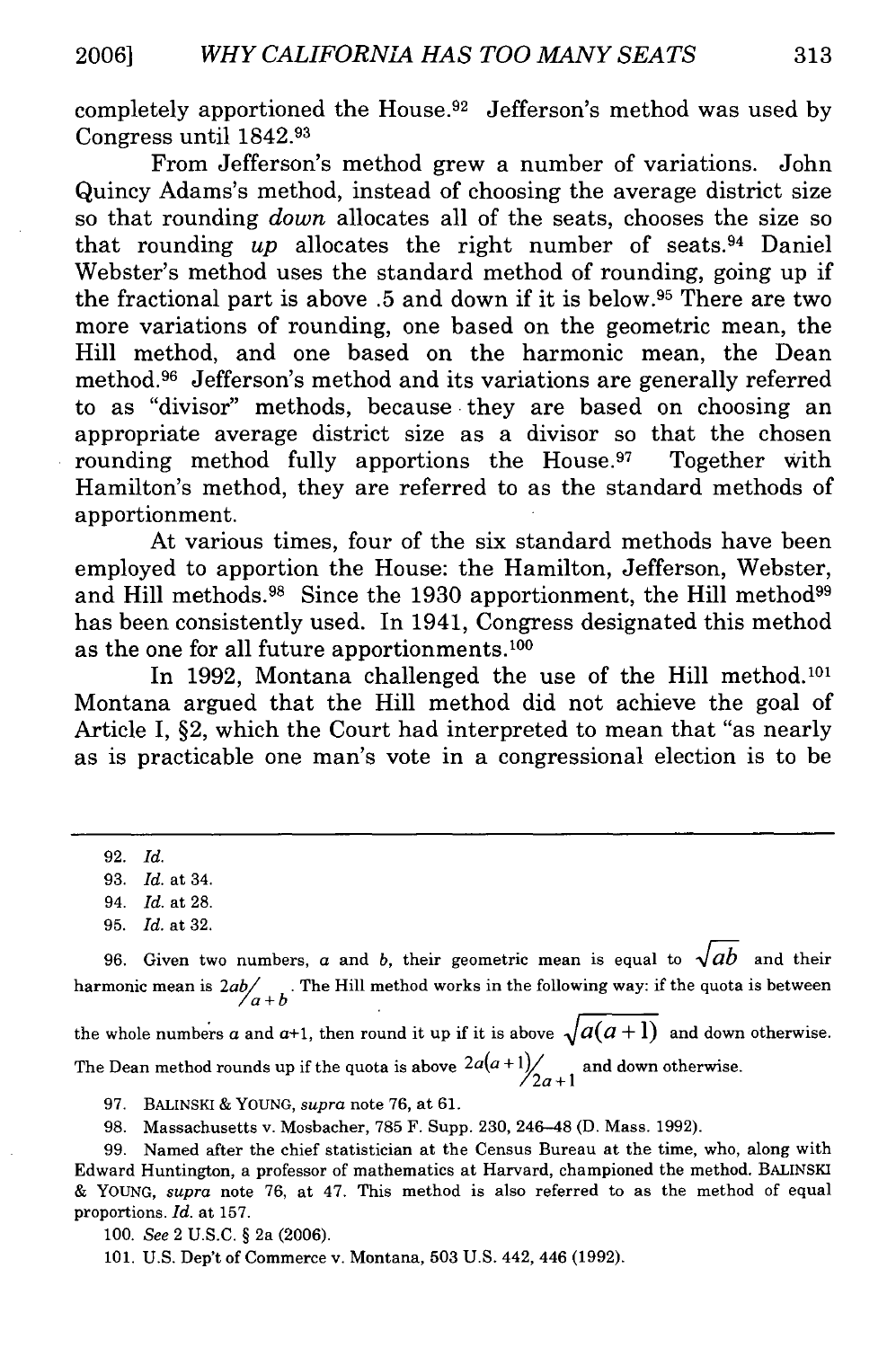worth as much as another's."<sup>102</sup> Instead of the Hill method, Montana said, the Court should order the use of the Dean method.<sup>103</sup> That method, never before used, assigned Montana 2 representatives instead of 1 (at the expense of the state of Washington, which would have gone from 9 to 8 representatives).<sup>104</sup> Montana claimed that the Dean method minimizes the absolute deviations from the ideal district size.105 By absolute deviation, Montana meant the sum over each state of the difference between the average district size of the state and the ideal district size.<sup>106</sup> That is, Montana claimed that if for each state one took the difference between the average district size and the ideal district, and then added all 50 of the numbers together, the result would be smaller when using the Dean apportionment<sup>107</sup> than when using any other apportionment.<sup>108</sup> Since the Dean and Hill

104. *Id.* There were two other questions involved in this litigation. The government argued that the choice of method was a political question and could not be challenged. *Id.* at 459. The Court found this unpersuasive. *Id.* Montana also argued that Congress could not delegate to the Census Bureau the power to reapportion and had to revisit the question itself every ten years. *Id.* at 464. This argument was also rejected by the Court. *Id.* at 465.

105. *Id.* at 461.

106. *Id.*

107. I am going to abuse terminology somewhat by referring to the "Dean apportionment" when I mean the apportionment resulting from the application of the Dean method. Hill apportionment, Webster apportionment, etc., are similarly defined.

108. *Id.* This assertion is, in fact, false. It is based on a misunderstanding by both the litigants and the Court about what the Dean method does. The correct assertion is that the Dean method produces an apportionment with the property that any transfer of a seat from one state to another will increase the difference between the average district size of the two states. That, however, is fundamentally different from being the apportionment that minimizes the absolute deviation. One can shrink the absolute deviation from the ideal district size while still increasing the difference between two states.

A small example illustrates that the Dean method may not minimize the overall deviation. Suppose we have six states, 4 of size 501, 1 of size 2000 and 1 of size 4000, and the size of our House is **8** seats. The average district size is 1000.5. The Dean method allocates 1 seat to every state except the one of size 4000 which gets 3. Four of the states have an average district size of 501, one of the states has an average district size of 2000, and the largest state has an average district size of 1333.3. Overall deviation from the average is 4 x (1000.5 **-** 501) + (2000 **-** 1000.5) + (1333.3 **-** 1000.5) = 3330.3. It is easy to check that any transfer of a seat from one state to another will increase the difference between their average district sizes, e.g., if we were to transfer a seat from the largest state to the next largest, the average district sizes would change to 2000 and 1000 respectively and the difference would increase to 1000 from 666.7. On the other hand, the apportionment that assigns 2 seats each to the largest states and 1 to the rest has a lower overall deviation than the Dean method: 4 x (1000.5 - 501) + (1000.5 - 1000) + (2000 **-** 1000.5) = 2998.

The fact that in this Supreme Court case the transfer of a seat from Washington to Montana both decreases the difference between the average district sizes of the states and also decreases the overall difference from the ideal district size is just a coincidence. Montana was thus correctly arguing that a method other than the Hill method produced an apportionment *in this*

<sup>102.</sup> Wesberry v. Sanders, 376 U.S. 1, 7-8 (1964).

<sup>103.</sup> James Dean was a professor of astronomy and mathematics at the University of Vermont. He proposed this method in a letter to Daniel Webster in 1832. BALINSKI & YOUNG, *supra* note 76, at 29.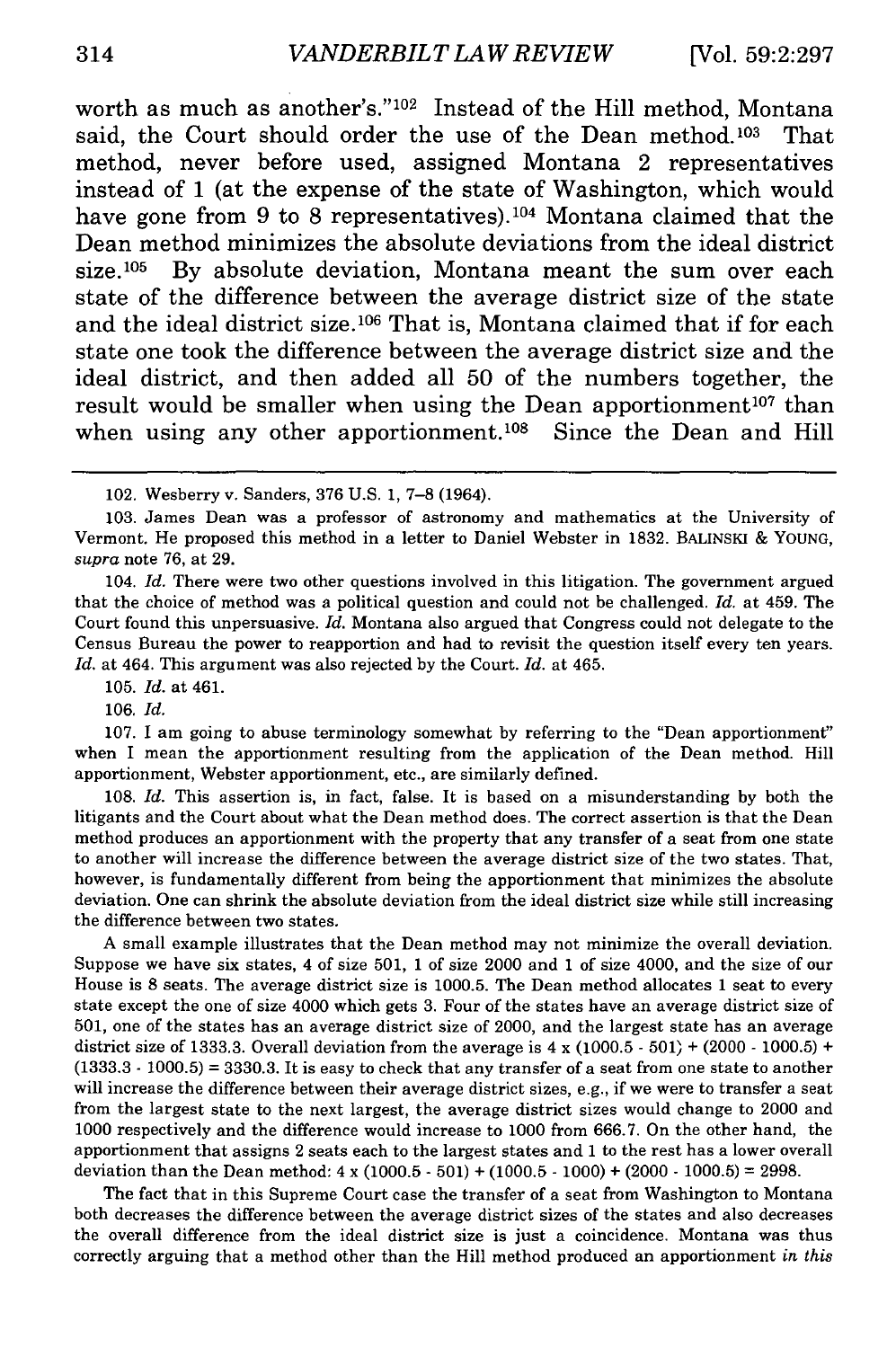apportionments agree for every state except Montana and Washington, the Court focused on computing the differences only for those two states:

Under the apportionment undertaken according to the Hill Method, the absolute difference between the population of Montana's single district (803,655) and the ideal  $(572,466)$  is  $231,189$ ; the difference between the average Washington district  $(543,105)$ and the ideal is 29,361. Hence, the sum of the differences between the average and the ideal district size in the two States is 260,550. Under the Dean Method, Montana would have two districts with an average population of 401,838, representing a deviation from the ideal of 170,638; Washington would then have eight districts averaging 610,993, which is a deviation of 38,527 from the ideal district size. The sum of the deviations from the ideal in the two States would thus be 209,165 under the Dean Method (harmonic mean) while it is 260,550 under the Hill Method (equal proportions). More generally, Montana emphasizes that the Dean Method is the best method for minimizing the absolute deviations from ideal district size. <sup>109</sup>

Because the Dean method minimized the absolute deviation from the ideal district size, Montana argued that it better approximated "one person, one vote" than did the Hill apportionment. **<sup>110</sup>**

In response to this claim, the Court reached for its old friend, the relative deviation from the ideal district size:111

There is some force to the argument that the same historical insights that informed our construction of Article I, §2, in the context of intrastate districting should apply here as well.... Yet it is by no means clear that the facts here establish a violation of the *Wesberry* standard.... In this case, in contrast [to intrastate districting] the reduction in the absolute difference between the size of Montana's district and the size of the ideal district has the effect of increasing the variance in the *relative* difference between the ideal and the size of the districts in both Montana and Washington.  $^{112}$ 

In support of this claim the Court provided the following  $tables:  $113$$ 

110. *Id.* at 461.

113. *Id.* at 462 n.40.

*instance* with a smaller absolute deviation from the ideal district size, but incorrectly suggesting that the Dean method would *always* do so.

<sup>109.</sup> U.S. Dep't of Commerce v. Montana, 503 U.S. 442, 460 (1992).

<sup>111.</sup> The Court uses the term "relative difference" rather than relative deviation. *Id.* If there is any distinction between the two terms it seems to be that when discussing relative difference the Court does not pay attention to the sign of the deviation, i.e., whether the district is over or under-represented relative to the ideal district.

<sup>112.</sup> *Id.* The Court is mistaken in its last remark. If the absolute difference between Montana's average district size and the ideal district decreases, then the relative difference between the average district size and the ideal district size *as a percentage of the ideal district size* will necessarily also decrease. The perceptive reader who has caught this will not be surprised by what is to follow.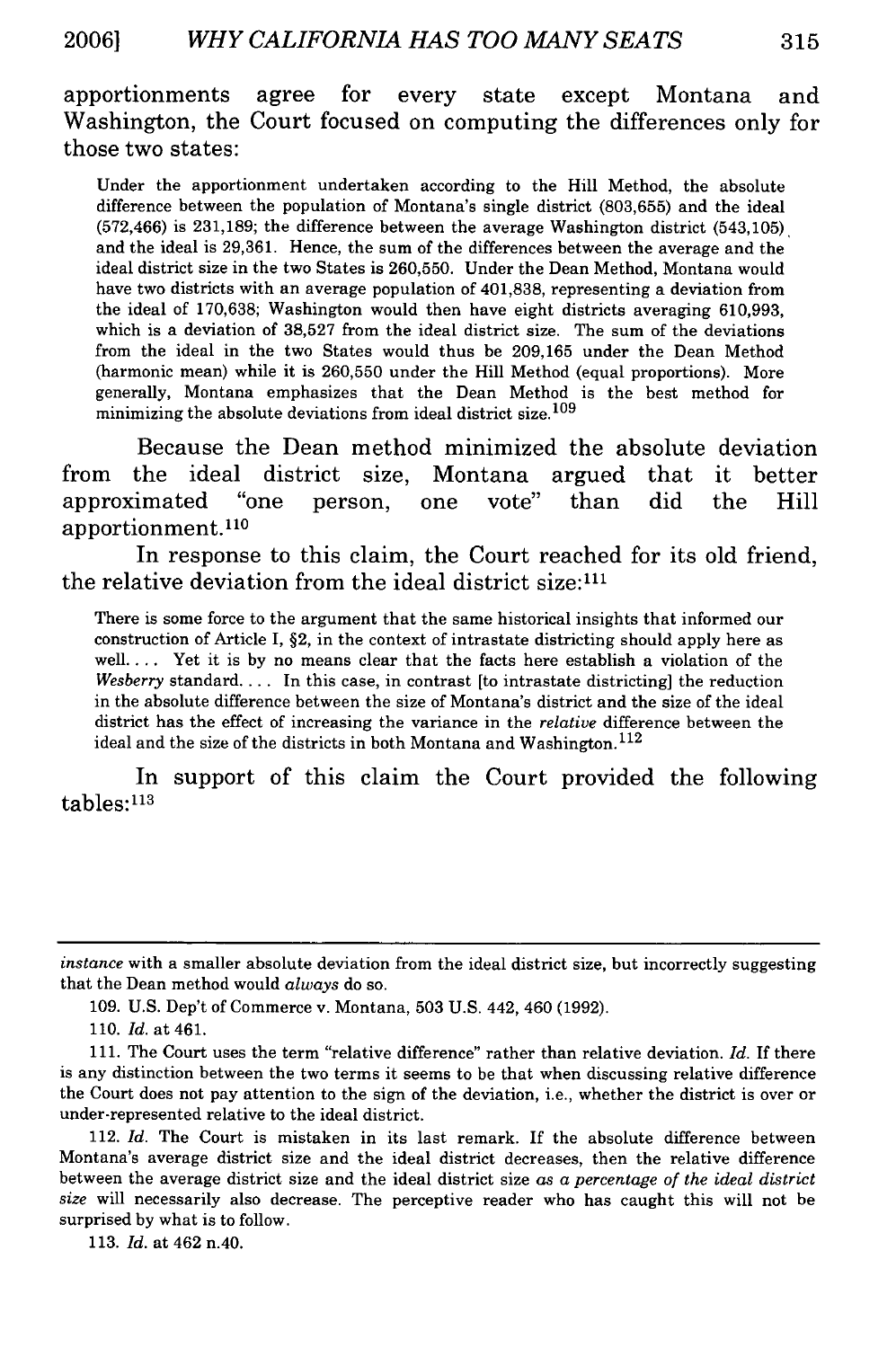| <b>Hill Apportionment</b>        | Average<br><b>District</b><br><b>Size</b> | Absolute<br><b>Difference</b><br><b>From Ideal</b> | <b>Relative</b><br><b>Difference</b><br><b>From Ideal</b> |
|----------------------------------|-------------------------------------------|----------------------------------------------------|-----------------------------------------------------------|
| Montana                          | 803,655                                   | 231,189                                            | 40.4%                                                     |
| (1 representative)               |                                           |                                                    |                                                           |
| Washington                       | 543,105                                   | 29,361                                             | 5.4%                                                      |
| (9 representatives)              |                                           |                                                    |                                                           |
| <b>Total Absolute Difference</b> |                                           | 260,550                                            |                                                           |

| Dean Apportionment               | Average<br><b>District</b><br><b>Size</b> | Absolute<br><b>Difference</b><br><b>From Ideal</b> | Relative<br><b>Difference</b><br><b>From Ideal</b> |
|----------------------------------|-------------------------------------------|----------------------------------------------------|----------------------------------------------------|
| Montana                          | 401,828                                   | 170,638                                            | 42.5%                                              |
| (2 representatives)              |                                           |                                                    |                                                    |
| Washington                       | 610,993                                   | 38,527                                             | 6.7%                                               |
| (8 representatives)              |                                           |                                                    |                                                    |
| <b>Total Absolute Difference</b> |                                           | 209,165                                            |                                                    |

The Court noted that even though the total absolute difference was smaller for the Dean apportionment than for the Hill apportionment, 114 the relative difference from the ideal was larger for both states in the Dean apportionment than in Hill's.<sup>115</sup> That is, the tried-and-true method of looking at relative deviation from the ideal district indicated that the Hill apportionment was superior. The Court, then, threw up its hands, proclaiming that "the polestar of equal representation does not provide sufficient guidance to allow us to discern a single constitutionally permissible course." $116$  It could not choose between relative difference and the Hill method, on the one hand, and absolute difference and the Dean method, on the other.

The Court's analysis is significant in two respects. First, it again shows that relative deviation is the measure that the Court believes best captures the harm of malapportionment. Second, it injected more uncertainty than necessary. The Court could have chosen measures of disparity that are provably smaller in Hill apportionments than in Dean apportionments. That is, the Court could have chosen a different measure of disparity that would have

<sup>114. 209,165</sup> versus 260,550. *Id.* at 461.

<sup>115.</sup> *Id.* at 461-62.

<sup>116.</sup> *Id.* at 463.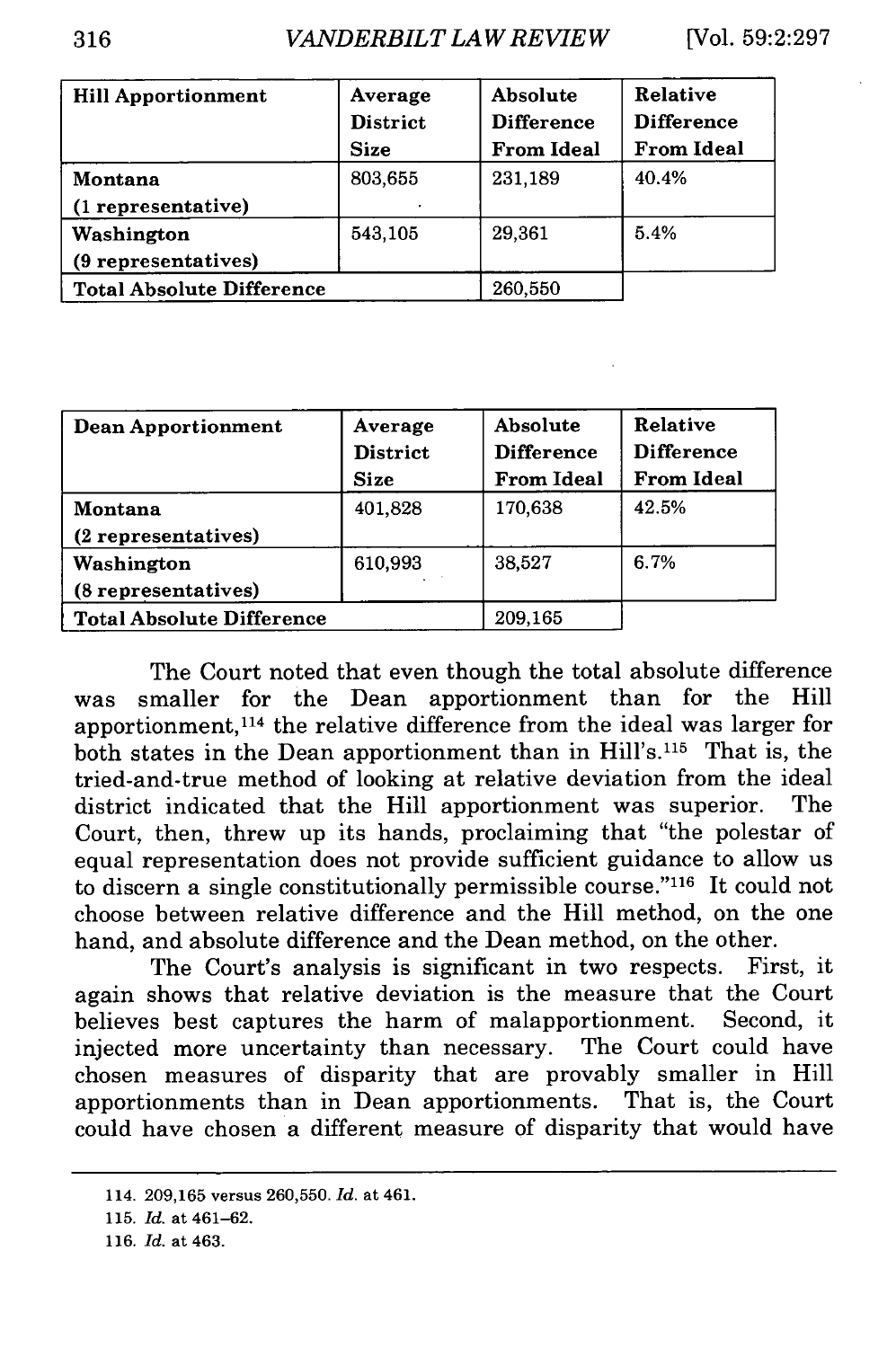been guaranteed to make the Hill apportionment look better than the<br>Dean apportionment.<sup>117</sup> Thus, the Court seemed intent on using Thus, the Court seemed intent on using relative deviation even if it unsettled the selection of an apportionment method. The Court may have even applied relative deviation precisely because it precluded the selection of any one apportionment method.

#### *B. The Mathematical Mistake*

Either the Court could not select an apportionment method because it relied on relative deviation, or it relied on relative deviation because it did not want to select an apportionment method. Whatever the explanation, the Court's analysis cannot stand. As this Section demonstrates, the relative deviation analysis contains a mathematical error. Once corrected, the better apportionment method becomes clear. Thus, the Court need not avoid the choice nor hide any reluctance to change behind the analysis.

The values for the relative deviation from the ideal district are miscalculated. Here are the true values:

|                        | Dean Apportionment<br><b>Relative Difference</b><br>from Ideal | <b>Hill Apportionment</b><br><b>Relative Difference</b><br>from Ideal |
|------------------------|----------------------------------------------------------------|-----------------------------------------------------------------------|
| Montana                | 29.8%                                                          | 40.4%                                                                 |
| Washington             | 6.7%                                                           | 5.1%                                                                  |
| <b>Total Deviation</b> | 36.5%                                                          | 45.5%                                                                 |

That is, if calculated correctly, the total deviation is much smaller for the Dean apportionment than for the Hill apportionment (about **30%** smaller, in fact). The relative deviation for Montana drops from 40.4% to **29.8%** under the Dean method, a **25%** reduction, <sup>118</sup>

**<sup>117.</sup>** Associated with the standard methods of apportionment are statistics of deviation which they minimize. In the case of the Hill method, had the Court looked at the relative disparity between the population per representative, where the relative measure is from the smaller of the two values (as opposed to the ideal district), then the Hill method produces an apportionment that is always better than the one produced **by** the Dean method, unless they happen to coincide. Or they could have computed the sum over all congressional districts of the square of the difference between the district size and the ideal district. That the latter is also minimized **by** the Hill method was noted **by** Ernst in his affidavit. *See infra* note 124; *see also* **BALINSKI & YOUNG,** *supra* note **76,** at 104. So the Court knew that there were ways of ensuring that the Hill method would look better.

**<sup>118.</sup>** Which belies the statement of the Court that **"[i]n** this case, however, whether Montana has one district or two, its variance from the ideal will exceed 40%." Dep't of Commerce v. Montana, **503 U.S.** 442, 463 **(1992).**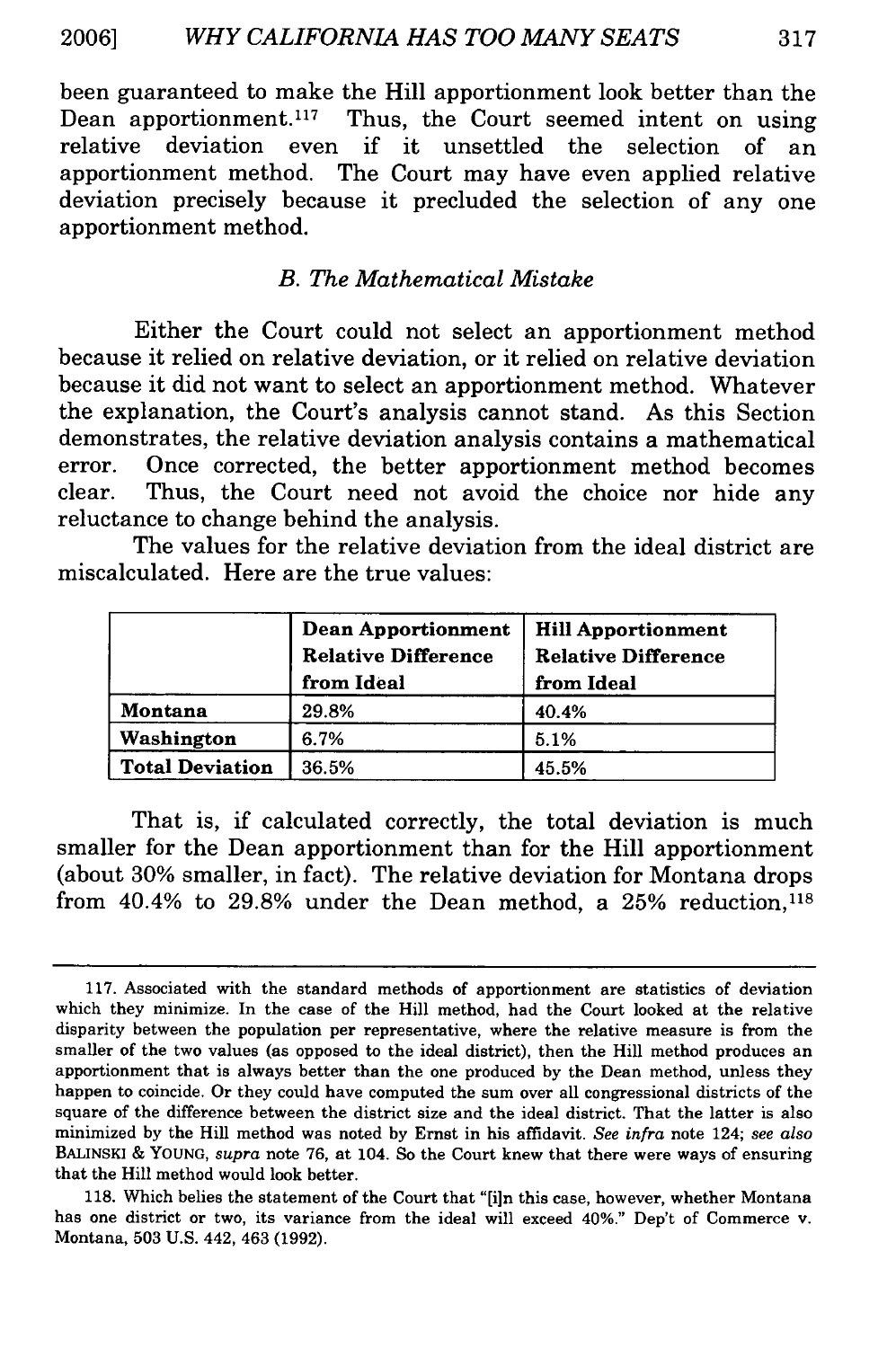although the deviation for Washington increases slightly from 5.1% to 6.7%.

The reader will note that two of these numbers are the same as those computed by the Court.<sup>119</sup> but two are quite different. The differences occur when the average district size of the state is smaller than the ideal district. The average district size of Montana under the Dean apportionment is 401,828,120 which is less than the ideal district size of 572,466. Washington's average district size under the Hill apportionment is  $543,105$ ,<sup>121</sup> again less than the ideal. Thus, when Washington has 9 representatives and Montana only 1, Washington's average district size is smaller than the ideal and Montana's is larger. Transferring one representative from Washington to Montana reverses that property.

But why do the deviations turn out to be different in these cases? It is because of the way the calculation was performed for just these two numbers. The Court's numbers give the deviation as a percentage of the *state's average district size,* while the correct calculation expresses the deviation as a percentage of the *ideal district size.*

As an example of the correct calculation, consider the relative deviation from the ideal district in the case of Montana under the Dean apportionment. The average district size for Montana with two representatives is 401,828.122 The ideal district size is 572,466; thus, the relative deviation from the ideal district size is  $(401,828 -$ 572,466)/572,466=-0.298, or 29.8%, below the average district size. The number that the Court obtained, 42.5%,123 is the relative difference of *the ideal district size from the average district size.* The Court computed the difference as a percentage of Montana's average district size, not as a percentage of the ideal district size. Algebraically the computation is  $(572, 466-401, 828)/401, 828 = .425$ . Thus, the Court used the wrong baseline against which to measure the change. The same thing happened when the Court computed the relative difference of Washington's average district size under the Hill apportionment.

One might ask how such a significant mathematical error could have made it into an opinion that is, after all, largely about numbers. It seems to have been caused by a misunderstanding between one of the expert witnesses and the Court. Lawrence Ernst, the Assistant Division Chief of the Statistical Research Division of the Bureau of the

- 121. *Id.*
- 122. *Id.*
- 123. *Id.*

<sup>119.</sup> *See supra* table accompanying note 113.

<sup>120.</sup> Dep't of Commerce v. Montana, **503** U.S. at 462 n.40.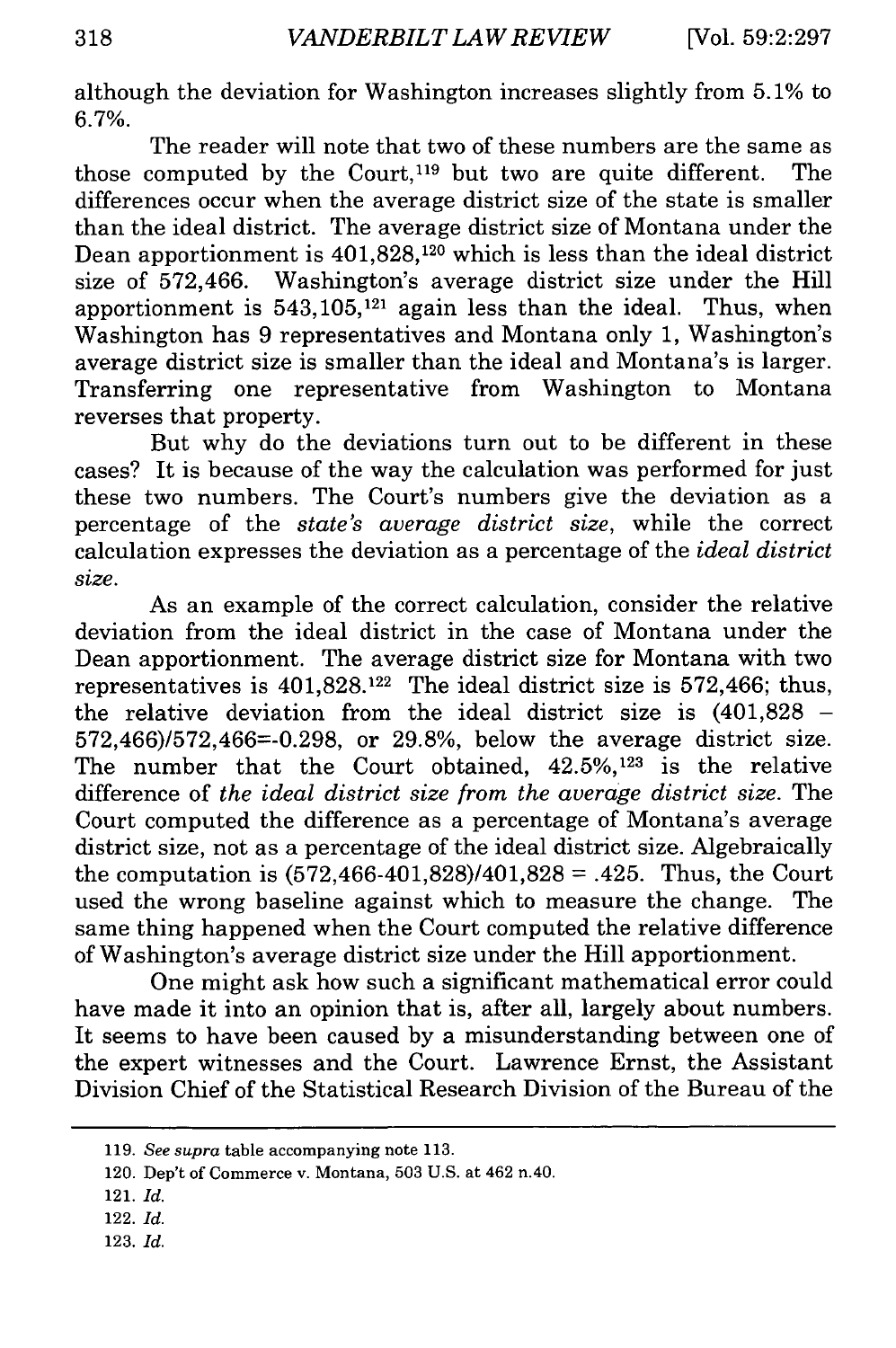Census, submitted an affidavit on behalf of the government. 124 In his affidavit he is careful to indicate that his computation of percentage differences was *always* with respect to the smaller quantity.<sup>125</sup> That is, he always computed the percentage of the smaller quantity by which the larger quantity exceeded it. To put it differently, Ernst always chose the smaller number as the baseline and computed the percentage change from it. So if the state's average district size was smaller than the ideal size (as Montana's was under Dean and Washington's was under Hill), his computation was done relative to the state's average district size rather than relative to the ideal district. When analyzing the deviation of Montana under the Dean apportionment, he computed the relative deviation of the ideal district from the average district size of Montana, not the relative deviation of the average district size of Montana from the ideal district size. <sup>126</sup> Similarly, under the Hill apportionment, he calculated the relative deviation of the ideal district size from Washington's average district size.

The Court somehow assumed that all of the computations of relative deviation were done relative to the ideal district, which is to say that the difference between the average district size and the ideal district was expressed as a percentage of the ideal district size. That, after all, is how *it* had always done the computations for evaluating "one person, one vote," and so it might naturally have assumed that the expert witness had done the computations that way as well.<sup>127</sup> The numbers that Ernst computed were just transcribed and mislabeled as being "Relative difference from Ideal."'128 This resulted in making the Dean method look much less persuasive than it might have been.

Had the Court computed the numbers correctly, what would it have done? Although the Court was justified in throwing up its hands when its favorite method of analysis contradicted the claims of Montana, it would not have had this easy option had it done the mathematics correctly. Both absolute deviation (Montana's test) and total deviation (the Court's usual test) are smaller under the Dean

<sup>124.</sup> Declaration of Lawrence R. Ernst, Joint Appendix Vol. I at 20, U.S. Dep't of Commerce v. Montana, 503 U.S. 442 (1992).

<sup>125. &#</sup>x27;The relative difference between two numbers consists of subtracting the smaller number from the large number and then dividing the result by the smaller number." *Id.* at 24.

<sup>126. &</sup>quot;However, if Montana were to receive a second seat (as it would, for example, using Dean's method) then the average United States district size would be 42.5% greater than Montana's average district size of 401,828." *Id.* at 27.

<sup>127.</sup> This is further indication that the Court was viewing the apportionment problem as a variation on "one person, one vote."

<sup>128.</sup> Dep't of Commerce v. Montana, 503 U.S. at 462 n.40.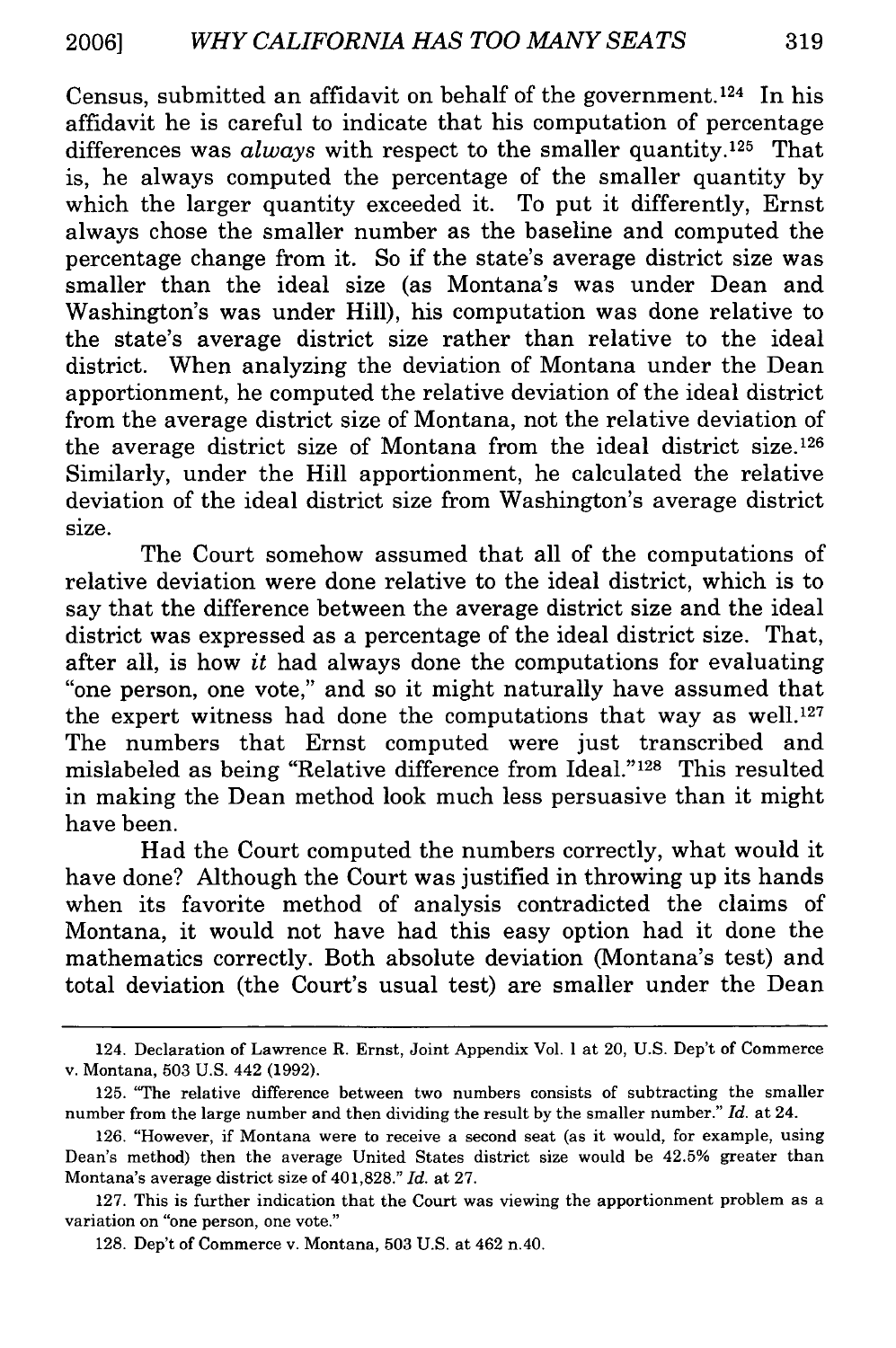apportionment than under the Hill apportionment. The Court might still have deferred to Congress, but it would have had to justify that deference.

There is another option, a "polestar of equal representation"<sup>129</sup> that can guide the Court through the apportionment dilemma. 130 That polestar is minimum total deviation. In the next two Parts, I consider two sets of objections to using minimum total deviation. In the next Part, I look at three legal arguments against applying minimum total deviation in the apportionment context. In Part V, I turn to specific government interests that might justify using the Hill method despite its failure to satisfy the minimum total deviation criterion.

#### IV. MINIMUM TOTAL DEVIATION APPORTIONMENT

As demonstrated above, the Court's apportionment precedent is flawed mathematically. This raises questions about the depth of the Court's commitment to its current approach. If the Court takes the time to correct prior errors, it also should reconsider the broader issue that Montana fairly raised but that bad math obscured: how best to approximate "one person, one vote." This Part takes a fresh approach to resolving that question.

Now that we have cleared away the mistakes, we can think more clearly about how to unify the districting cases with the apportionment of Congress. The logic is clear: the line of congressional districting cases from *Wesberry* to *Karcher* demonstrates that Article I, §2 requires congressional district sizes that are "as nearly as practicable" equal in size. 131 The Court has established total deviation as the measure of disparity from equal district sizes. The inescapable conclusion is that Article I, §2 requires the apportionment of Congress be one that achieves the minimum total deviation, what I will call a minimum total deviation ("MTD") apportionment.

The beauty of this argument is that it forestalls all of the haggling about method and replaces it with a test of the apportionment itself. And that test, the total deviation from the ideal

<sup>129.</sup> *Id.* at 463.

<sup>130.</sup> Again, none of this is to say that the Dean method is the constitutionally required one. The focus on the method is probably misguided. Instead of picking a method and asking how well it comports with "one person, one vote," perhaps the Court should start with how it measures "one person, one vote" and use that to assess the best apportionment. "One person, one vote" doesn't care about method; it cares about outcomes. Of course, I am assuming that there are no claims of vote dilution to be made in context of apportionment. If there were, then method might be considered important.

<sup>131.</sup> *See* Karcher v. Daggett, 462 U.S. 725, 730 (1983); Wesberry v. Sanders, 376 U.S. 1, 7-8 (1964).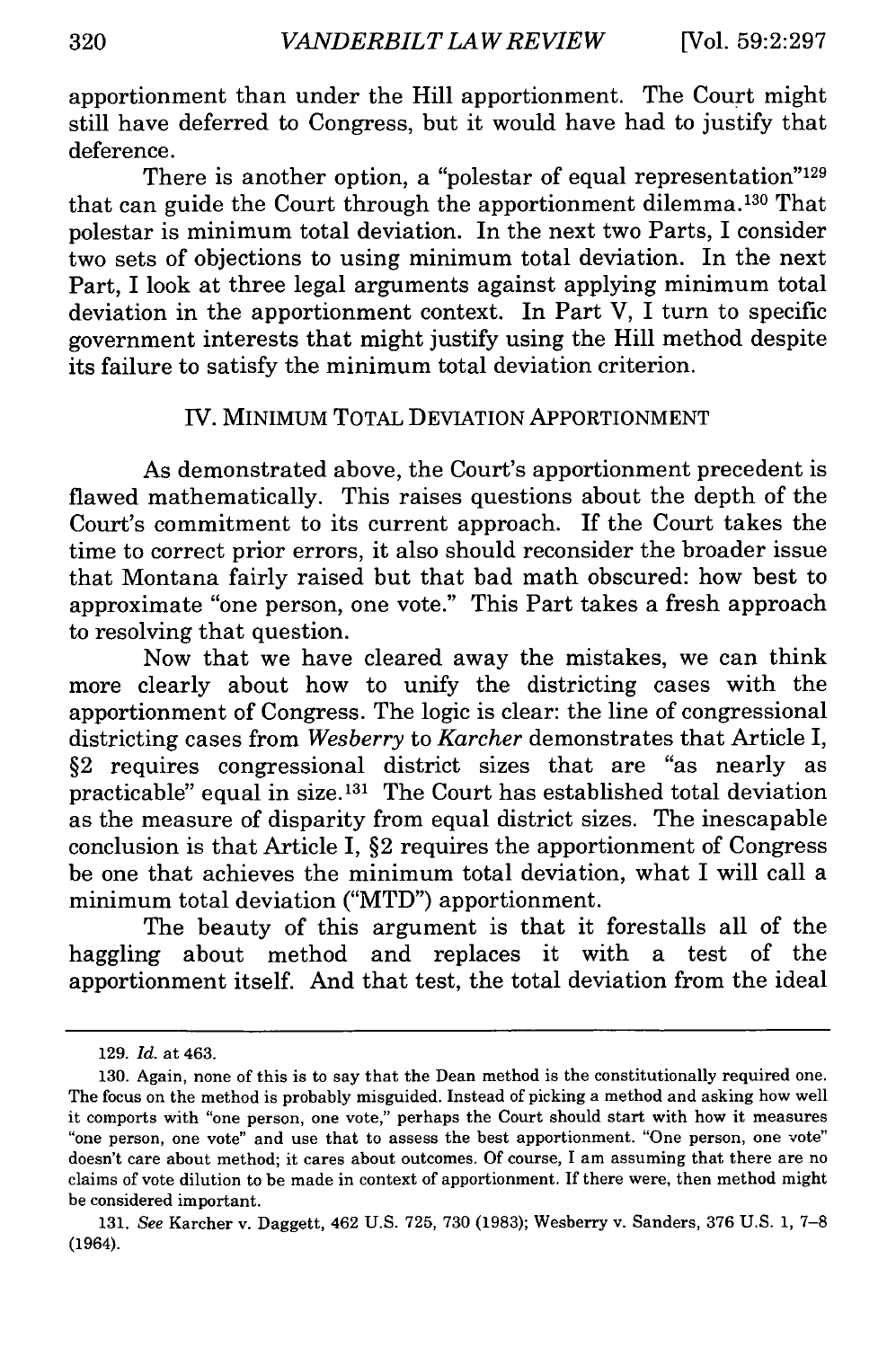district, $132$  is the one that the Court has established for districting cases and the one that it reflexively turns to when measuring "one person, one vote." Minimizing total deviation is the "polestar" for which the Court should have been searching in *Department of Commerce.*

There are a number of objections that might be raised to my proposal. One might argue that apportionment is not governed by the *Wesberry* standard of "as nearly as practicable" equal districts, and so no particular measure of inequality is mandated. Another counterargument might be that because of the nature of apportionment there will necessarily be large deviations, and hence the difference among possible apportionments will always be *de minimis.* Finally, one might think that the issue of apportionment is of sufficient importance and technical difficulty that Congress should be given deference in choosing a way to proceed. I will deal with each of these objections in turn.

### *A. Wesberry Doesn't Apply to Congressional Apportionment*

In *Wesberry v. Sanders*<sup>133</sup> the Court ruled that congressional districts *within a state* must have "as nearly as practicable" the same population.134 It based this conclusion on its interpretation of Article I, §2 of the Constitution. In *Department of Commerce,* the Court acknowledged that "[t]here is some force to the argument that the same historical insights that informed our construction of Article I, §2 in the context of intrastate districting should apply here as well,"135 although it stopped short of explicitly saying that it does.<sup>136</sup> Even though split on the outcome, the district court panel hearing the case unanimously agreed that the analysis developed in *Wesberry* and *Karcher* applies to nationwide apportionment. **<sup>137</sup>**

<sup>132.</sup> Recall that the total deviation is the difference between the largest and smallest percent deviation from the ideal district size. *See supra* note 57 and accompanying text. Because congressional districts are single member districts, the apportionment that minimizes total deviation also minimizes the difference between the largest and smallest districts in absolute size. As it turns out, the MTD apportionments for both 1990 and 2000 allocate 2 representatives to Montana.

<sup>133. 376</sup> U.S. 1 (1964).

<sup>134.</sup> *Id.* at 7.

<sup>135.</sup> U.S. Dep't of Commerce v. Montana, 503 U.S. 442, 461 (1992).

<sup>136.</sup> Nevertheless, the Court went on to say, "[y]et it is by no means clear that the facts here establish a violation of the *Wesberry* standard." *Id.*

<sup>137.</sup> Montana v. U.S. Dep't of Commerce, 775 F. Supp. 1358, 1368 (D. Mont. 1991) (O'Scannlain, J., concurring in part and dissenting in part), *reu'd,* 503 U.S. 442 (1992).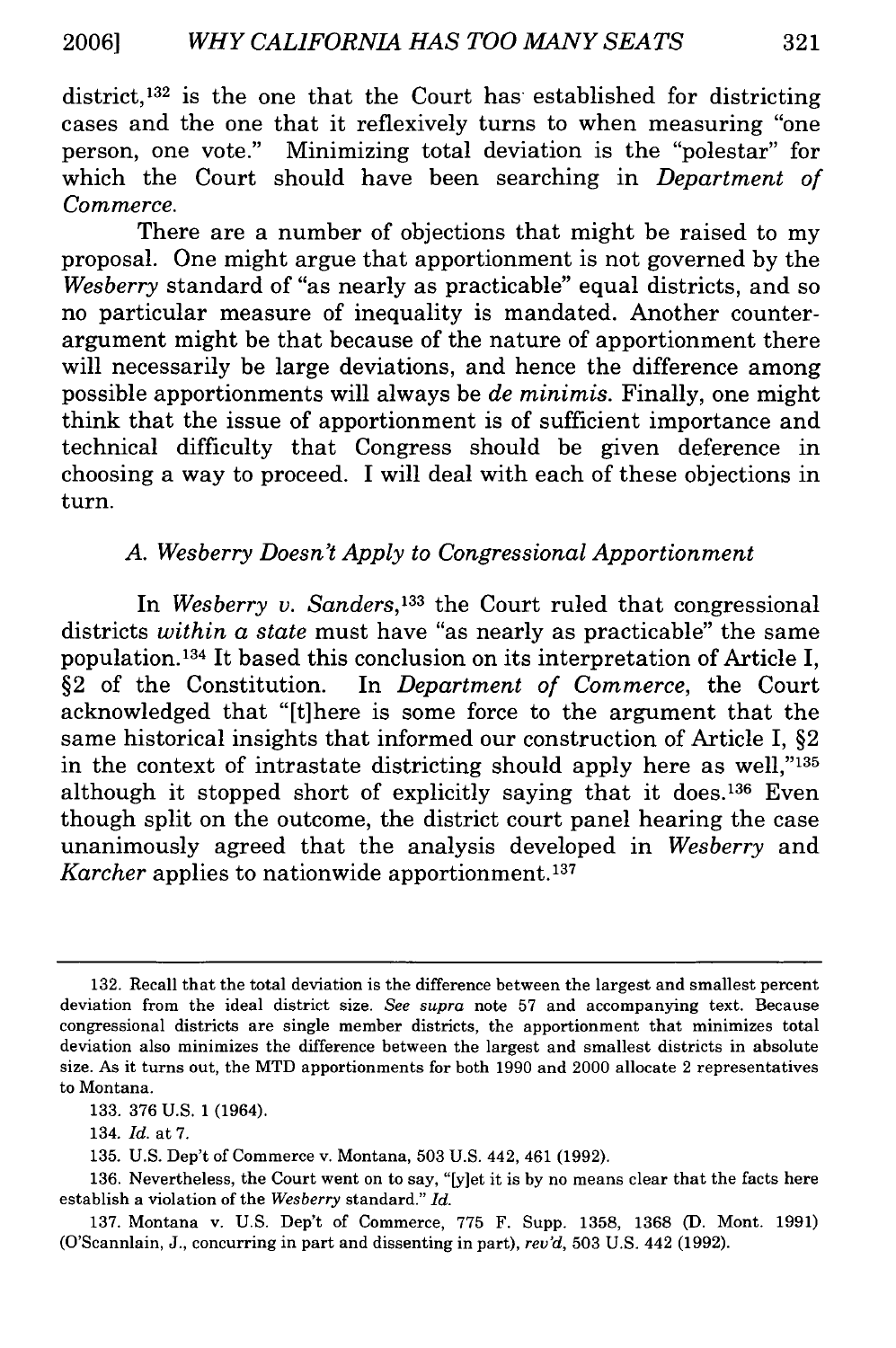One inight try to argue that the *Wesberry* standard does not apply to congressional apportionment, despite the fact that *Wesberry* is based on the only clause in the Constitution that speaks to the apportionment of the House.<sup>138</sup> While such a position is possible, it is **highly** implausible. It is inescapable that applying Article **I,** §2 to *intrastate* districting, as was done in *Wesberry,* is far more of a stretch than applying it to congressional apportionment. Justice Harlan observed this in his dissent:

The Court purports to find support for its position in the third paragraph of Art. **I,** §2, which provides for the apportionment of Representatives among the States. The appearance of support in that section derives from the Court's confusion of two issues: direct election of Representatives within the States and the apportionment of Representatives among the States. Those issues are distinct, and were separately treated in the Constitution. The fallacy of the Court's reasoning in this regard is illustrated **by** its slide, obscured **by** intervening discussion..., from the intention of the delegates at the Philadelphia Convention "that in allocating Congressmen the number assigned to each State should be determined solely **by** the number of the State's inhabitants,"... to a "principle solemnly embodied in the Great Compromise—equal representation in the House for equal numbers of people." **<sup>139</sup>**

So if the Court was willing to stretch Article **I,** §2 to apply to *intrastate* districting, it surely should apply similar reasoning to *interstate* districting.

Moreover, the standard set in *Wesberry* is never directly confined to intrastate districting.

While it may not be possible to draw congressional districts with mathematical precision, that is no excuse for ignoring our Constitution's plain objective of making equal representation for equal numbers of people the fundamental goal for the House of Representatives. That is the high standard of justice and common sense which the Founders set for us. **<sup>140</sup>**

It is difficult to believe that this "fundamental goal" applies within a state but not between states.

#### *B. De Minimis*

Another argument against my proposed unification of districting and apportionment is that the constitutional requirement that **(1)** each state must receive at least one representative and (2) that all congressional districts must stay within state boundaries, forces such a large departure from "one person, one vote" that any additional deviations resulting from the method of apportionment are

**<sup>138.</sup>** The clause in question states: "Representatives and direct Taxes shall be apportioned among the several States which may be included within this Union, according to their respective numbers...." **U.S. CONST.** art. I, **§** 2.

**<sup>139.</sup>** Wesberry v. Sanders, **376 U.S. 1, 26** (1964) (Harlan, **J.,** dissenting). **140.** *Id.* at **18** (majority opinion).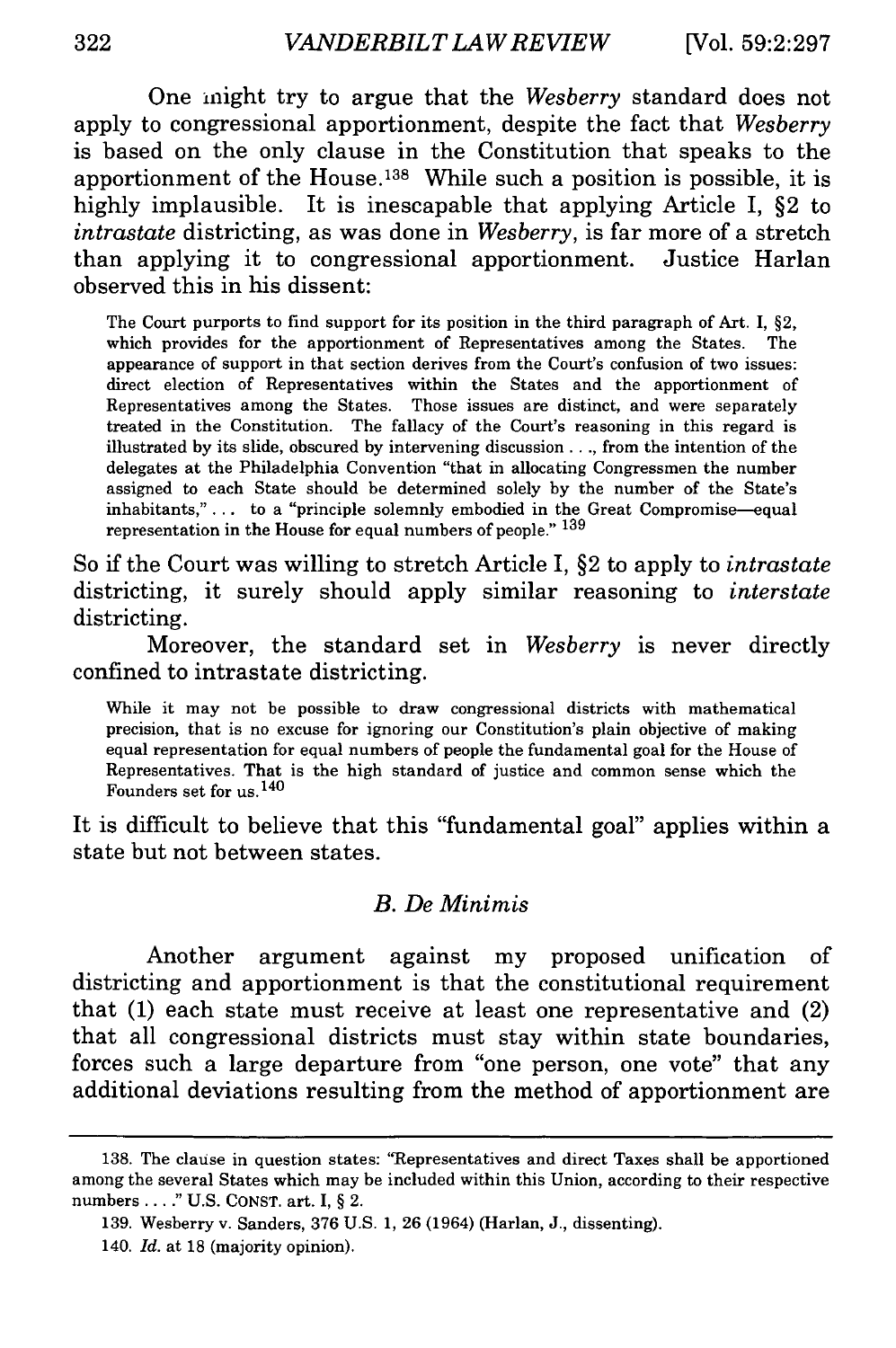*de minimis.* For example, consider the state of Wyoming, with a 2000 census population of 495,304.141 Since it must have at least one representative, its relative deviation from the ideal district size of 646,952 will be 23.4% under any method of apportionment. Once the deviation is this large why worry about any additional variation? "[A]lthough 'common sense' supports a test requiring 'a good faith effort to achieve precise mathematical equality' *within* each State **...,** the constraints imposed by Article I, §2, itself make that goal illusory for the Nation as a whole."<sup>142</sup> Since no apportionment can ever be close to perfect, Congress should be allowed to choose whichever it sees fit.

This argument is not sufficient for a number of reasons. First, it is important to note that *Wesberry* requires that the districts be "as nearly as practicable" of equal size—not precisely equal.<sup>143</sup> As noted subsequently in *Kirkpatrick,* "[t]he extent to which equality may practicably be achieved may differ from State to State and from district to district."<sup>144</sup> So the fact that some deviation is unavoidable in no way vitiates that Article I, §2 permits "only the limited population variances which are unavoidable despite a good-faith effort to achieve absolute equality, or for which justification is shown."'145

And while it is true that no apportionment will ever be perfect, it is nevertheless the case that the difference in the total deviation can be considerable. Table II shows different possible apportionments for the House based on the 2000 census. The total deviation for these apportionments varies from a high of 111.5% for the Jefferson apportionment to a low of 46.4% for the Adams apportionment (which produces, in this case, the MTD apportionment). In particular, the Hill apportionment, which is the one that is actually used for the House, has a total deviation of 63.4%. That is, the current apportionment's total deviation is over a third bigger than the minimum. If the Court takes the measure of total deviation seriously, then surely the difference between 63.4% and 46.4% should matter.

<sup>141.</sup> KAREN M. MILLS, U.S. CENSUS BuREAu, CONGRESSIONAL APPORTIONMENT: CENSUS 2000 BRIEF 2 (2001), *available at* http://www.census.gov/prod/2001pubs/c2kbrO1-7.pdf.

<sup>142.</sup> Dep't of Commerce v. Montana, 503 U.S. 442, 463 (1992).

<sup>143. 376</sup> U.S. at 7.

<sup>144.</sup> Kirkpatrick v. Preisler, 394 U.S. 526, 530 (1969).

<sup>145.</sup> *Id.* at **531.**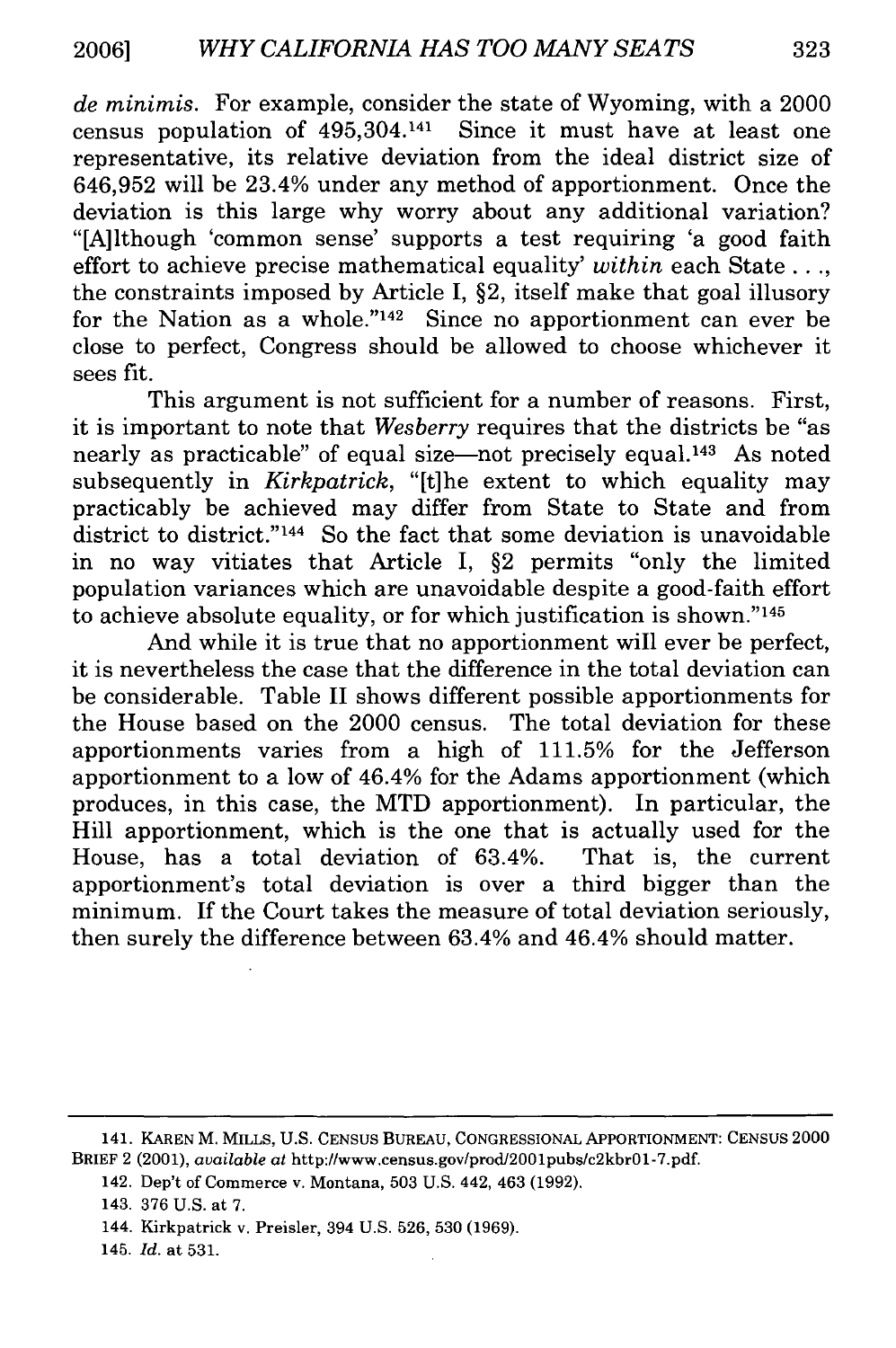| <b>State</b>                 | Apportionment<br>Population | .<br>Pereent Deviation from the ideal district size |                   |                      |                   |                  |  |
|------------------------------|-----------------------------|-----------------------------------------------------|-------------------|----------------------|-------------------|------------------|--|
|                              |                             | Webster/Hill147                                     | <b>Jefferson</b>  | Adams                | Dean              | Hamilton         |  |
| California                   | 33,930,798                  | $-1.04$                                             | $-4.64$           | 4.89                 | 0.86              | 0.86             |  |
| Texas                        | 20,903,994                  | 0.97                                                | $-2.09$           | 4.23                 | 0.97              | 0.97             |  |
| New York                     | 19,004,973                  | 1.30                                                | $-2.08$           | 4.91                 | 1.30              | 1.30             |  |
| Florida                      | 16,028,890                  | $-0.90$                                             | $-4.71$           | 3.23                 | $-0.90$           | $-0.90$          |  |
| Illinois                     | 12,439,042                  | 1.20                                                | $-3.86$           | 1.20                 | 1.20              | 1.20             |  |
| Pennsylvania                 | 12,300,670                  | 0.07                                                | $-4.93$           | 0.07                 | 0.07              | 0.07             |  |
| Ohio                         | 11,374,540                  | $-2.32$                                             | $-2.32$           | 3.42                 | $-2.32$           | $-2.32$          |  |
| Michigan                     | 9,955,829                   | 2.59                                                | $-3.82$           | 2.59                 | 2.59              | 2.59             |  |
| New Jersey                   | 8,424,354                   | 0.17                                                | 0.17              | 0.17                 | 0.17              | 0.17             |  |
| Georgia                      | 8,206,975                   | $-2.42$                                             | $-2.42$           | $-2.42$              | $-2.42$           | $-2.42$          |  |
| North Carolina               | 8,067,673                   | $-4.07$                                             | $-4.07$           | 3.92                 | 3.92              | $-4.07$          |  |
| Virginia                     | 7,100,702                   | $-0.22$                                             | $-0.22$           | $-0.22$              | $-0.22$           | $-0.22$          |  |
| Massachusetts                | 6,355,568                   | $-1.76$                                             | $-1.76$           | $-1.76$              | $-1.76$           | $-1.76$          |  |
| Indiana                      | 6,090,782                   | 4.61                                                | 4.61              | 4.61                 | 4.61              | 4.61             |  |
| Washington                   | 5,908,684                   | 1.48                                                | 1.48              | 1.48                 | 1.48              | 1.48             |  |
| Tennessee                    | 5,700,037                   | $-2.10$                                             | $-2.10$           | $-2.10$              | $-2.10$           | $-2.10$          |  |
| Missouri                     | 5,606,260                   | $-3.72$                                             | $-3.72$           | $-3.72$              | $-3.72$           | $-3.72$          |  |
| Wisconsin                    | 5,371,210                   | 3.78                                                | 3.78              | 3.78                 | 3.78              | 3.78             |  |
| Maryland                     | 5,307,886                   | 2.56                                                | 2.56              | 2.56                 | 2.56              | 2,56             |  |
| Arizona                      | 5,140,683                   | $-0.67$                                             | $-0.67$           | $-0.67$              | $-0.67$           | $-0.67$          |  |
| Minnesota                    | 4,925,670                   | $-4.83$                                             | $-4.83$           | $-4.83$              | $-4.83$           | $-4.83$          |  |
| Louisiana                    | 4,480,271                   | $-1.07$                                             | $-1.07$           | $-1.07$              | $-1.07$           | $-1.07$          |  |
| Alabama                      | 4,461,130                   | $-1.49$                                             | $-1.49$           | $-1.49$              | $-1.49$           | $-1.49$          |  |
| Colorado                     | 4,311,882                   | $-4.79$                                             | $-4.79$           | $-4.79$              | $-4.79$           | $-4.79$          |  |
| Kentueky                     | 4,049,431                   | 4.32                                                | $\overline{4.32}$ | 4.32                 | 4.32              | 4.32             |  |
| South Carolina               | 4,025,061                   | 3.69                                                | 3.69              | 3.69                 | 3.69              | 3.69             |  |
| Oklahoma                     | 3,458,819                   | 6.93                                                | 6.93              | $-10.89$             | 6.93              | 6.93             |  |
| Oregon                       | 3,428,543                   | 5.99                                                | 5.99              | $-11.67$             | 5.99              | 5.99             |  |
| Connecticut                  | 3,409,535                   | 5.40                                                | 5.40              | $-12.16$             | 5.40              | 5.40             |  |
| lowa                         | 2,931,923                   | $-9.36$                                             | 13.30             | $-9.36$              | $-9.36$           | $-9.36$          |  |
| Mississippi                  | 2,852,927                   | 10.24                                               | 10.24             | $-11.80$             | 10.24             | 10.24            |  |
| Kansas                       | 2,693,824                   | 4.10                                                | 4.10              | 4.10                 | 4.10              | 4.10             |  |
| <b>Arkansas</b>              | 2,679,733                   | 3.55                                                | 3.55              | 3.55                 | 3.55              | 3.55             |  |
| Utah                         | 2,236,714                   | 15.24                                               | 15.24             | $-13.57$             | $-13.57$          | $-13.57$         |  |
| Nevada                       | 2,002,032                   | 3.15                                                | 3.15              | 3.15                 | 3.15              | 3.15             |  |
| New Mexico                   | 1,823,821                   | $-6.03$                                             | 40.95             | $-6.03$              | $-6.03$           | $-6.03$          |  |
| West Virginia                | 1,813,077                   | $-6.58$                                             | 40.12             | $-6.58$              | $-6.58$           | $-6.58$          |  |
| Nebraska                     | 1,715,369                   | $-11.62$                                            | 32.57             | $-11.62$             | $-11.62$          | $-11.62$         |  |
| ldaho                        | 1,297,274                   | 0.26                                                | 0.26              | 0.26                 | 0.26              | 0.26             |  |
| Maine                        | 1,277,731                   | $-1.25$                                             | $-1.25$           | $-1.25$              | $-1.25$           | $-1.25$          |  |
| New Hampshire                | 1,238,415                   | $-4.29$                                             | $-4.29$           | $-4.29$              | $-4.29$           | $-4.29$          |  |
| Hawaii                       | 1,216,642                   | $-5.97$                                             | 88.06             | $-5.97$              | $-5.97$           | $-5.97$          |  |
| Rhode Island                 | 1,049,662                   | $-18.88$                                            | 62.25             | $-18.88$             | $-18.88$          | $-18.88$         |  |
| Montana<br>Delaware          | 905,316                     | 39.94                                               | 39.94             | $-30.03$<br>$-39.33$ | $-30.03$<br>21.35 | 39.94<br>21.35   |  |
|                              | 785,068                     | 21.35                                               | 21.35             |                      |                   |                  |  |
| South Dakota<br>North Dakota | 756,874                     | 16.99<br>$-0.49$                                    | 16.99<br>$-0.49$  | $-41.50$<br>$-0.49$  | 16.99<br>$-0.49$  | 16.99<br>$-0.49$ |  |
| Alaska                       | 643,756<br>628,933          | $-2.79$                                             | $-2.79$           | $-2.79$              | $-2.79$           | $-2.79$          |  |
| Vermont                      | 609,890                     | $-5.73$                                             | $-5.73$           | $-5.73$              | $-5.73$           | $-5.73$          |  |
| Wyoming                      | 495,304                     | $-23.44$                                            | $-23.44$          | $-23.44$             | $-23.44$          | $-23.44$         |  |
| <b>Total Deviation</b>       |                             | 63.38                                               |                   | 46.42                | 51.38             | 63.38            |  |
|                              |                             |                                                     | 111.50            |                      |                   |                  |  |

#### Table <sup>11146</sup>

147. For the 2000 census the Webster and Hill methods produce the same apportionment.

<sup>146.</sup> MILLS, *supra* note 141, at 2.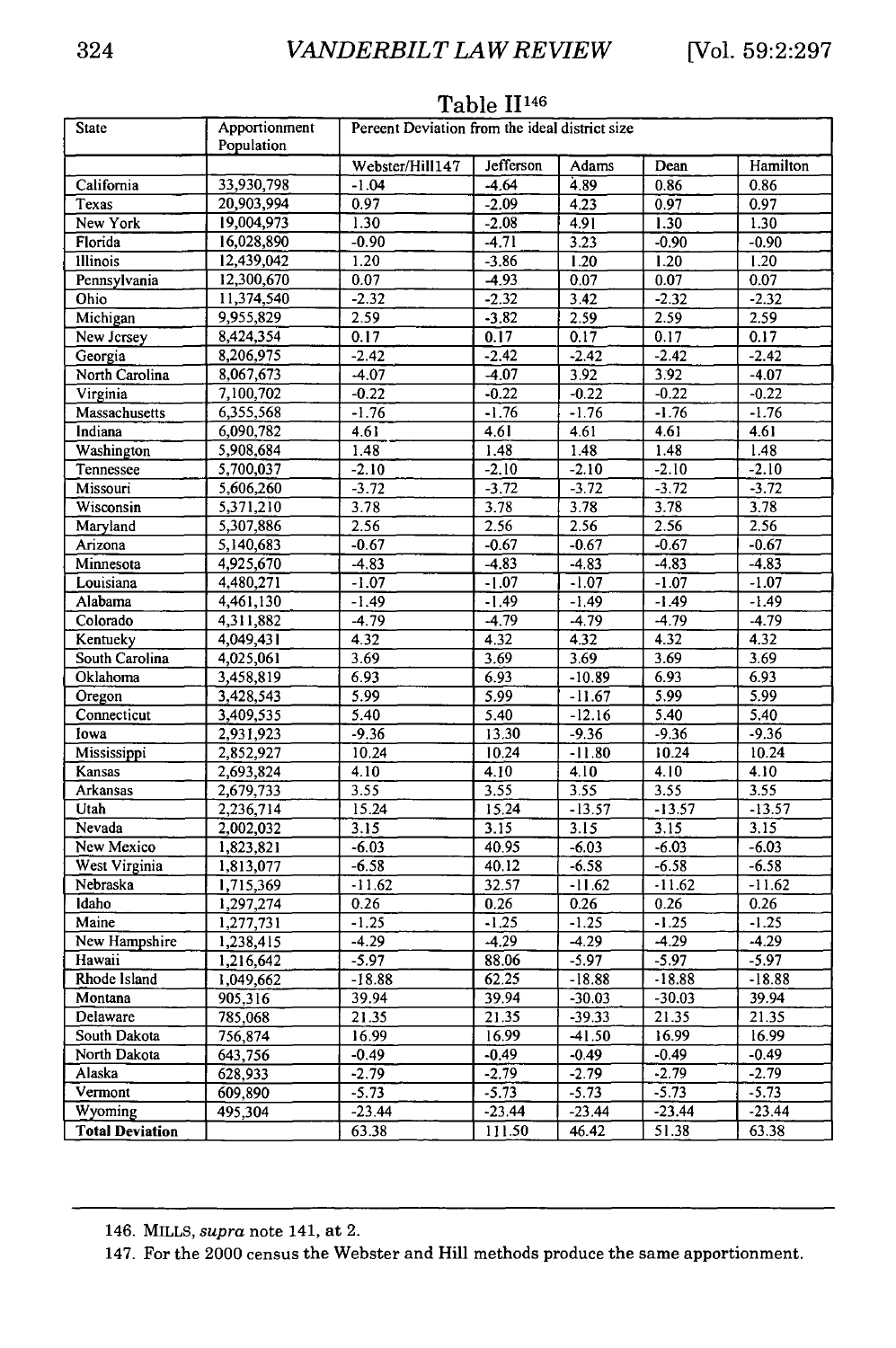Under *Wesberry's* reading of Article I, §2, the districts should have "as nearly as practicable" the same populations.<sup>148</sup> While one can argue that some deviation is inevitable, it is not clear how to justify the additional deviation that results from using the Hill method. Lower courts, when evaluating proposed remedies for unconstitutional districts, have "often **. .** . rejected the plan with the lowest population deviation in favor of plans with slightly higher deviations that reflected consistent state policies."<sup>149</sup> But it is unclear what "state policies" are advanced by choosing an apportionment with a larger total deviation.

#### *C. Deference to Congress*

Perhaps the greatest hurdle that my proposal faces is the inclination to defer to Congress's choice of the Hill method. This issue was squarely before the Court in *Department of Commerce.*

The constitutional framework that generated the need for compromise in the apportionment process must also delegate to Congress a measure of discretion that is broader than that accorded to the States in the much easier task of determining district sizes with state borders **....** Its apparently good-faith choice of a method of apportionment of Representatives among the several States "according to their respective Numbers" commands far more deference than a state districting decision that is capable of being reviewed under a relatively rigid mathematical standard.<sup>150</sup>

In *Department of Commerce,* the Court does not directly address the standard of review that is appropriate for evaluating Congress's method of apportionment choice. Rather than specify a particular test, it deferred to Congress on the basis of two related arguments.<sup>151</sup> The first is that the different measures of deviation pointed to different choices of method, and so it was not possible to decide among them. 152 In a later case, the Court described its dilemma in this way: "Finding that Montana demanded that we choose between several measures of inequality in order to hold the *Wesberry* standard applicable to congressional apportionment decisions, we concluded

<sup>148. 376</sup> U.S. at 7.

<sup>149.</sup> Karcher v. Daggett, 462 U.S. 725, 741 n.ll (1983).

<sup>150.</sup> Dep't of Commerce v. Montana, 503 U.S. 442, 464 (1992). The Court was forced to acknowledge in a footnote that the "apparently good-faith choice" was greatly influenced by partisan political concerns. *Id.* at 464 n.42. In 1941, Congress was confronted by the choice between two different apportionments which differed only on whether the last representative was to go to Arkansas (a Democratic state) or Michigan (a Republican state). *Id.* They chose the apportionment that favored Arkansas in a party line vote (with the exception of the Democratic representatives from Michigan). *Id.* They then enshrined the Hill method—the one that assigned the representative to Arkansas-as the official method of apportionment. *Id.* 

<sup>151.</sup> *Id.* at 463-66.

<sup>152.</sup> *Id.* at 463.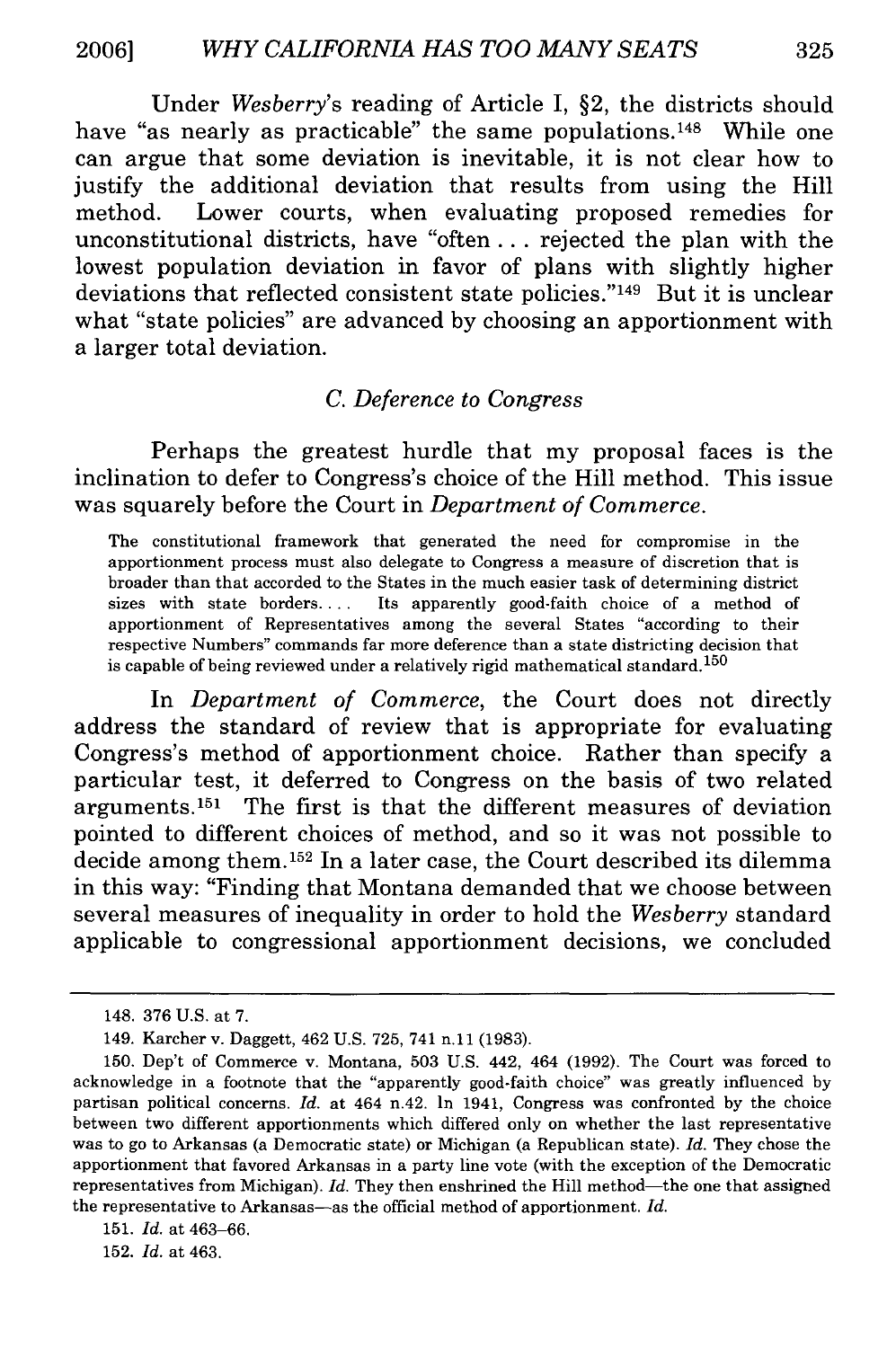that '[n]either mathematical analysis nor constitutional interpretation provide[d] a conclusive answer' upon which to base that choice."'153 But, as shown in the previous Part, the Court's confusion was due to a faulty calculation; there was, in fact, more consistency in the measures than the Court acknowledged.

The other argument that the Court mustered for deferring to Congress is that Congress had, over a period of many years, studied the question diligently, and the results of that deliberation were stable for many years.154 Thus, there was no reason to reconsider Congress's work in this area.

The decision to adopt the method of equal proportions was made **by** Congress after decades of experience, experimentation, and debate about the substance of the constitutional requirement. Independent scholars supported both the basic decision to adopt a regular procedure to be followed after each census and the particular decision to use the method of equal proportions. For a half century, the results of that method have been accepted **by** the States and the Nation. That history supports our conclusion that Congress had ample power to enact the statutory procedure in 1941 and to apply the method of equal proportions after the **1990** census. **<sup>1</sup> <sup>5</sup> <sup>5</sup>**

The fact that this issue lay dormant for half a century is irrelevant. The Court's "one person, one vote" jurisprudence began in the mid-1960s and did not mature until the 1980s. Thus, it is not surprising the **1990** apportionment was the first one challenged. <sup>156</sup>

The relevance of Congress's diligence in evaluating the methods of apportionment is also questionable. Consider how little deference the Court gave to the actions of Congress in its decision in *Wesberry.* Congress considered requiring equal size congressional districts beginning in **1842.157** The requirement was implemented in **<sup>1872158</sup>**and existed until **1911.** The requirement of equal districts was dropped in **1929159** and never revived. The congressional choice to drop the equipopulous district requirement was deliberate, as Justice Harlan noted in his dissent:

Although there is little discussion of the reasons for omitting the requirement of equally populated districts, the fact that such a provision was included in the bill as it was presented to the House, and was deleted **by** the House after debate and notice of intention to do so, leaves no doubt that the omission was deliberate. The likely explanation for the omission is suggested **by** a remark on the floor of the House that "the

**158.** *Id.* at 42-43.

**159.** *Id.* at 43.

**<sup>153.</sup>** Wisconsin v. City of New York, **517 U.S. 1,** 14 **(1996).**

<sup>154.</sup> Dep't of Commerce v. Montana, **503 U.S.** at **465-66.**

**<sup>155.</sup>** *Id.* at 465.

**<sup>156.</sup>** The situation in **1990** was unique in **U.S.** history, in that every standard method of apportionment produced a different result, providing numerous incentives to challenge the Hill method.

**<sup>157.</sup>** Wesberry v. Sanders, **376 U.S. 1,** 42 (1964) (Harlan, **J.,** dissenting).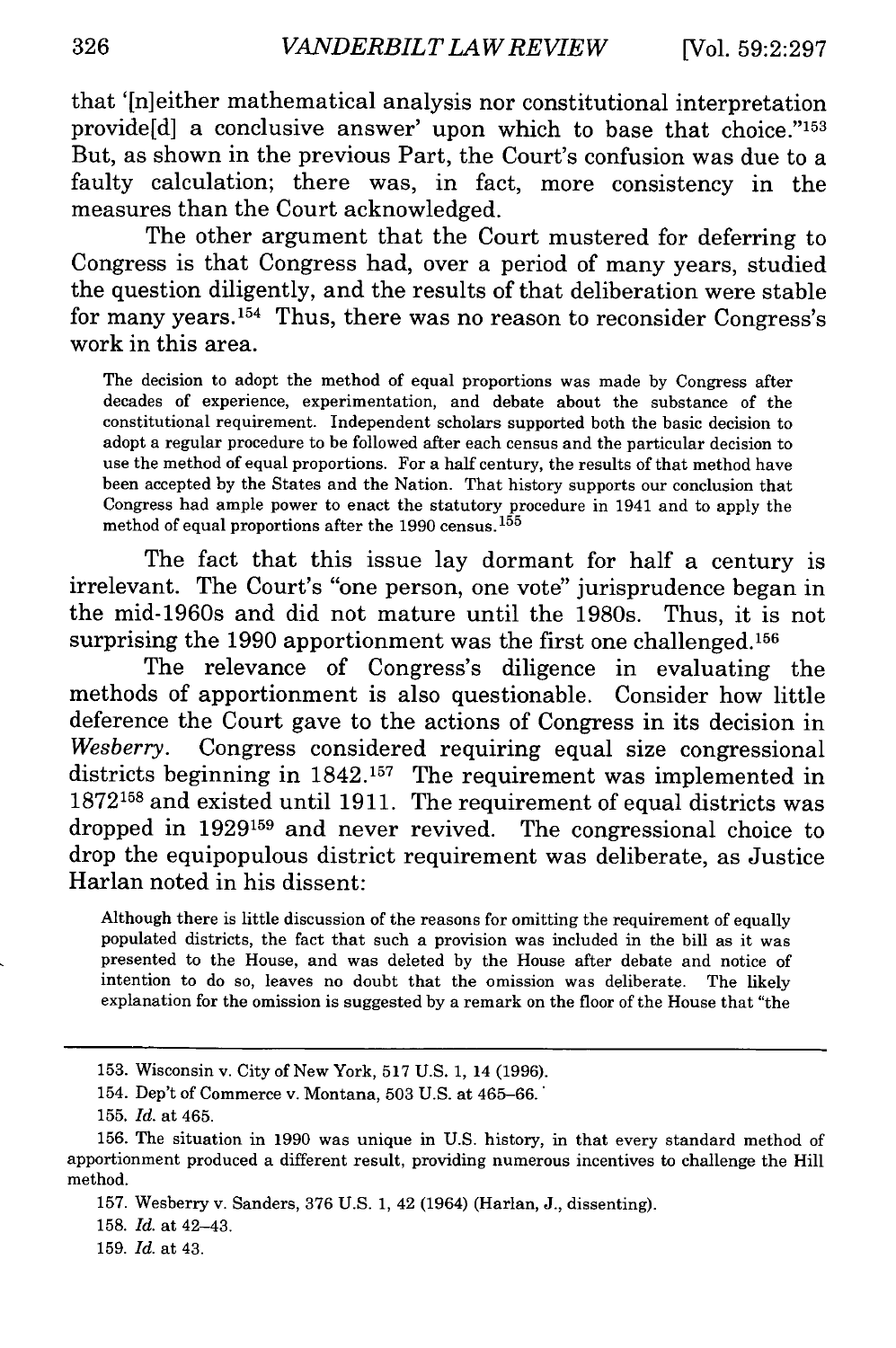States ought to have their own way of making up their apportionment when they know the number of Congressmen they are going to have."<sup>160</sup>

Thereafter, there were repeated attempts to reimpose the requirement, but none were successful.<sup>161</sup> Harlan summarizes the history:

For a period of about **50** years, therefore, Congress, by repeated legislative act, imposed on the States the requirement that congressional districts be equal in population. (This, of course, is the very requirement which the Court now declares to have been constitutionally required of the States all along without implementing legislation.) Subsequently, after giving express attention to the problem, Congress eliminated that requirement, with the intention of permitting the States to find their own solutions. Since then, despite repeated efforts to obtain congressional action again, Congress has continued to leave the problem and its solution to the States. It cannot be contended, therefore, that the Court's decision today fills a gap left by the Congress. On the contrary, the Court substitutes its own judgment for that of the Congress.<sup>162</sup>

The majority opinion in *Wesberry* cites none of this history and completely ignores Congress's role in legislating requirements for congressional districts. Not only is there no consideration of the amount of deference due Congress on this subject, there is no acknowledgement that Congress has any role at all.

The parallel between *Wesberry* and *Department of Commerce* is not perfect, but it is persuasive. They both involve interpreting Article I,  $\S 2$  in the light of "one person, one vote."<sup>163</sup> They both involve deliberate congressional choices (and, indeed, the suspicion of improper congressional motive is stronger in *Department of Commerce).* Further, both cases ultimately revolve around the question of the meaning of representation. As such, it is hard to reconcile the deference given to Congress in *Department of Commerce* with the complete disregard for Congress in *Wesberry*.<sup>164</sup> This at least suggests that a more stringent standard of review is appropriate when evaluating Congress's decisions on apportionment.

The source of much of the confusion for the Court, and hence the inclination to defer to Congress on the matter, is that the Court viewed the question before it as, "What is the best method of apportionment?" If instead of focusing on the method, the Court evaluates the apportionment itself, as it does in all of the other "one person, one vote" cases, then the matter is conceptually much cleaner. Evaluating the apportionment rather than the method is also more easily justified. As one lower court confronting the same issue noted,

<sup>160.</sup> *Id.* at 43-44 (footnotes omitted).

<sup>161.</sup> *Id.* at 44.

<sup>162.</sup> *Id.* at 45.

<sup>163.</sup> *Id.* at 7-8; U.S. Dep't of Commerce v. Montana, 503 U.S. 442, 457 (1992).

<sup>164.</sup> U.S. Dep't of Commerce v. Montana, 503 U.S. at 463-66.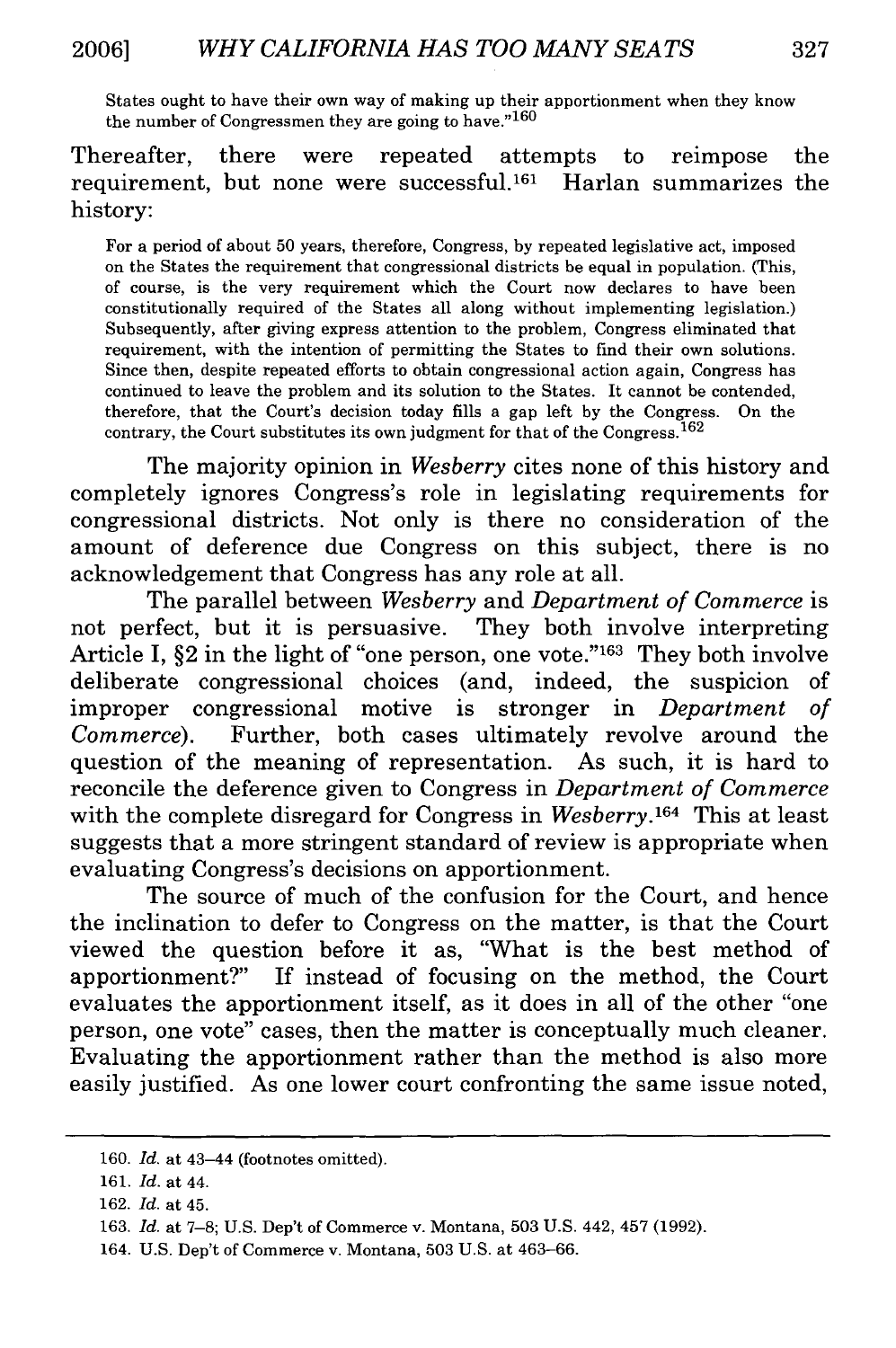"[W]e can find nothing in the Constitution mandating that a particular mathematical formula be employed to the exclusion of others.... [W]e find it difficult to believe that Article I, Section 2 enacted a particular mathematical formula to the exclusion of other approaches for obtaining equality 'as nearly as is practicable."<sup>165</sup>

Does the apportionment resulting from the use of the Hill method in any given decade withstand scrutiny in the light of an alternative apportionment with a much lower total deviation? Phrased in this fashion, the Hill method will not withstand even a lower level of scrutiny. That is, the apportionment resulting from the Hill method in 1990 or 2000 is not constitutional because it fails to be "as near as practicable" to equal, and thus, the choice of the method is not "plainly adapted to [a legitimate] end."166 Even if on its face the Hill method seems reasonable, it is the apportionment that it produces which is the measure of its constitutionality. The goal is to produce an apportionment that is as close to equal as possible, and the Hill method does not accomplish that.

None of the objections outlined here are sufficient to derail my proposal that apportionment should be governed by the same principles as congressional districting. That is, choosing an apportionment other than the MTD apportionment should be enough to produce a prima facie case for a violation of the "one person, one vote" standard. That is not the end of the matter, however. The government has the opportunity to justify its choice of the Hill method as "necessary to achieve some legitimate state objective."<sup>167</sup> What legitimate governmental objectives might warrant the choice of the Hill method in spite of its larger total deviation? I consider that question in the next Part.

<sup>165.</sup> Massachusetts v. Mosbacher, **785** F. Supp. 230, 254 (D. Mass. 1992), *rev'd on other grounds sub nom,* Franklin v. Massachusetts, 505 U.S. 788 (1992). In this case, Massachusetts argued that the Webster method of apportionment was the constitutionally mandated one. *Mosbacher,* 785 F. Supp. at 253. The Webster method gave one more representative to Massachusetts and one fewer to Oklahoma. *Id.* at 234. The lower court found in favor of the government on the question of the method of apportionment. *Id.* at 267. However, Massachusetts prevailed on another issue having to do with how the Census Bureau counted citizens overseas. *Id.* That decision was reversed on appeal. *Franklin,* 505 U.S. at 806. Note, too, that the *Mosbacher* court appears to agree that the *Wesberry* standard of "as nearly as is practicable" applies to apportionment as well. *Mosbacher,* 785 F. Supp. at 249.

<sup>166.</sup> McCulloch v. Maryland, 4 Wheat. 316, 421 (1819) (describing the rational basis standard of review).

<sup>167.</sup> Karcher v. Daggett, 462 U.S. 725, 740 (1983).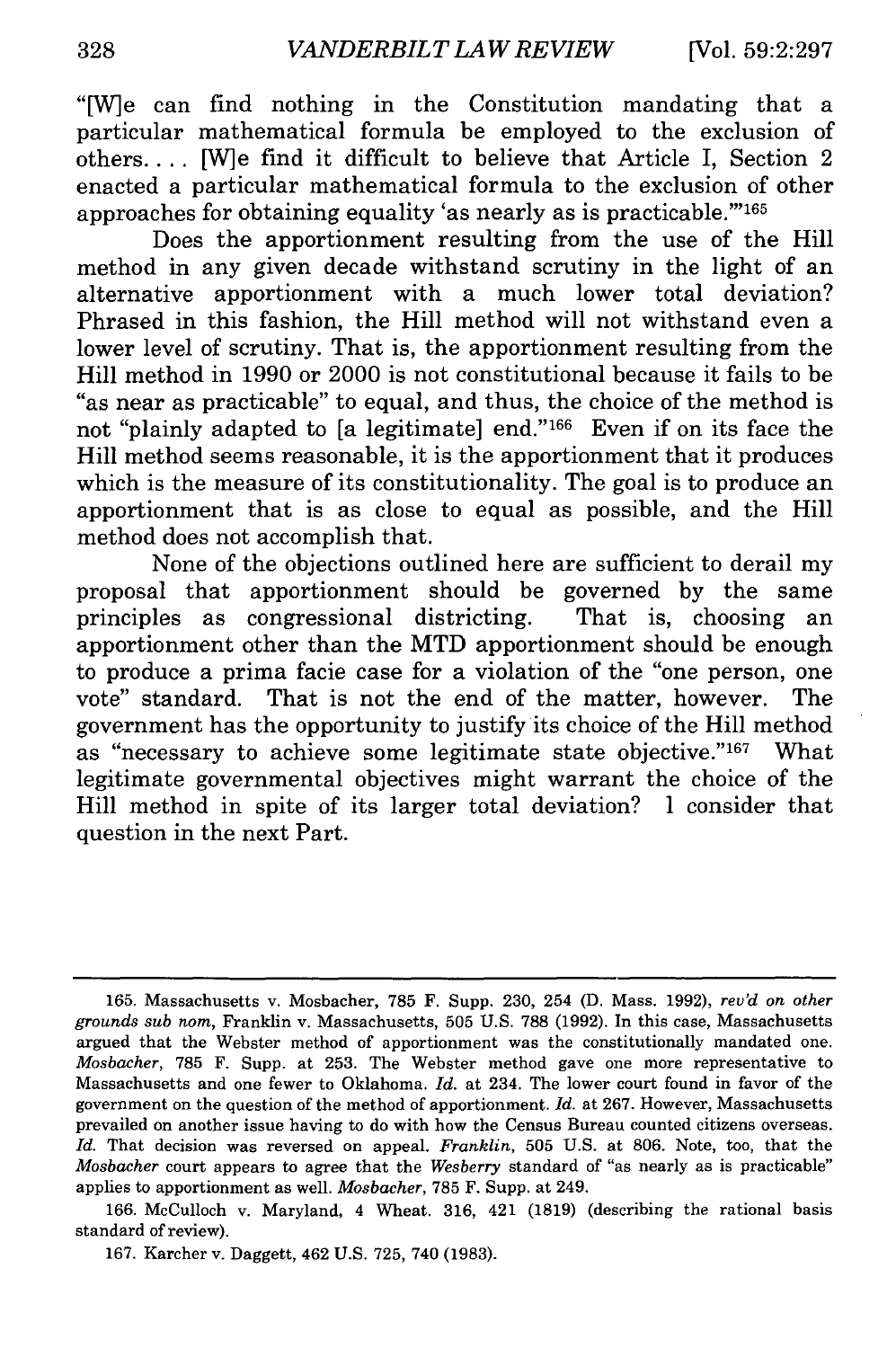#### V. TECHNICAL CONSIDERATIONS AND STATE INTERESTS

The best arguments for the Hill method depend on technical considerations of the method itself, as well as on a better understanding of the behavior of the MTD apportionments. I therefore begin this Part with an explanation of how to find an MTD apportionment and some of the properties of such apportionments. Then, I will contrast the MTD apportionments with other methods, including the Hill method, in an effort to see if the Hill method can be justified as "necessary to achieve some legitimate state objective."<sup>168</sup>

#### *A. The Theory of Minimum Total Deviation Apportionments*

I begin by briefly describing how the algorithm that produces an MTD apportionment works and the circumstances under which that apportionment is not unique. I will also discuss how to choose among the MTD apportionments when they are not unique.

Before considering this question, I should note that MTD apportionment was previously debated. In 1963, before any of the Court's "one person, one vote" cases, Oscar Burt and Curtis Harris Jr. argued that a total deviation apportionment would be the fairest way to allocate seats in the House.<sup>169</sup> They gave an algorithm for such an apportionment and computed it using the 1960 census data.170

Very shortly thereafter, E. J. Gilbert and J. A. Schatz responded to Burt and Harris's proposal, attacking it on three fronts. 171 First, they argued that this method of apportionment was no more fair than any other.<sup>172</sup> Second, they gave an example showing that there may be many different apportionments with the same minimum total deviation.173 Third, they complained that the algorithm presented by Burt and Harris was overly complicated, and they provided a simpler one.<sup>174</sup> Although the first criticism might have been legitimate at the time, the evolution of the Court's "one person, one vote" jurisprudence makes it incorrect now. Their third

168. *Id.*

170. *Id.* at 649-52.

171. E. J. Gilbert & J. A. Schatz, *An Ill-Conceived Proposal for Apportionment of the U. S. House of Representatives,* 12 OPERATIONS RES. 768, 768-69 (1964).

172. *Id.* at 768.

173. *Id.* at 769.

174. *Id.* at 769-70. Somehow this last complaint smacks of "[t]he food is lousy and the portions are too small."

<sup>169.</sup> Oscar R. Burt & Curtis C. Harris Jr., *Apportionment of the U.S. House of Representatives: A Minimum Range, Integer Solution, Allocation Problem,* 11 OPERATIONS RES. 648, 648 (1963).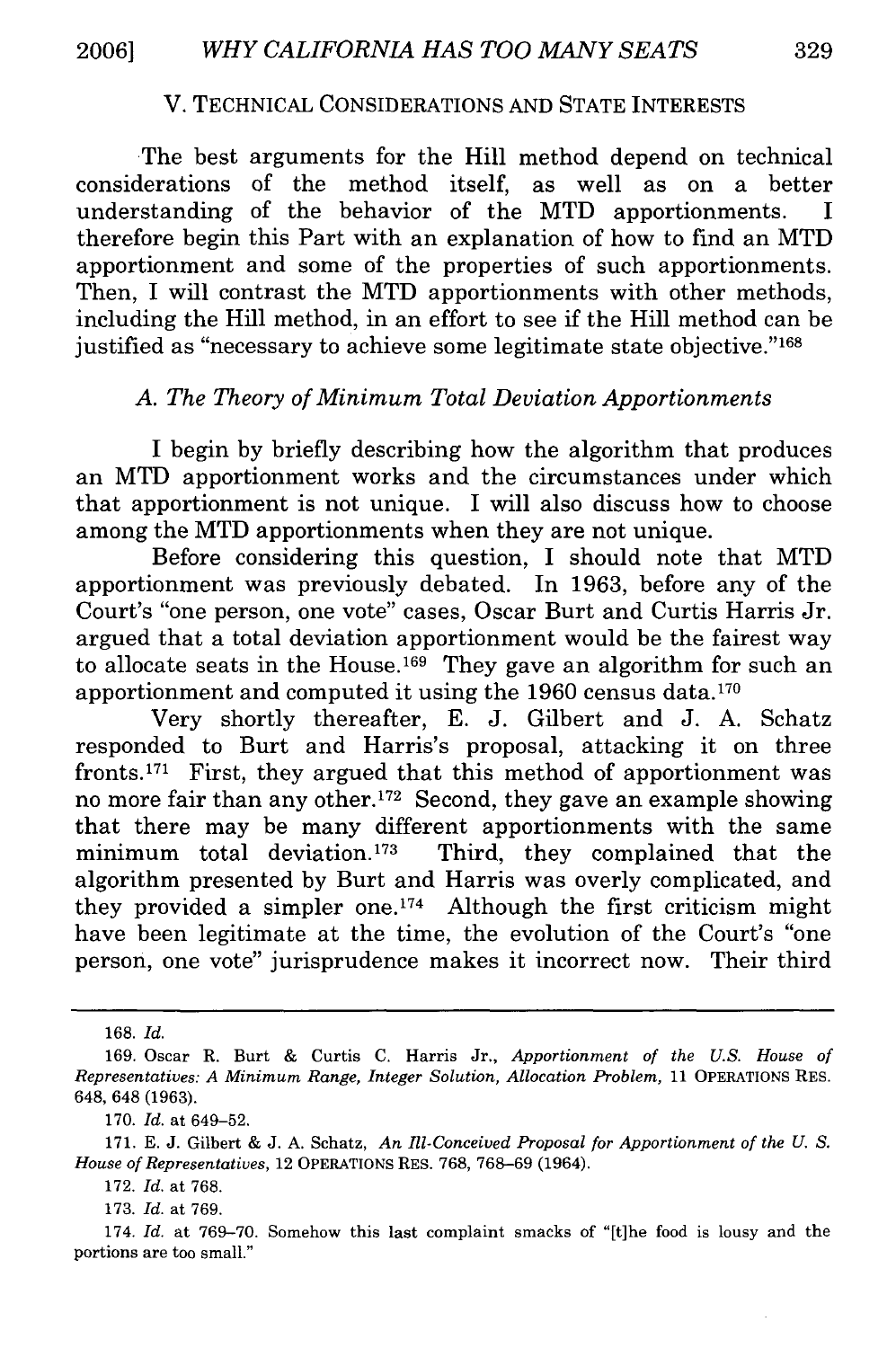critique is valid, and I, in fact, used Gilbert and Schatz's algorithm to perform the calculations for this Article. The second criticism is the most troubling from a practical stand point, and I will return to it later in this Part.

Before turning to the algorithm, it is necessary to clarify how apportionment works. One way to describe an apportionment is sequentially, assigning seats one at a time to whichever state is most deserving. 175 The key is how one decides what "deserving" means.

Suppose we proceed as follows: first assign every state a representative. Then compute the average district size of each state, and assign the next representative to the state with the largest average district size. Recompute the average district size and repeat this procedure until all of the representatives are assigned. For example, if we have three states A, B, and C, with populations 50,000, 27,000, and 5,000, then we would begin by assigning one representative to each state; the resulting average district size for each state would be 50,000, 27,000, and 5,000 respectively. Now A has the largest average district size and hence gets the next representative. With two representatives, A now has an average district size of 25,000, so the average district sizes are 25,000, 27,000, and 5,000 respectively. Since B now has the largest average district size, it would get the next representative, and so on. The resulting apportionment is the one produced by the Adams method.<sup>176</sup>

We could measure "deserving" in a different way, however. Suppose we began not by allocating a representative to each state, but instead by asking which state would have the largest district size if given the next representative. In our previous example, we would assign the first representative to A because if given the first representative, its average district size is 50,000 and the other two would have been 27,000 and 5,000 respectively.<sup>177</sup> The second representative would go to B, since that would make B's average district size 27,000 and giving it to A or C would have resulted in average district sizes of 25,000 and 5,000 respectively. The third

<sup>175.</sup> Each of the divisor methods of apportionment has a description of this form. The Hamilton method can not be so described. *See supra* text accompanying notes 81-100 (discussing the history of apportionment methods).

<sup>176.</sup> Why this sequential method produces the same result as the rounding method previously described is complicated. For an explanation, see BALINSKI & YOUNG, *supra* note 76, at 142.

<sup>177.</sup> Note that I am starting from having assigned no representatives to any state as opposed to the previous paragraph in which I started by assigning one representative to every state. That is, in the previous example the first three representatives were allocated one each to the states. In this example, of the first three representatives, two go to A and one goes to B. It is now easier to see why Jefferson's method favors large states.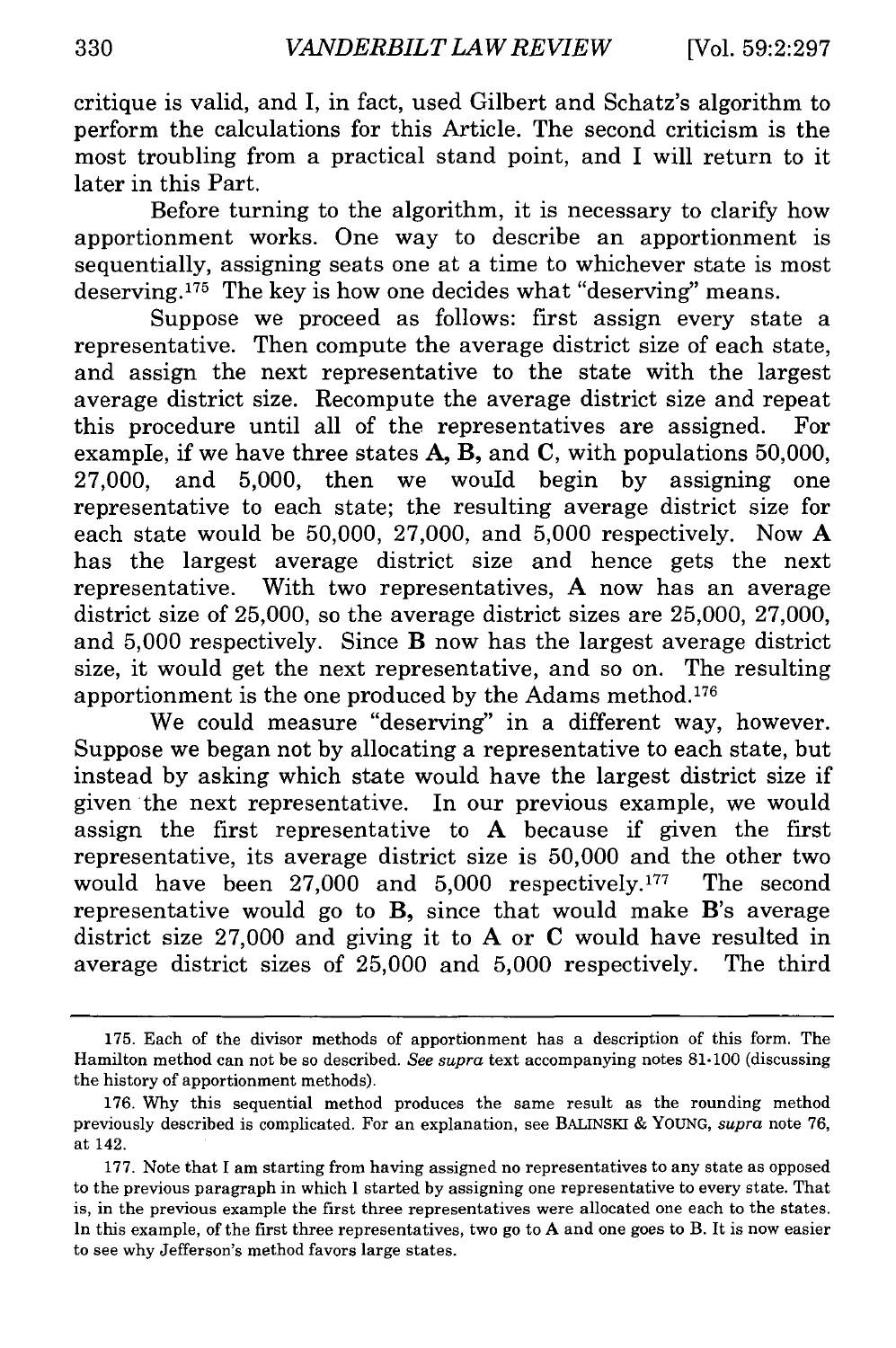representative would go to A, since A's average district size would be 25,000 and giving it to B or **C** would have resulted in average district sizes of 13,500 or 5,000 respectively. This way of assigning representatives results in the Jefferson apportionment.

The key idea here is that we can describe these apportionments as a sequential process in which, at each stage, we assess which state is most "deserving" of the next representative, and the only difference is in how we define "deserving." We could, in principle, change the definition in mid-apportionment. The possibility of changing the meaning of "deserving" is the key to the Gilbert and Schatz method for computing an MTD apportionment.

The algorithm that Gilbert and Schatz propose<sup>178</sup> is essentially a blending of the Adams and Jefferson methods. I'll describe how it works for assigning the 435 seats in the contemporary House of Representatives; for earlier apportionments, some modifications have to be made.<sup>179</sup> To assign 435 seats to 50 states, we start with the Adams method, assigning one representative to each of the states. We then perform the Adams method 385 times, adding representatives one at a time to the state with the highest average district size.

For each of those 385 iterations, (except the last one, which needs no further representatives to be allocated) we stop and change the method.180 For each iteration, we change to the following: find the state with the largest average district size and fix its number of representatives at its current number. The representatives that are left to be distributed should be distributed to the other 49 states (other than the state with the current largest average district size) according to the Jefferson method of assessing "deserving" i.e., the seats are to be assigned to the state which will have the largest district size if given the seat.

For example, suppose that after the first 100 seats have been allocated by the Adams method, New York has the largest average district size and has been allocated 5 seats. The new apportionment I produce will permanently fix New York with 5 seats and will allocate the remaining 335 seats (100 of the 435 seats have already been distributed) to the states other than New York by following the Jefferson rule for "deserving."

<sup>178.</sup> Gilbert & Schatz, *supra* note 171, at 770-73.

<sup>179.</sup> In earlier apportionments the size of the House and the number of states differed from the current numbers of 435 and 50. That affects how the algorithm is described.

<sup>180.</sup> That is, we allocate the first 51 representatives under the Adams method and then change methods; then we allocate the first 52 representatives using the Adams method and then change methods; and so on.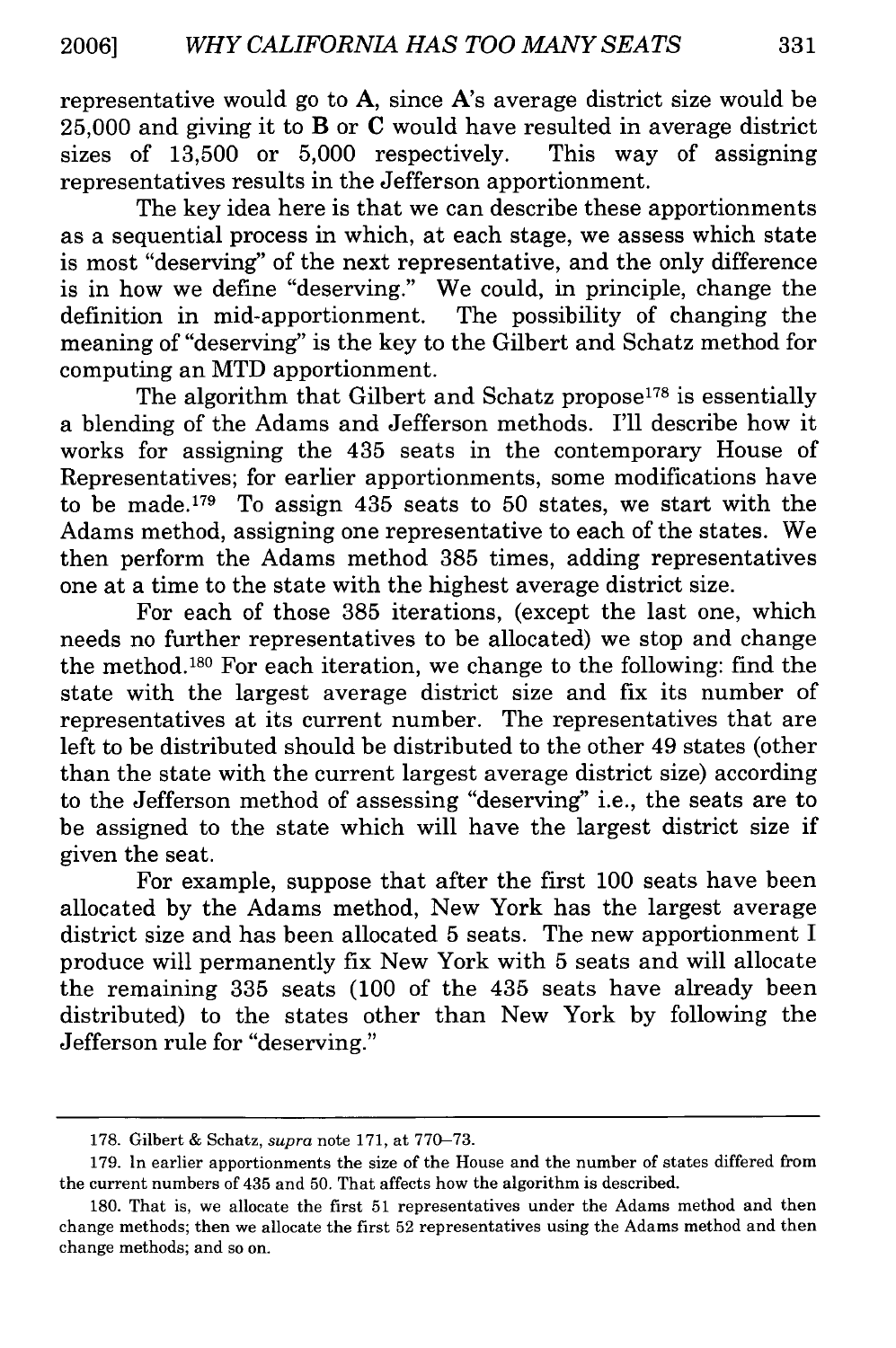At the end of this process we will have 385 separate apportionments-one for each iteration of the Adams method. Many of them will be the same, but Gilbert and Schatz show that the apportionment in this list with the smallest total deviation is, in fact, the apportionment with the smallest total deviation among all apportionments. <sup>181</sup>

Given the close relationship between the MTD apportionment and the Adams method, it should not be surprising that often the MTD apportionment is identical to the Adams apportionment. In fact, the MTD apportionment for 20 of the 22 different apportionments in American history coincides with the Adams apportionment. The exceptions are the apportionments from 1810 and 1840.182

These two years are interesting for another reason. Gilbert and Schatz noticed that the MTD apportionment need not be unique, and they created an example to demonstrate this by slightly modifying the data from the 1960 census.<sup>183</sup> In fact, the MTD apportionments for 1810 and 1840 are not unique either. In Table III, I have listed all 14 apportionments for the census of 1810 that achieve the smallest total deviation. For Gilbert and Schatz, the fact that there could be multiple apportionments with the same minimum total deviation represents a "major defect," $184$  but I do not believe that it is an insuperable problem.

<sup>181.</sup> Gilbert & Schatz, *supra* note 171, at 772.

<sup>182.</sup> This claim is based on my computations of the apportionments. All the computations of MTD apportionments were done using scripts written for the software package Mathematica. They are available upon request.

<sup>183.</sup> Gilbert & Schatz, *supra* note 171, at 769-70. 184. *Id.* at 769.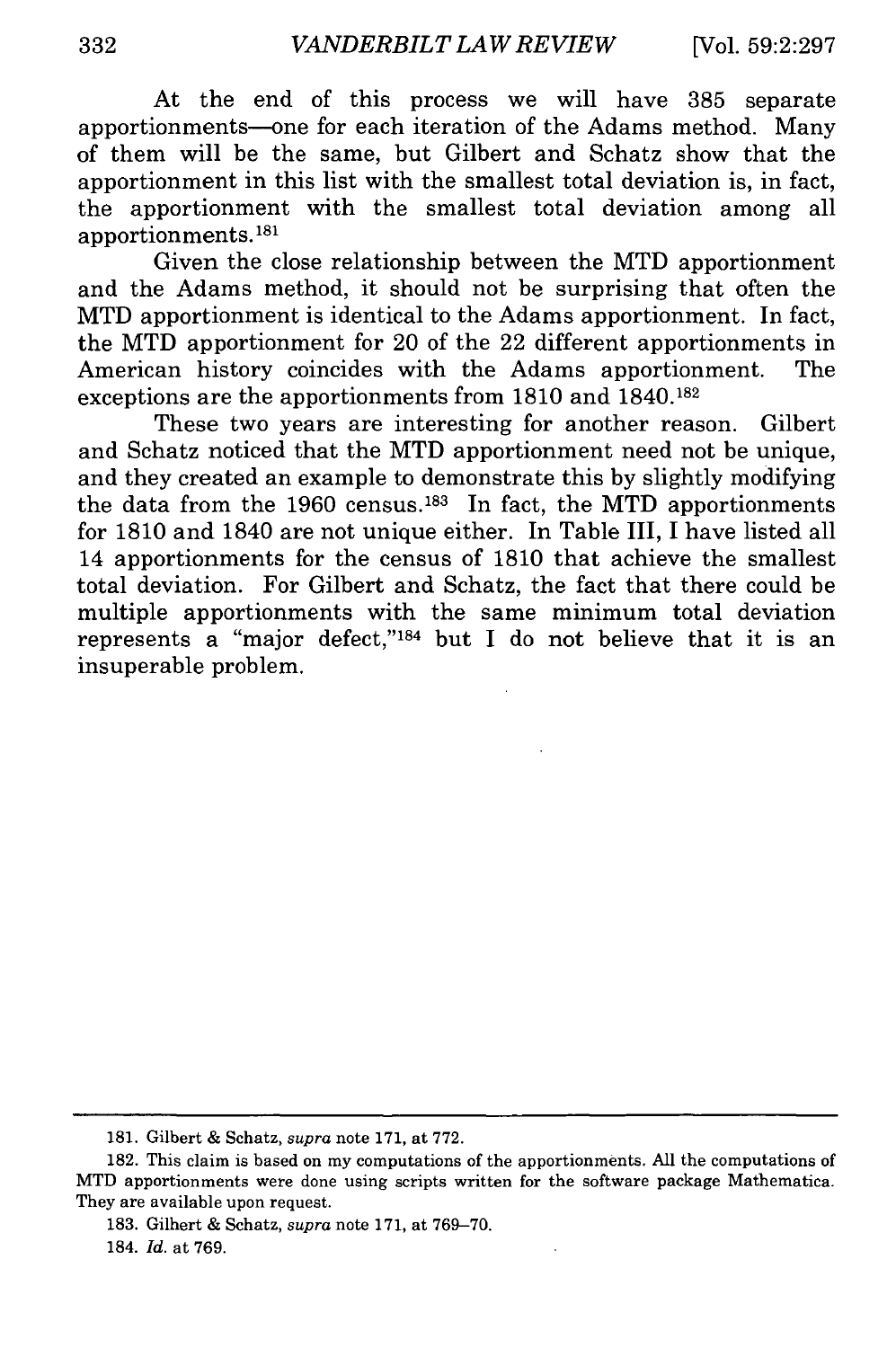| И | ٠<br>۰. | ٠ |
|---|---------|---|
|   |         |   |

| <b>State</b>   | Popu-  | 1            | $\mathbf 2$     | 3              | 4              | 5            | 6              | 7              | 8           | 9              | 10             | 11           | 12             | 13             | 14             |
|----------------|--------|--------------|-----------------|----------------|----------------|--------------|----------------|----------------|-------------|----------------|----------------|--------------|----------------|----------------|----------------|
|                | lation |              |                 |                |                |              |                |                |             |                |                |              |                |                |                |
| New York       | 953043 | 26           | 26              | 26             | 26             | 26           | 26             | 27             | 27          | 27             | 27             | 25           | 25             | 25             | 25             |
| Virginia       | 817615 | 22           | 22              | 22             | 23             | 23           | 23             | 22             | 22          | 22             | 23             | $^{22}$      | 23             | 23             | 23             |
| Pennsylvania   | 809773 | 22           | 23              | 23             | 22             | 22           | 23             | 22             | 22          | 23             | 22             | 23           | 22             | 23             | 23             |
| Massachusetts  | 700745 | 20           | 19              | 20             | 19             | 20           | 19             | 19             | 20          | 19             | 19             | 20           | 20             | 19             | 20             |
| North Carolina | 487971 | 14           | 14              | 13             | 14             | 13           | 13             | 14             | 13          | 13             | 13             | 14           | 14             | 14             | 13             |
| Kentucky       | 374287 | 10           | 10 <sup>2</sup> | 10             | 10             | 10           | 10             | 10             | 10          | 10             | 10             | 10           | 10             | 10             | 10             |
| South Carolina | 336569 | 9            | 9               | 9              | 9              | 9            | 9              | 9              | 9           | 9              | 9              | 9            | 9              | 9              | 9              |
| Marvland       | 335946 | 9            | 9               | 9              | 9              | 9            | 9              | 9              | 9           | 9              | 9              | 9            | 9              | 9              | 9              |
| Connecticut    | 261818 | 7            | 7               | $\mathbf{7}$   | 7              | 7            | 7              | 7              | 7           | 7              | $\mathbf{7}$   | 7            | 7              | 7              | 7              |
| Tennessee      | 243913 | 7            | 7               | 7              | 7              | 7            | 7              | 7              | 7           | 7              | 7              | 7            | 7              | 7              | 7              |
| New Jersey     | 241222 | 7            | 7               | 7              | 7              | 7            | 7              | 7              | 7           | $\overline{7}$ | $\overline{7}$ | 7            | $\overline{7}$ | 7              | 7              |
| Ohio           | 230760 | 6            | 6               | 6              | 6              | 6            | 6              | 6              | 6           | 6              | 6              | 6            | 6              | 6              | 6              |
| Vermont        | 217895 | 6            | 6               | 6              | 6              | 6            | 6              | 6              | 6           | 6              | 6              | 6            | 6              | 6              | 6              |
| New Hampshire  | 214460 | 6            | 6               | 6              | 6              | 6            | 6              | 6              | 6           | 6              | 6              | 6            | 6              | 6              | 6              |
| Georgia        | 210346 | 6            | 6               | 6              | 6              | 6            | 6              | 6              | 6           | 6              | 6              | 6            | 6              | 6              | 6              |
| Rhode Island   | 76888  | $\mathbf{2}$ | $\mathbf 2$     | $\mathbf{2}$   | $\overline{2}$ | $\mathbf 2$  | $\mathbf{2}$   | $\overline{2}$ | 2           | 2              | $\mathbf 2$    | $\mathbf{2}$ | $\mathbf{2}$   | 2              | $\overline{2}$ |
| Delaware       | 71004  | $\mathbf{2}$ | $\mathbf 2$     | $\overline{2}$ | $\mathbf{z}$   | $\mathbf{2}$ | $\overline{2}$ | $\mathbf{2}$   | $\mathbf 2$ | 2              | $\mathbf{2}$   | $\mathbf{2}$ | $\overline{2}$ | $\overline{2}$ | $\mathbf 2$    |

#### Table III<sup>185</sup>

If there is more than one total deviation apportionment, how should one choose among them? One easy way would be to choose the apportionment with the smallest standard deviation from the ideal district size. This is easy to implement and would be unique. For the year **1810,** the apportionment with the smallest total deviation and the minimum standard deviation is the fourth one in Table III. This happens to coincide with the Hill apportionment for **1810.186** While easy to implement, there is no jurisprudential justification for this way of singling out one MTD apportionment over another.

Another way to select a particular apportionment from among a large number of MTD apportionments is **by** a method known as lexicographic ordering. 187 The MTD apportionments all have the smallest gap possible between their most over-represented district and their most under-represented districts. To choose among them, we could look at the second largest gap between over-represented and

<sup>185.</sup> The population figures in this table are taken from BALINSKI & YOUNG, *supra* note 76, at 159.

**<sup>186.</sup>** That this is the Hill apportionment is not so surprising since, in general, the Hill apportionment minimizes the standard deviation of the size of the districts.

<sup>187.</sup> GUILLERMO OWEN, GAME THEORY 322 (3d ed. 1995).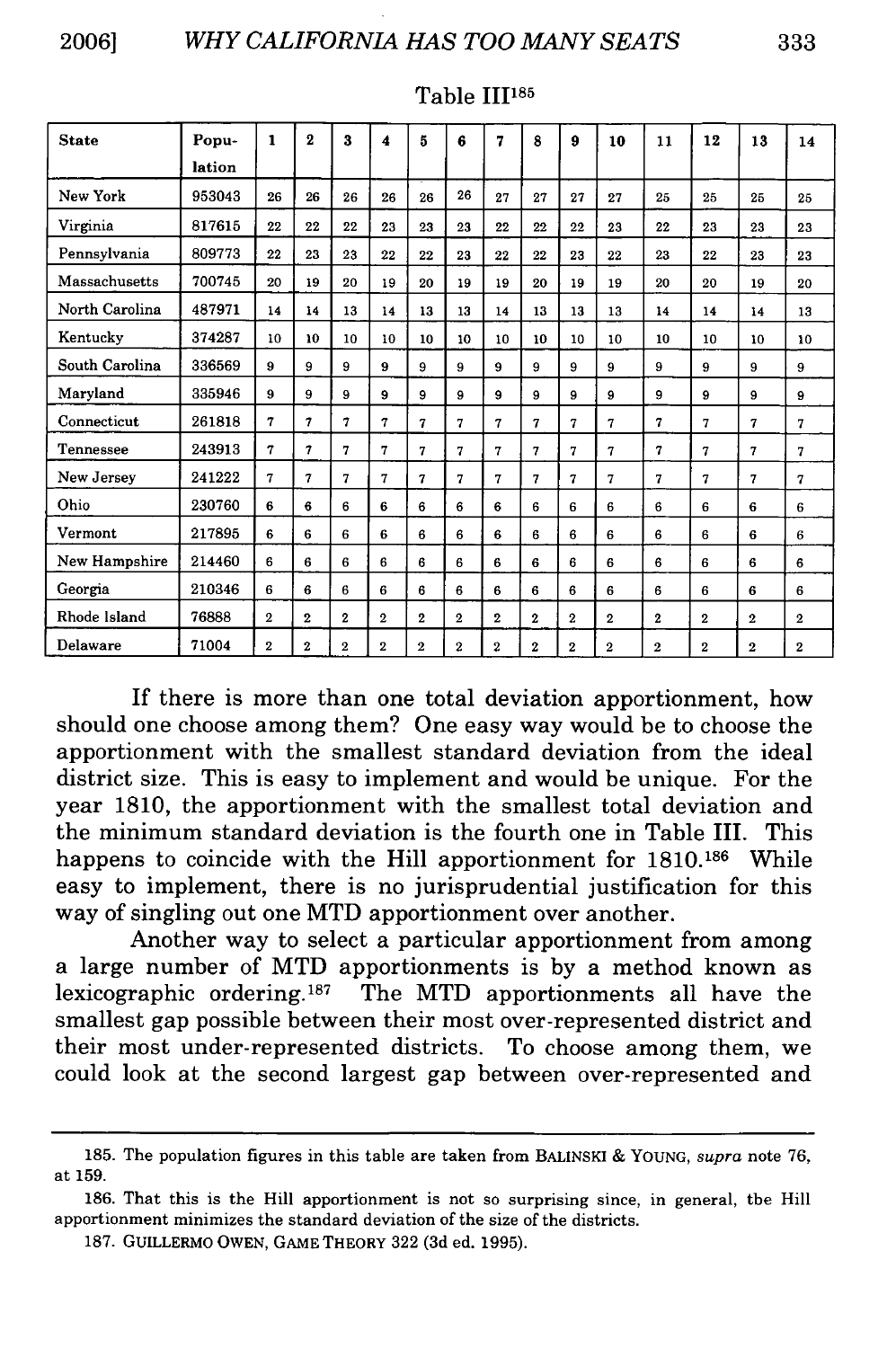under-represented districts and choose the apportionment that makes that as small as possible. If more than one MTD apportionment has the same second smallest gap, we move on to the third, and so on. In this way, ultimately, we can always pick a unique MTD apportionment. It is the tenth apportionment in Table III that is the best apportionment for 1810 under this measure, although one must check through the seven largest gaps before a unique one is identified.

The idea of ordering the gaps in this way is common in game theory.1 88 It is also the method that is most fitting, given the motivation behind the choice of an MTD apportionment in the first place. The MTD apportionment is meant to minimize the gap between the district that is most over-represented and the one that is most under-represented. If two apportionments have that same total deviation, it is natural to choose between them by looking at the next largest gap between over- and under-represented districts. This is what the lexicographic method does.

Yet a third way to choose among MTD apportionments is to choose the one with the smallest average deviation. This is very much in the spirit of how average deviation is used in the Court's districting cases where it can be a supplementary consideration in choosing among districting plans which all have very small total deviations.<sup>189</sup> In the case of the 1810 apportionment, the MTD apportionment with the smallest average deviation is the fourth apportionment in Table III. This coincides with the Hamilton apportionment for that year. <sup>190</sup>

### *B. Legitimate State Interests in Apportionment*

Having an understanding of how MTD apportionment is computed and what it might look like, I return to the question of what legitimate state interests might be furthered by the use of the Hill method. That is, if Congress were forced to justify its use of a method that produced a total deviation significantly larger than that of the MTD apportionment, what justifications could it muster?

Historically, Congress has argued in favor of one method over another on the basis of the properties of the *method* rather than on the

<sup>188.</sup> *See id.* (using the idea of ordering the gaps to define the nucleolus in a cooperative game); Gianfranco Gambarelli, *Minimax Apportionments,* 8 GROUP DECISION & NEGOTIATION 441, 444-59 (1999) (suggesting an application similar to mine, although he focuses on a somewhat different measure than percent deviation).

<sup>189.</sup> *See supra* text accompanying notes 27-35 (discussing *de minimis* total deviation).

<sup>190.</sup> This is not a surprise since the Hamilton apportionment always minimizes the average deviation of an apportionment. It turns out that in 1810, the Hill and the Hamilton apportionments are identical. *See supra* note 186 (discussing the Hill apportionment).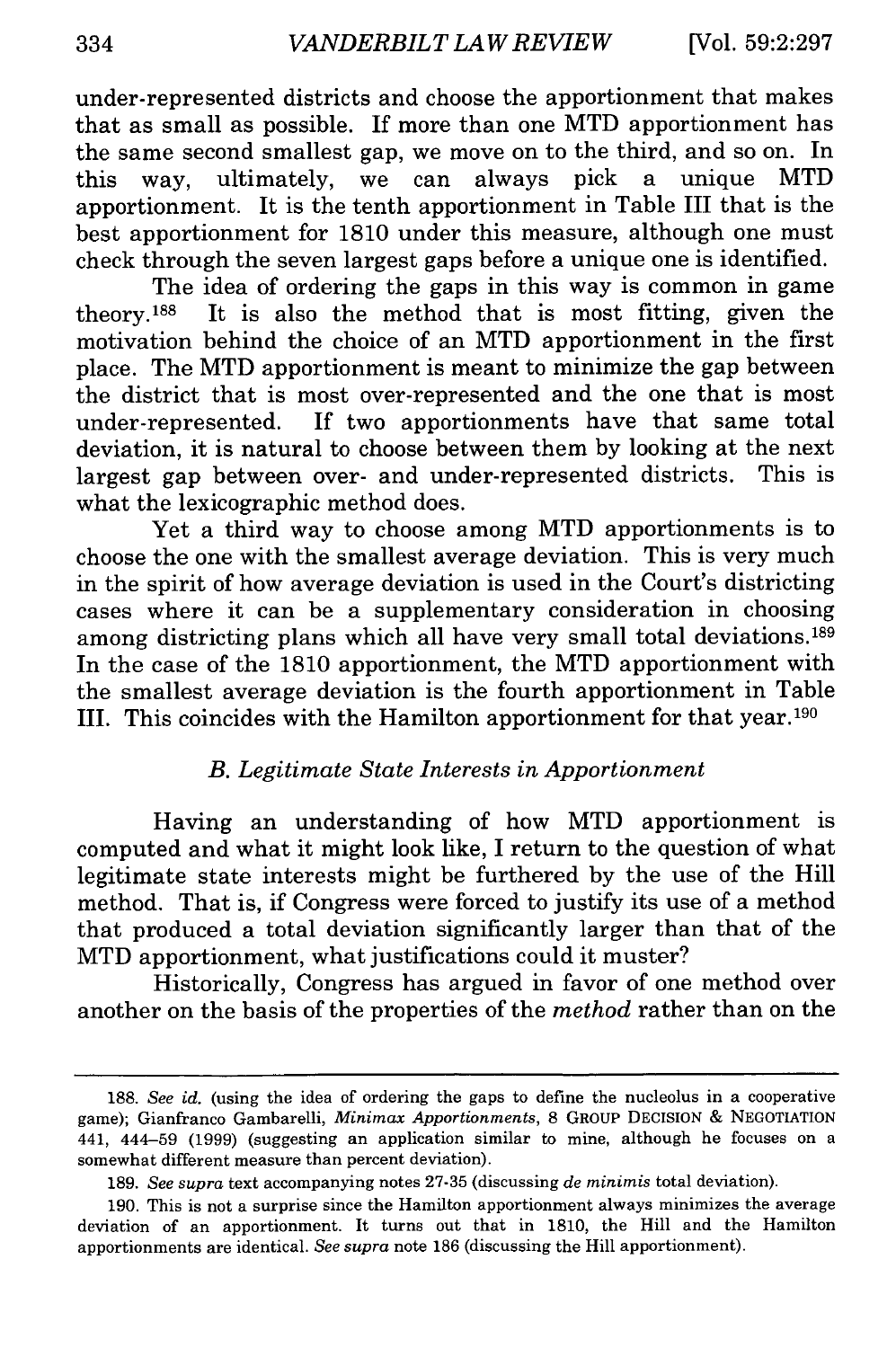nature of the resulting apportionment.<sup>191</sup> This is in contrast to the courts which, in "one person, one vote" cases, are mostly concerned with the districting itself and not the way in which it was produced. Congress has adopted this stance in large part because it is the way that experts analyze apportionment. Those who study apportionment are loathe to choose among methods on the basis of which produces an apportionment that is closest to "perfect," i.e., the measure of discrepancy (the so-called objective function) they minimize. Balinski and Young's comment in this regard is typical: "The choice of an objective function is, by and large an *ad hoc* affair... Why choose one objective function rather than another? Of much deeper significance than the formulas that are used are the *properties* they enjoy."'192 Of course, in our case, the objective function is not ad hoc: it is the one specified by the Supreme Court's jurisprudence.

Nevertheless, because apportionment methods are generally studied by identifying certain desirable properties for apportionment methods, I consider the Hill method in light of these properties. 193 The relevance of inquiring into the properties of apportionment methods is that the best case that can be made for endorsing the Hill method for congressional apportionment is based on the properties that it exhibits. There are three properties that most practitioners consider important when evaluating an apportionment method: preserving quota, bias, and susceptibility to the Alabama paradox. I discuss each in turn.

#### 1. Preserving Quota

In a perfect apportionment, each state would have the same percentage of the seats in the House as its percentage of the population. For example, California's population in 2000 was 33,930,798 out of a total U.S. population of 281,424,177,194 or 12.06% of the national population. A perfect apportionment of a 435 seat house, then, would have California receiving 12.06% of the seats, or 52.45 seats. This number of seats is referred to as California's quota. Table IV lists the quota for each state according to the 2000 census.

An apportionment method is said to *satisfy quota* if every state is assigned a number of seats corresponding to its quota rounded up or

**<sup>191.</sup>** *See supra* note 78.

**<sup>192.</sup>** BALINSKI & **YOUNG,** *supra* note 76, at 104.

**<sup>193.</sup>** *See* **DENNIS** C. MUELLER, **PUBLIC CHOICE III 582 (2003)** (discussing a very similar approach taken by Arrow in evaluating which method of social choice was the best).

<sup>194.</sup> See MILLS, *supra* note 141, at 2 for census data from 2000.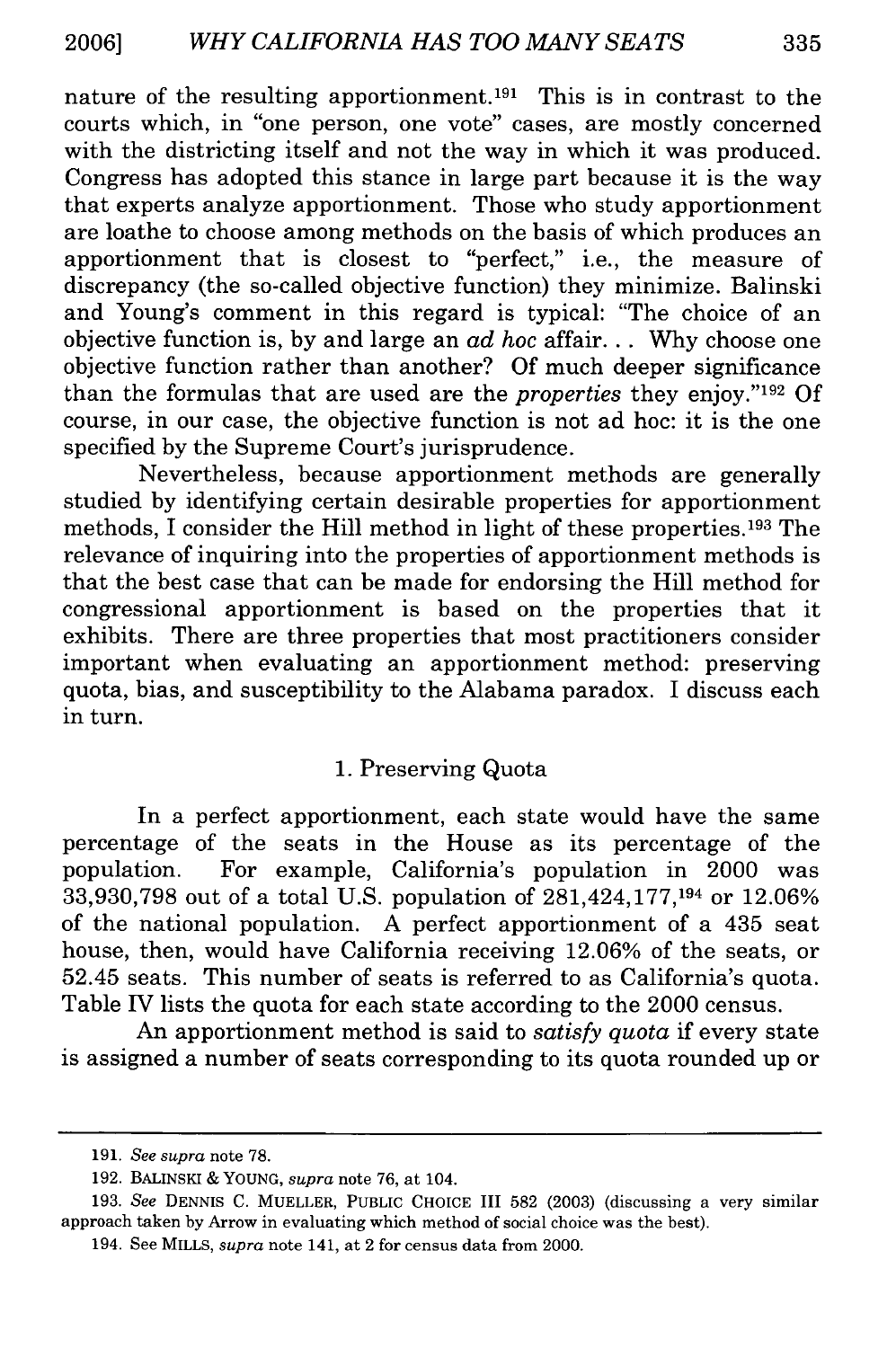#### *VANDERBILT LAW REVIEW* [Vol. **59:2:297**

down to the nearest integer. 195 Checking Table IV reveals that the current apportionment does satisfy quota, but that the MTD apportionment (which in this instance corresponds to the Adams apportionment) does not. California is allotted only 50 seats even though its quota is 52.45. The allocations for Texas and New York also break quota, always in a downward direction.

| <b>State</b>   | Quota    | Webster/<br>Hill | Jefferson      | <b>Adams</b><br>(MTD) | Dean           | Hamilton       |
|----------------|----------|------------------|----------------|-----------------------|----------------|----------------|
| California     | 52.44715 | 53               | 55             | 50                    | 52             | 52             |
| Texas          | 32.3115  | 32               | 33             | 31                    | 32             | 32             |
| New York       | 29.37617 | 29               | 30             | 28                    | 29             | 29             |
| Florida        | 24.77601 | 25               | 26             | 24                    | 25             | 25             |
| Illinois       | 19.22714 | 19               | 20             | 19                    | 19             | 19             |
| Pennsylvania   | 19.01326 | 19               | 19             | 19                    | 19             | 19             |
| Ohio           | 17.58173 | 18               | 18             | 17                    | 18             | 18             |
| Michigan       | 15.38882 | 15               | 16             | 15                    | 15             | 15             |
| New Jersey     | 13.0216  | 13               | 13             | 13                    | $13\,$         | 13             |
| Georgia        | 12.6856  | 13               | 13             | 13                    | 13             | 13             |
| North Carolina | 12.47028 | 13               | 13             | 12                    | 12             | 13             |
| Virginia       | 10.97562 | 11               | 11             | 11                    | 11             | 11             |
| Massachusetts  | 9.823861 | 10               | 10             | 10                    | 10             | 10             |
| Indiana        | 9.414579 | 9                | 9              | 9                     | 9              | 9              |
| Washington     | 9.133108 | 9                | 9              | 9                     | 9              | 9              |
| Tennessee      | 8.810601 | 9                | 9              | 9                     | 9              | 9              |
| Missouri       | 8.665649 | 9                | 9              | 9                     | 9              | 9              |
| Wisconsin      | 8.30233  | 8                | 8              | 8                     | 8              | 8              |
| Maryland       | 8.204449 | 8                | 8              | 8                     | 8              | 8              |
| Arizona        | 7.946002 | 8                | 8              | 8                     | 8              | 8              |
| Minnesota      | 7.613654 | 8                | $\overline{7}$ | 8                     | 8              | 8              |
| Louisiana      | 6.925197 | $\overline{7}$   | $\overline{7}$ | $\overline{7}$        | $\overline{7}$ | $\overline{7}$ |
| Alabama        | 6.895611 | 7                | 7              | 7                     | 7              | $\overline{7}$ |
| Colorado       | 6.664917 | $\overline{7}$   | 7              | 7                     | $\overline{7}$ | $\overline{7}$ |
| Kentucky       | 6.259244 | 6                | 6              | 6                     | 6              | 6              |
| South Carolina | 6.221575 | 6                | 6              | 6                     | 6              | 6              |
| Oklahoma       | 5.346329 | 5                | 5              | 6                     | 5              | 5              |
| Oregon         | 5.299531 | $\overline{5}$   | $\overline{5}$ | 6                     | $\overline{5}$ | $\overline{5}$ |

#### Table IV

336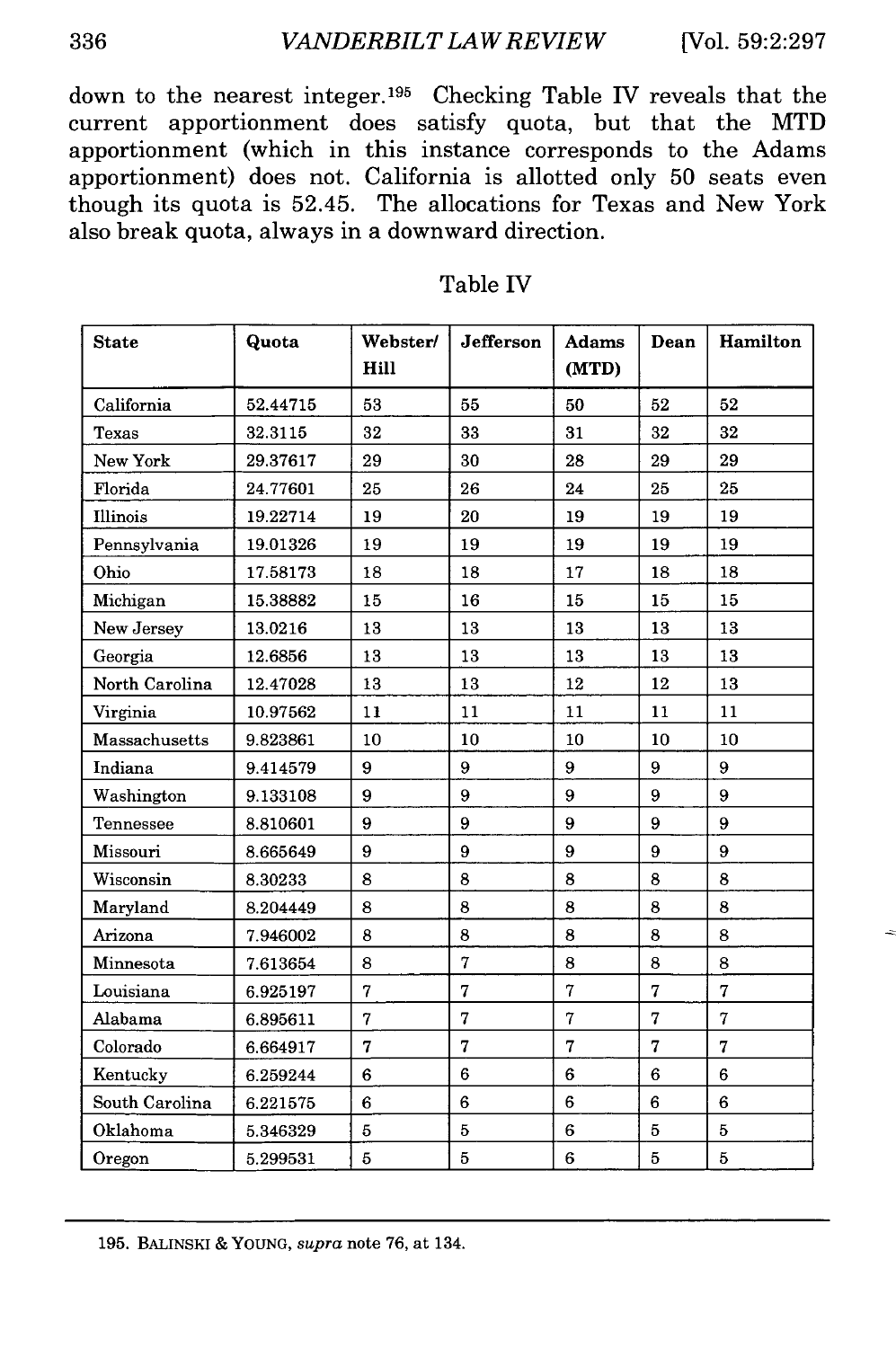| Connecticut   | 5.27015  | 5              | 5              | 6                   | 5                   | 5                       |
|---------------|----------|----------------|----------------|---------------------|---------------------|-------------------------|
| Iowa          | 4.531901 | 5              | 4              | 5                   | 5                   | 5                       |
| Mississippi   | 4.409796 | 4              | 4              | 5                   | 4                   | 4                       |
| Kansas        | 4.163869 | 4              | 4              | 4                   | 4                   | $\overline{\mathbf{4}}$ |
| Arkansas      | 4.142089 | 4              | 4              | 4                   | 4                   | $\overline{\mathbf{4}}$ |
| Utah          | 3.45731  | 3              | 3              | $\overline{\bf{4}}$ | $\overline{\bf{4}}$ | 4                       |
| Nevada        | 3.09456  | 3              | 3              | 3                   | 3                   | 3                       |
| New Mexico    | 2.819097 | 3              | $\overline{2}$ | 3                   | 3                   | 3                       |
| West Virginia | 2.80249  | 3              | $\overline{2}$ | 3                   | 3                   | 3                       |
| Nebraska      | 2.651462 | 3              | $\overline{2}$ | 3                   | 3                   | 3                       |
| Idaho         | 2.005209 | $\overline{2}$ | $\overline{2}$ | $\overline{2}$      | $\overline{2}$      | $\overline{2}$          |
| Maine         | 1.975001 | $\overline{2}$ | $\overline{2}$ | $\overline{2}$      | $\overline{2}$      | $\overline{2}$          |
| New Hampshire | 1.91423  | $\overline{2}$ | $\overline{2}$ | $\overline{2}$      | $\overline{2}$      | $\overline{2}$          |
| Hawaii        | 1.880575 | $\overline{2}$ | $\mathbf{1}$   | $\mathbf{2}$        | $\overline{2}$      | $\overline{2}$          |
| Rhode Island  | 1.622472 | $\overline{2}$ | 1              | $\overline{2}$      | $\overline{2}$      | $\overline{2}$          |
| Montana       | 1.399355 | 1              | 1              | $\overline{2}$      | $\boldsymbol{2}$    | 1                       |
| Delaware      | 1.213487 | $\mathbf{1}$   | 1              | $\overline{2}$      | $\mathbf{1}$        | $\mathbf{1}$            |
| South Dakota  | 1.169907 | $\mathbf{1}$   | 1              | $\overline{2}$      | $\mathbf{1}$        | $\mathbf{1}$            |
| North Dakota  | 0.99506  | 1              | 1              | $\mathbf{1}$        | $\mathbf{1}$        | 1                       |
| Alaska        | 0.972148 | 1              | $\mathbf{1}$   | 1                   | $\mathbf{1}$        | $\mathbf{1}$            |
| Vermont       | 0.942713 | $\mathbf{1}$   | $\mathbf{1}$   | $\mathbf{1}$        | $\mathbf{1}$        | $\mathbf{1}$            |
| Wyoming       | 0.765596 | 1              | 1              | 1                   | 1                   | 1                       |

How important is it that an apportionment method satisfy quota? In the 1820 apportionment, New York's quota was 32.503, but it was assigned 34 seats. In the same year, Pennsylvania's quota was 24.917, but it received 26 seats. In the 1830 apportionment, New York again violated quota receiving 40 seats even though its quota was only 38.593. So, as a matter of history, the methods employed to apportion Congress have not always satisfied quota.

On the other hand, these were the only times in history in which quota was not satisfied. Moreover, the violating of quota in these two apportionments, a consequence of using the Jefferson method, probably contributed to the rejection of that method and its replacement by Hamilton's method, which is known to always satisfy quota.<sup>196</sup>

If an MTD apportionment may not satisfy quota, should we disqualify its use? The answer is no, for several reasons. First, as just

<sup>196.</sup> Actually the method was proposed by Vinton, but it was identical to that proposed by Hamilton for the original apportionment of Congress in 1798. BALINSKI & YOUNG, *supra* note 76, at 37.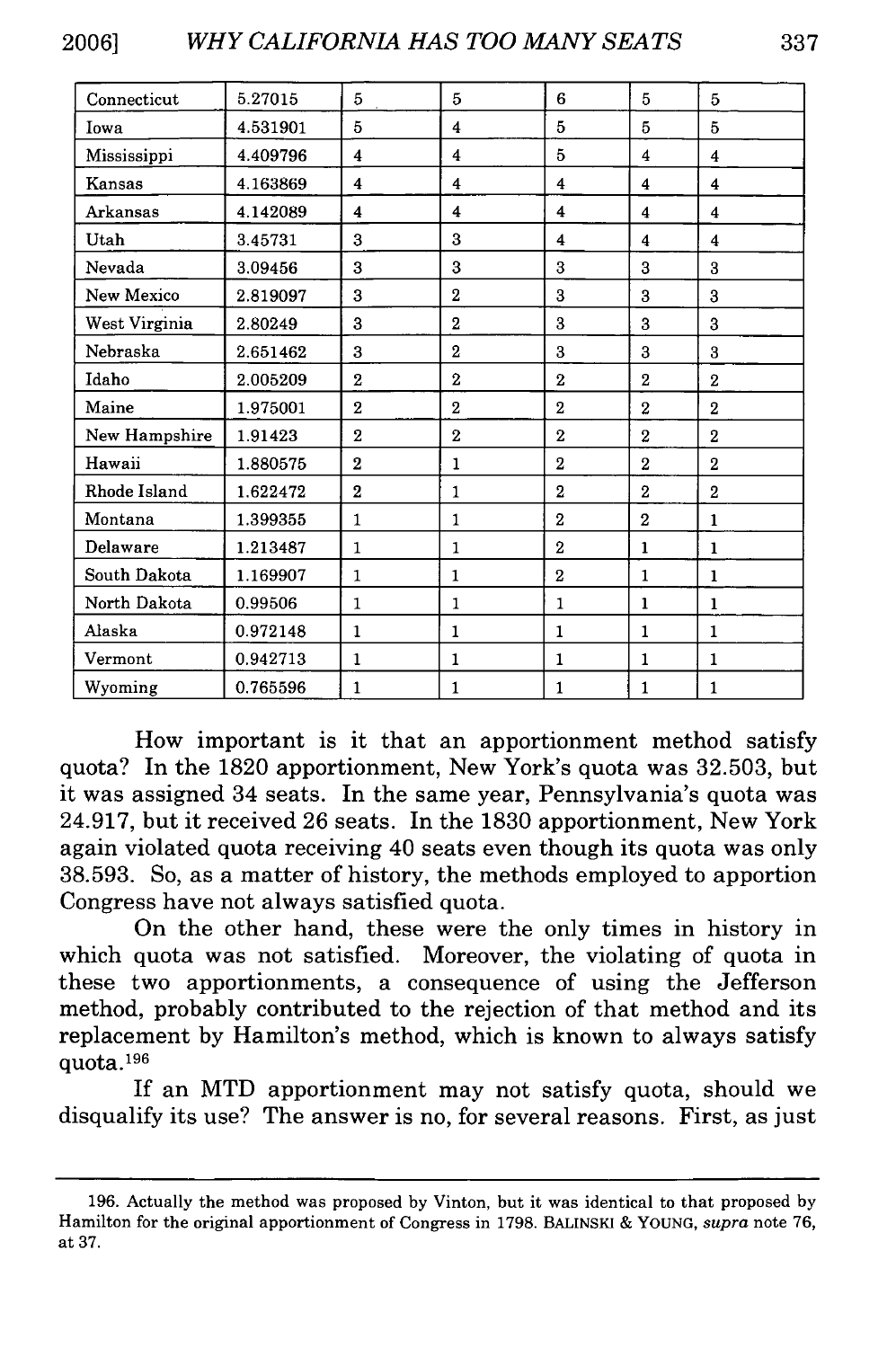discussed, the historical evidence suggests that violating quota is not a legal impediment. Second, every standard method of apportionment, other than Hamilton's method, is known to violate quota under some circumstances. It is true that the Webster and Hill methods rarely do so, 197 but the possibility exists nevertheless.

There is a more fundamental issue related to quota, though. Should we really be concerned with how close a state is to its quota? If the Court's concern is adherence to "one person, one vote," then the relevant unit of analysis is the representation of the citizens, not the total representation of the state. Under this inquiry, then, the state has no real claim at all.

Further buttressing this argument is the federal statute requiring states to elect their representatives by single-member districts.<sup>198</sup> This not only removes from the states the decision of how to elect the representatives, but ties each representative to a subpopulation of the state, rather than to the state itself. This makes it difficult to view the representatives as being representative of the state *qua* state, rather than as representative of those people within the district.<sup>199</sup>

One could argue that a state does have a claim to general representation under Article I, §2. The requirement that "[riepresentatives **...** shall be apportioned among the several States which may be included within this Union, according to their respective numbers,"200 might be interpreted to mean that the apportionment must satisfy quota. But there is no "one state, one vote" jurisprudence, so any rational assignment of seats "according to their respective numbers<sup>"201</sup> should be sufficient. Violating quota, then, should not be a constitutional bar.

It might, however, be a political one. One could envision considerable political fall-out from states receiving less than their

<sup>197.</sup> In Monte Carlo simulations, the Webster method violates quota about 0.06% of the time and the Hill method violates quota about 0.3% of the time. In contrast, the Adams and Jefferson methods almost always violate quota. BALINSKI & YOUNG, *supra* note 76, at 81, tbl. 10.3). Since the MTD apportionment is often identical to the Adams apportionment, it is highly likely to violate quota as well.

<sup>198. 2</sup> U.S.C. § 2c (2006).

<sup>199.</sup> After the passage of the Seventeenth Amendment mandating the popular election of senators, one might view senators as representing the people of the state rather than the state itself. U.S. CONST. amend. XVII. Thus, even the institution that was designed to represent states *qua* states has moved in the direction of populism. This is not to say that there are no situations in which states have a role distinct from their inhabitants. Should a presidential election be thrown into the House of Representatives, the voting is done by state delegation, with each state getting one vote. U.S. CONST. art. II, § 1.

<sup>200.</sup> U.S. CONST. art. I, § 2, cl. 3. 201. *Id.*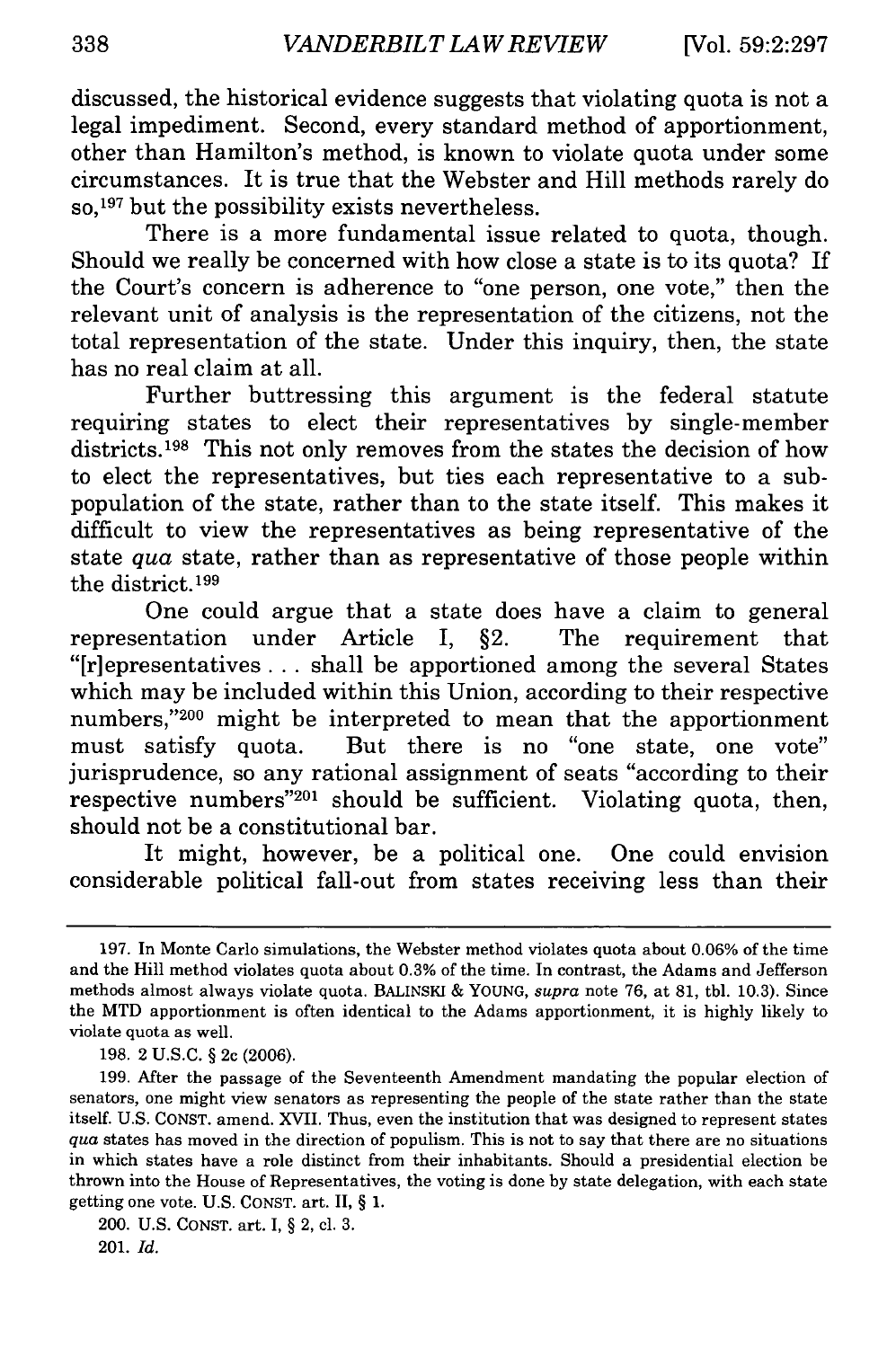quota. Is satisfying quota a "legitimate state interest"? And, if so, is the choice of the Hill method "necessary to achieve" it?

The answer to the second question is certainly, "No." Hamilton's method always satisfies quota, and Webster's method is less likely to violate quota than Hill's method.<sup>202</sup> Even Dean's method rarely breaks quota. In the 22 apportionments in U.S. history, none of these methods has ever violated quota.<sup>203</sup> Thus, one need not pick Hill to assure that the quota is satisfied. Moreover, these other methods will often have less total deviation than a Hill apportionment (as was the case in 1990).

The answer to the first question is certainly more difficult. It is hard to know how much political turmoil there would be if an apportionment violated quota or if it regularly did so. The methods of apportionment are suitably arcane<sup>204</sup> that few people are likely to understand the significance of the quota. On the other hand, if California were suddenly to lose 3 seats it would be difficult not to notice. A court could go either way on this question. But even if a court were to find that satisfying quota is a legitimate state interest, the Hill method is not necessary to achieve this interest. Rather, there is an intermediate position requiring the apportionment with the smallest total deviation that also satisfies quota.

#### 2. Bias

Another property that concerns experts is bias. Suppose we fix a method of apportionment and look at the resulting seat assignments over the history of the United States. If we used the Adams method, we would see that over the course of the 22 apportionments, states with small populations tended to do better than their quota, and states with large populations tended to do worse. That is, the Adams method has a bias toward small states.<sup>205</sup> If the Jefferson method were employed, one would see just the opposite: large states would routinely do better than their quota and small states worse, i.e., a bias

<sup>202.</sup> *See supra* note 197 (discussing preservation of quota in different methods).

<sup>203.</sup> *See* BALINSKI & **YOUNG,** *supra* note 76, at 158-180 for a complete table of apportionments.

<sup>204.</sup> Something that should be amply clear to the reader who has made it this far.

<sup>205.</sup> The Adams method is named after its proposer, John Quincy Adams. The bias toward small states is deliberate since Adams feared the waning power of New England after the 1830 census. He proposed his method as a substitute for one proposed by James Polk, which would have cost Massachusetts (and New England as a whole) a representative even though the House was to be increased by 27 members. For more details, see BALINSKI & **YOUNG,** *supra* note 76, at **25.**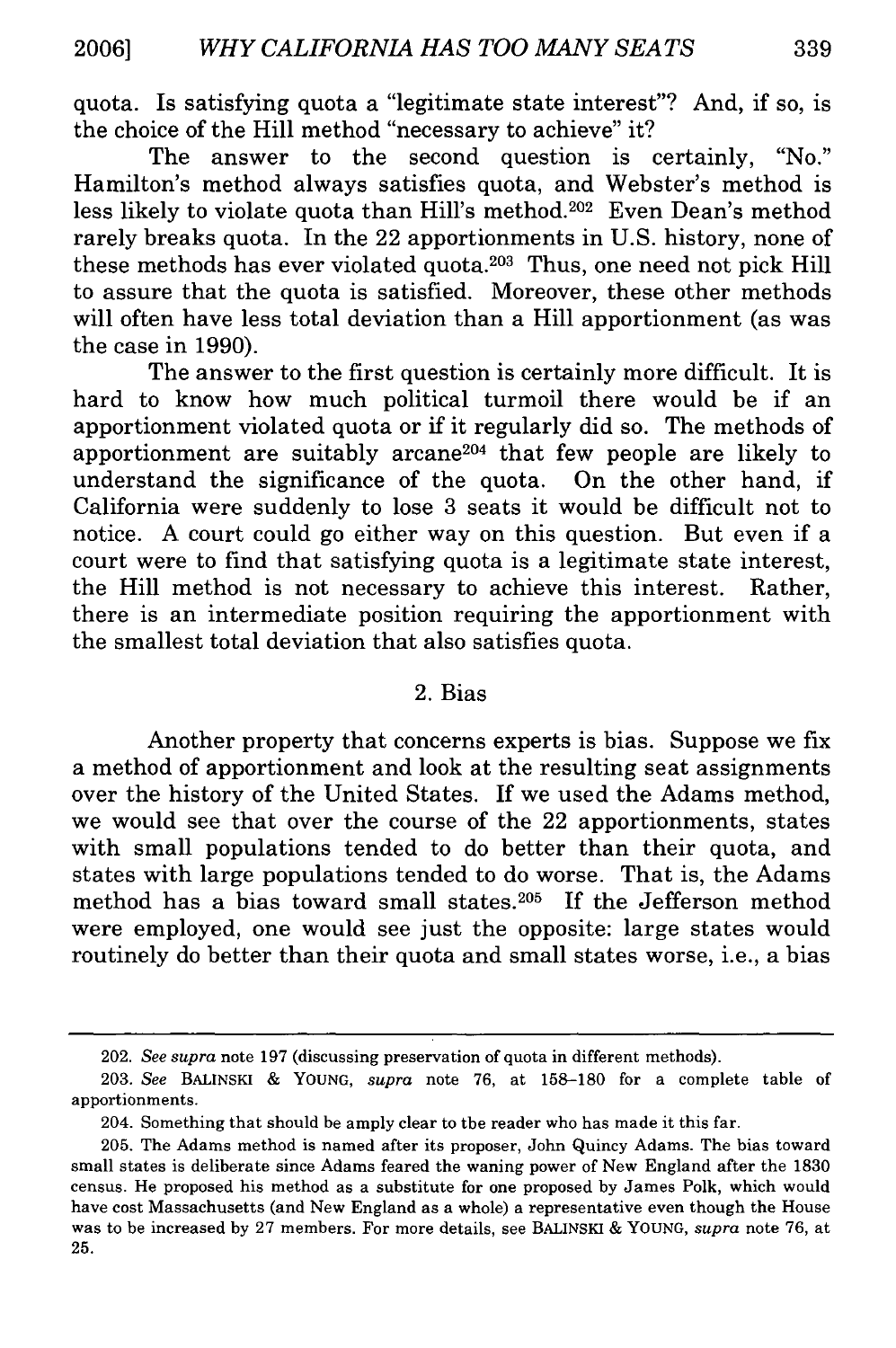toward large states. Of the standard methods, only two are without bias: Webster's method and Hamilton's method.<sup>206</sup>

Using a method of apportionment that is systematically biased is problematic. Jefferson's method, which had been used from the founding of the nation until 1840, was replaced by Webster's method largely because of the former's bias toward large states.<sup>207</sup> The choice of the Hill method in 1929 was largely based on the (false) assertion that it was the only method that was unbiased.208 Historically, then, Congress has been sensitive to bias in apportionment.

Since the MTD apportionment is closely related to the Adams apportionment, one would suspect that it would be biased toward small states and that is indeed the case. For this reason, it might be politically difficult to mandate it as a method of apportionment. However, two factors suggest that choosing a biased method might be less politically awkward now than in the past.

The first is that for the last 60 years, the method used has been biased in favor of small states, and there has been little clamor about it. The size of the bias in the Hill method is about a third that of the MTD apportionment<sup>209</sup> and so is less noticeable than the MTD apportionment would be. Nevertheless, there has been little complaint on this point.

The second factor is that the political situation with respect to the distribution of population is not as threatening now as it was in either the 1830s or 1910s. In the 1830s, one saw a dilution of the traditional political powers in New England;210 the early 1900s saw a movement away from rural areas and toward the cities. 211 Thus, at both times, the bias against small states was perceived as exacerbating an already disturbing trend. It is not a coincidence that Congress was unable to reapportion itself at all after the 1920 census given the demographic disruptions and their likely consequences for reapportionment.<sup>212</sup> It is hard to argue that current demographic trends are as dislocating as at either of those times, and so a biased method of apportionment may be of less concern.

<sup>206.</sup> For a detailed discussion of bias, see *id.* at Ch. 9.

<sup>207.</sup> *Id.* at 34.

<sup>208.</sup> This was in fact false. As noted earlier, the Hill method is biased towards small states whereas it is Webster's method which is unbiased. The arguments over this point were quite vituperative in the 1920s. *See id.* at 54.

<sup>209.</sup> *Id.* at 75, fig. 9.1. I am assuming here that the bias of the MTD apportionment is essentially the same as the Adams method.

<sup>210.</sup> BALINSKI & YOUNG, *supra* note 76, at 25.

<sup>211.</sup> *Id.* at 51.

<sup>212.</sup> *Id.* at 56.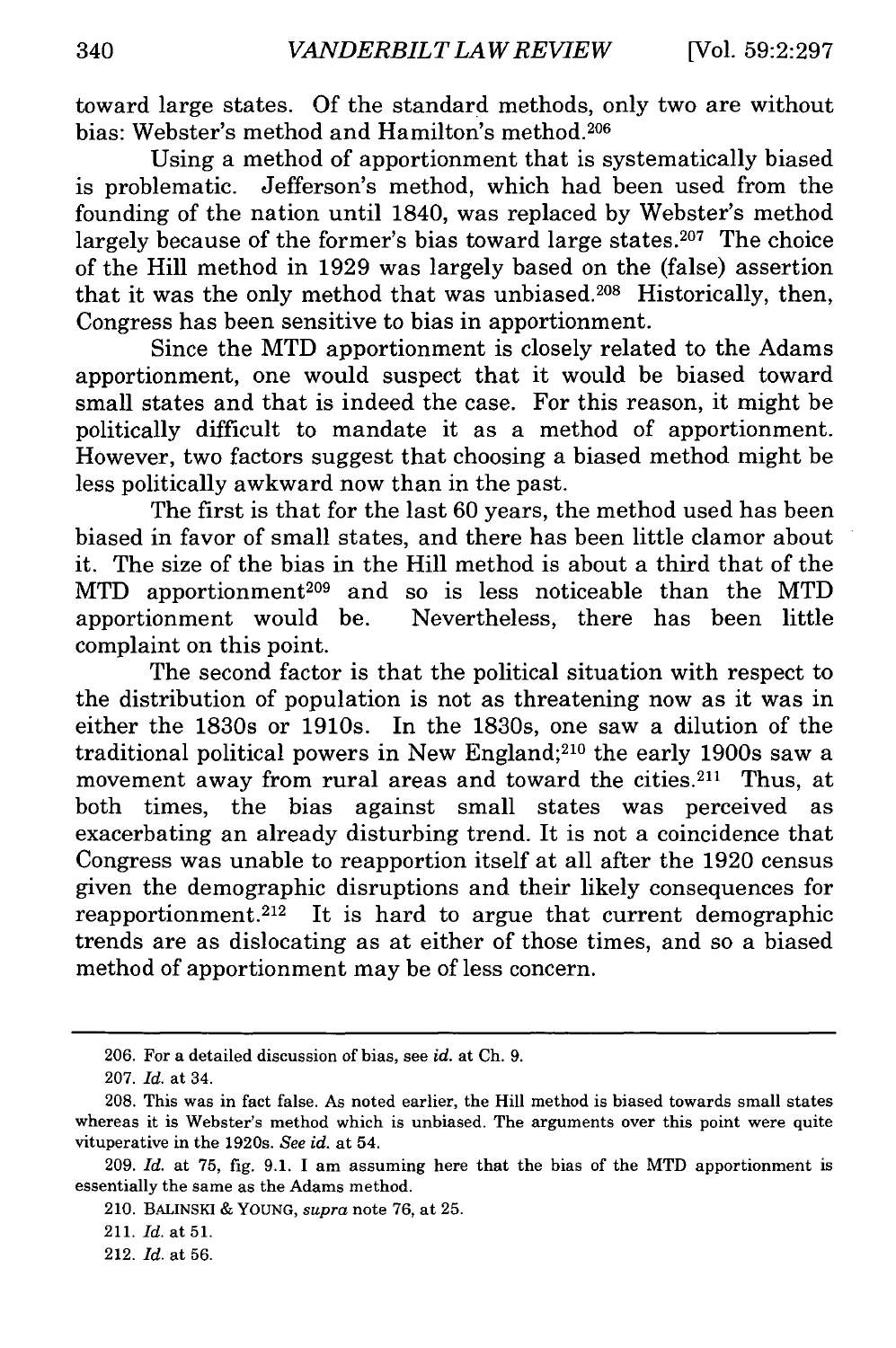Indeed, there is some reason to believe that a bias in the direction of the small states may even be appropriate. With four states (California, Florida, New York, and Texas) accounting for 32% of the seats in the House, 213 one might be concerned about *too much* concentration of power in the large states. If a small number of states continue to accumulate seats, and their delegations vote as a bloc, then the states with large delegations may have too much power in Congress.<sup>214</sup>

But even if having a non-biased apportionment is a legitimate political goal, the Hill method is not necessary to achieve it. The Hill method is itself biased. The only unbiased methods are Webster and Hamilton. Hence, the government cannot justify the use of Hill on this basis. And again, the intermediate position would be to adopt whichever method achieves the minimum bias together with the minimum total deviation.

#### 3. Alabama Paradox

As the House of Representatives increased in size, a strange phenomenon was observed: it was possible that the size of the House might be increased, but in the process an individual state might lose a representative solely because of a change in the total size of the House. For example, after the 1880 census, Congress considered increasing the size of the House. The Chief Clerk of the Census Office, using Hamilton's method, computed the apportionment for all sizes of the House between 275 and 350 seats. He reported to Congress that

[wihile making these calculations I met with the so-called "Alabama" paradox where Alabama was allotted 8 Representatives out of a total of 299, receiving but 7 when the total became 300. Such a result as this is to me conclusive proof that the process employed in obtaining it is defective, and that it does not in fact "apportion Representatives among the States according to their respective numbers."<sup>215</sup>

This problem was even more evident in 1900, when Maine would have been allocated 3 seats if the House was between 350 and 382, 4 seats if the size was between 383 and 385, back to 3 for House size 386, up again to 4 for House sizes 387 and 388, back to 3 for sizes 389 and 390, and finally back to 4 for sizes 391 through 400.216

<sup>213.</sup> See MILLS, *supra* note 141, at 2 for census data from 2000.

<sup>214.</sup> Having control of a large bloc of votes may mean disproportionate ability to affect the outcome of a vote. *See* Edelman, *supra* note 45, at 266 (providing an example of one such scenario); Felsenthal & Machover, *supra* note 45, § **7.8** (discussing the bloc paradox).

<sup>215.</sup> BALINSKI & YOUNG, *supra* note 76, at 38 (quoting a letter written by C.W. Seaton).

<sup>216.</sup> *Id.* at 40. A representative from Maine bemoaned these results on the floor of the House crying, "[i]n Maine comes and out Maine goes . . . God help the State of Maine when mathematics reach for her and undertake to strike her down." *Id.* at 41.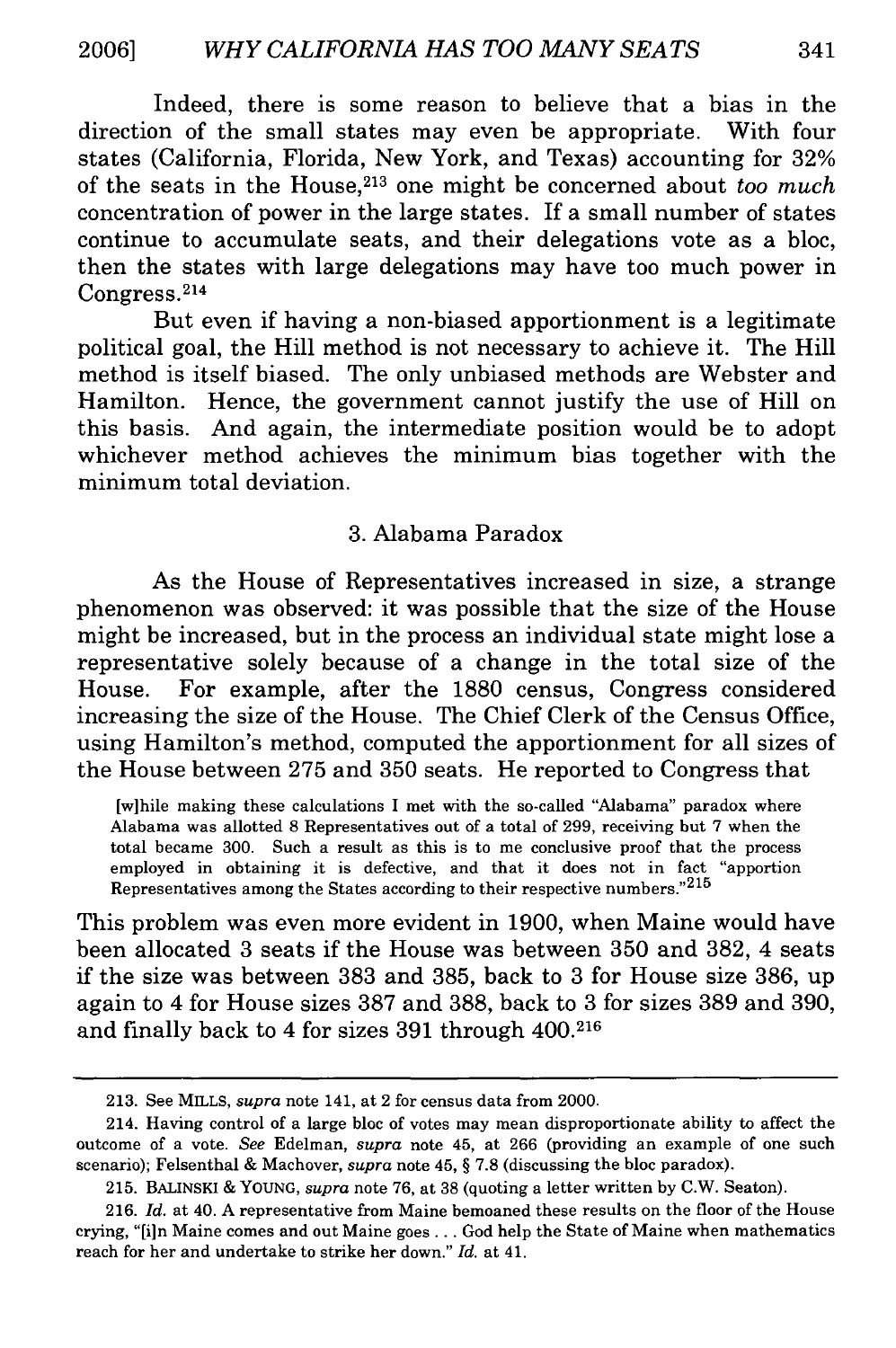All of the divisor methods avoid the Alabama Paradox; so, among the standard methods, it afflicts only Hamilton's. At this time, I have no conclusive proof as to whether an MTD apportionment could be subject to the paradox. To my knowledge, the paradox only manifests itself when the MTD apportionment is not unique. In those cases, there always seems to be a way to choose among the many MTD apportionments so as to avoid the paradox. But no mathematical proof of this assertion is available.217

Frankly, it is no longer clear how significant the Alabama Paradox is. The House of Representatives has not changed size since 1911,218 and there seems no real pressure to do so. The most likely scenario in which the House would increase in size would be the addition of either Washington, D.C. or Puerto Rico as a state; then, perhaps, the House would add 2 seats to accommodate them. Using data from the 2000 census, I have verified that the MTD apportionment would not exhibit the Alabama Paradox if Congress were to add as many as 10 seats to the House.

Choosing a method to avoid the Alabama Paradox might be a legitimate political goal, although it seems irrelevant for the foreseeable future. But, again, even if it is legitimate, the choice of the Hill method is unnecessary to achieve it. Any method other than Hamilton's will suffice. Other solutions present themselves as well. For example, one solution would be ensuring by statute that if the House is to be increased in size that no state would have fewer representatives than it currently has.

In short, the government cannot muster a strong claim that the choice of the Hill method is necessary to further some legitimate political goal. There are numerous alternatives to Hill that would further the same goals, and many of them would result in smaller total deviations.

On the other hand, the result might not be the triumph of the MTD apportionment. The Court might accept preservation of quota or lack of bias as legitimate political goals. If so, the MTD apportionment would not be appropriate, and some mixed regime of

<sup>217.</sup> For a more detailed technical discussion of this issue, see Paul H. Edelman, *Minimum Total Deviation Apportionments* (forthcoming 2006).

<sup>218.</sup> This is not quite true. When Alaska and Hawaii were admitted to the union in 1959, the House increased to 437 seats by adding one each for the new states. After the 1960 reapportionment, however, it returned to its original 435. U.S. Census Bureau, Congressional Apportionment-Historical Perspective, http://www.census.gov/population/www/censusdata/ apportionment/history.html (last visited Mar. 20, 2006).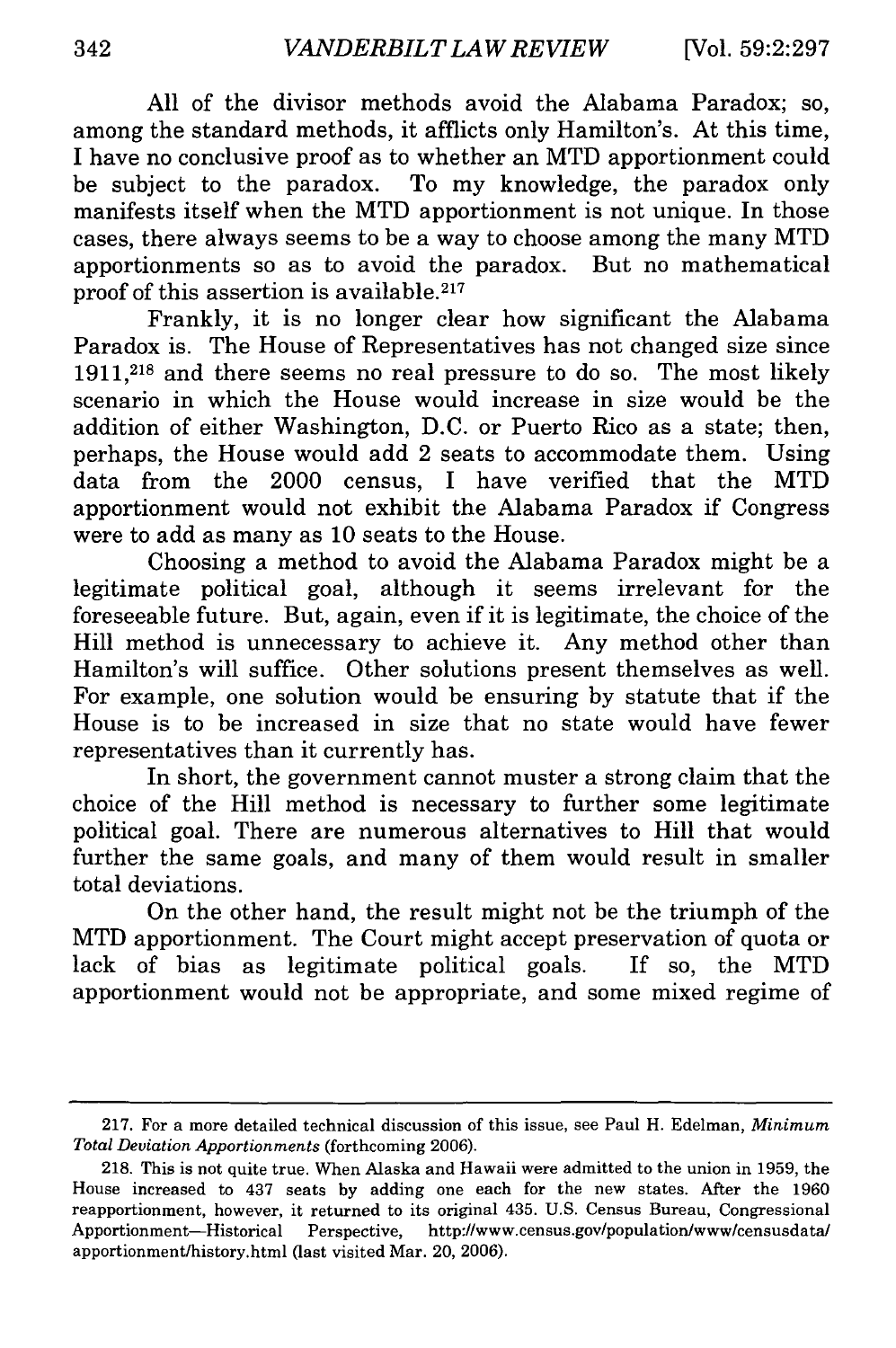choosing the standard apportionment with the smallest total deviation might be substituted in its stead.219

#### VI. CONSEQUENCES

If the Court were to hold that an MTD apportionment was constitutionally mandated, what difference would it make? Table V shows what the 2002 Congress would look like under such an apportionment:<sup>220</sup>

| <b>State</b>          | Apportionment | <b>Minimum Total</b> | Current       |
|-----------------------|---------------|----------------------|---------------|
|                       | Population    | <b>Deviation</b>     | Apportionment |
| California            | 33,930,798    | 50                   | 53            |
| <b>Texas</b>          | 20,903,994    | 31                   | 32            |
| New York              | 19,004,973    | 28                   | 29            |
| Florida               | 16,028,890    | 24                   | 25            |
| <b>Illinois</b>       | 12,439,042    | 19                   | 19            |
| Pennsylvania          | 12,300,670    | 19                   | 19            |
| Ohio                  | 11,374,540    | 17                   | 18            |
| Michigan              | 9,955,829     | 15                   | 15            |
| New Jersey            | 8,424,354     | 13                   | 13            |
| Georgia               | 8,206,975     | 13                   | 13            |
| <b>North Carolina</b> | 8,067,673     | 12                   | 13            |
| Virginia              | 7,100,702     | 11                   | 11            |
| <b>Massachusetts</b>  | 6,355,568     | 10                   | 10            |
| Indiana               | 6,090,782     | 9                    | 9             |
| Washington            | 5,908,684     | 9                    | 9             |
| <b>Tennessee</b>      | 5,700,037     | 9                    | 9             |
| <b>Missouri</b>       | 5,606,260     | 9                    | 9             |
| Wisconsin             | 5,371,210     | 8                    | 8             |
| Maryland              | 5,307,886     | 8                    | 8             |
| Arizona               | 5,140,683     | 8                    | 8             |
| <b>Minnesota</b>      | 4,925,670     | 8                    | 8             |
| Louisiana             | 4,480,271     | 7                    | 7             |
| Alabama               | 4,461,130     | 7                    | 7             |
| Colorado              | 4,311,882     | 7                    | 7             |

| 'able |  |
|-------|--|
|-------|--|

**219.** There is some precedent for choosing among a number of different methods. In 1941, Congress ordered the Census Bureau to compute the apportionment for the 1940 census using both Webster's method and Hill's method. BALINSKI **& YOUNG,** *supra* note **76,** at **57-58.**

220. See MILLS, *supra* note 141, at 2 for 2000 census data on apportionment populations.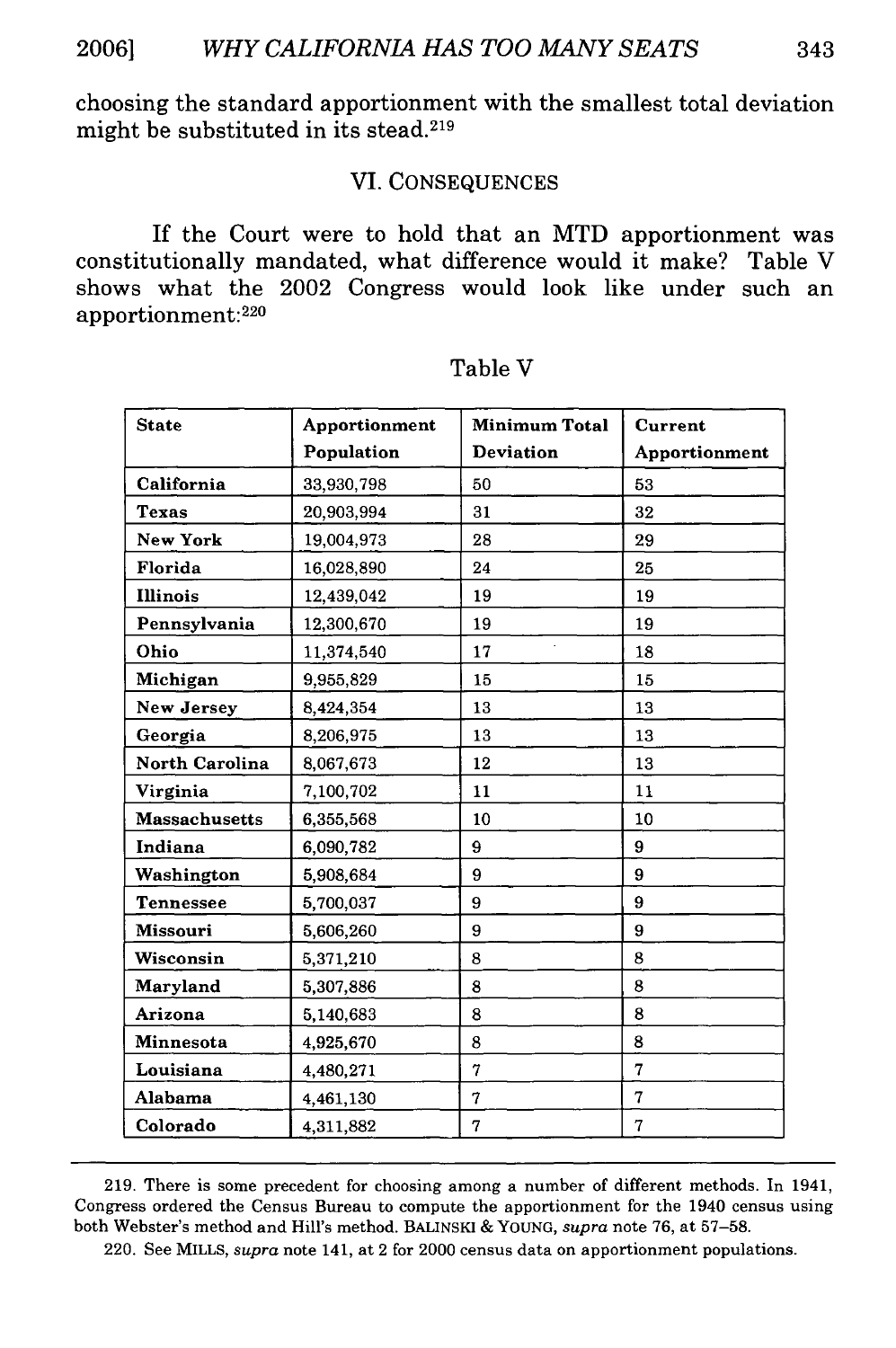| Kentucky                | 4,049,431   | 6                   | 6                  |
|-------------------------|-------------|---------------------|--------------------|
| <b>South Carolina</b>   | 4,025,061   | 6                   | 6                  |
| Oklahoma                | 3,458,819   | 6                   | 5                  |
| Oregon                  | 3,428,543   | 6                   | 5                  |
| Connecticut             | 3,409,535   | 6                   | 5                  |
| Iowa                    | 2,931,923   | 5                   | 5                  |
| Mississippi             | 2,852,927   | 5                   | $\overline{\bf 4}$ |
| <b>Kansas</b>           | 2,693,824   | $\boldsymbol{4}$    | $\overline{\bf 4}$ |
| <b>Arkansas</b>         | 2,679,733   | $\overline{\bf{4}}$ | $\overline{\bf 4}$ |
| Utah                    | 2,236,714   | 4                   | 3                  |
| Nevada                  | 2,002,032   | 3                   | 3                  |
| <b>New Mexico</b>       | 1,823,821   | 3                   | 3                  |
| West Virginia           | 1,813,077   | 3                   | 3                  |
| Nehraska                | 1,715,369   | 3                   | 3                  |
| Idaho                   | 1,297,274   | 2                   | $\overline{2}$     |
| Maine                   | 1,277,731   | $\overline{2}$      | $\overline{2}$     |
| <b>New Hampshire</b>    | 1,238,415   | $\overline{2}$      | $\boldsymbol{2}$   |
| Hawaii                  | 1,216,642   | $\overline{2}$      | $\overline{2}$     |
| Rhode Island            | 1,049,662   | $\boldsymbol{2}$    | $\overline{2}$     |
| Montana                 | 905,316     | $\overline{2}$      | $\mathbf{1}$       |
| <b>Delaware</b>         | 785,068     | $\overline{2}$      | $\mathbf{1}$       |
| <b>South Dakota</b>     | 756,874     | $\overline{2}$      | $\mathbf{1}$       |
| North Dakota            | 643,756     | $\mathbf{1}$        | $\mathbf{1}$       |
| Alaska                  | 628,933     | $\mathbf{1}$        | $\mathbf{1}$       |
| Vermont                 | 609,890     | 1                   | $\mathbf{1}$       |
| Wyoming                 | 495,304     | $\mathbf{1}$        | $\mathbf{1}$       |
| <b>Total Population</b> | 247,493,379 | 435                 | 435                |

As is readily apparent, the largest states lose the most under an MTD apportionment. California loses 3 representatives, while Texas, New York, and Florida lose **1** each. The two other states losing representation are Ohio and North Carolina. The states that gain a representative are Oklahoma, Oregon, Connecticut, Mississippi, Utah, Montana, Delaware, and South Dakota. Overall, there is a transfer of representation from larger states to smaller ones.

This transfer of representatives from big to small states is not surprising given the fact that, in this instance, the MTD apportionment is equivalent to the Adams apportionment. As previously discussed, it is well-known that the Adams apportionment has a bias in favor of small states. On the other hand, not all MTD apportionments agree with Adams. The Adams apportionment for the **1810** Congress has a total deviation three times that of the MTD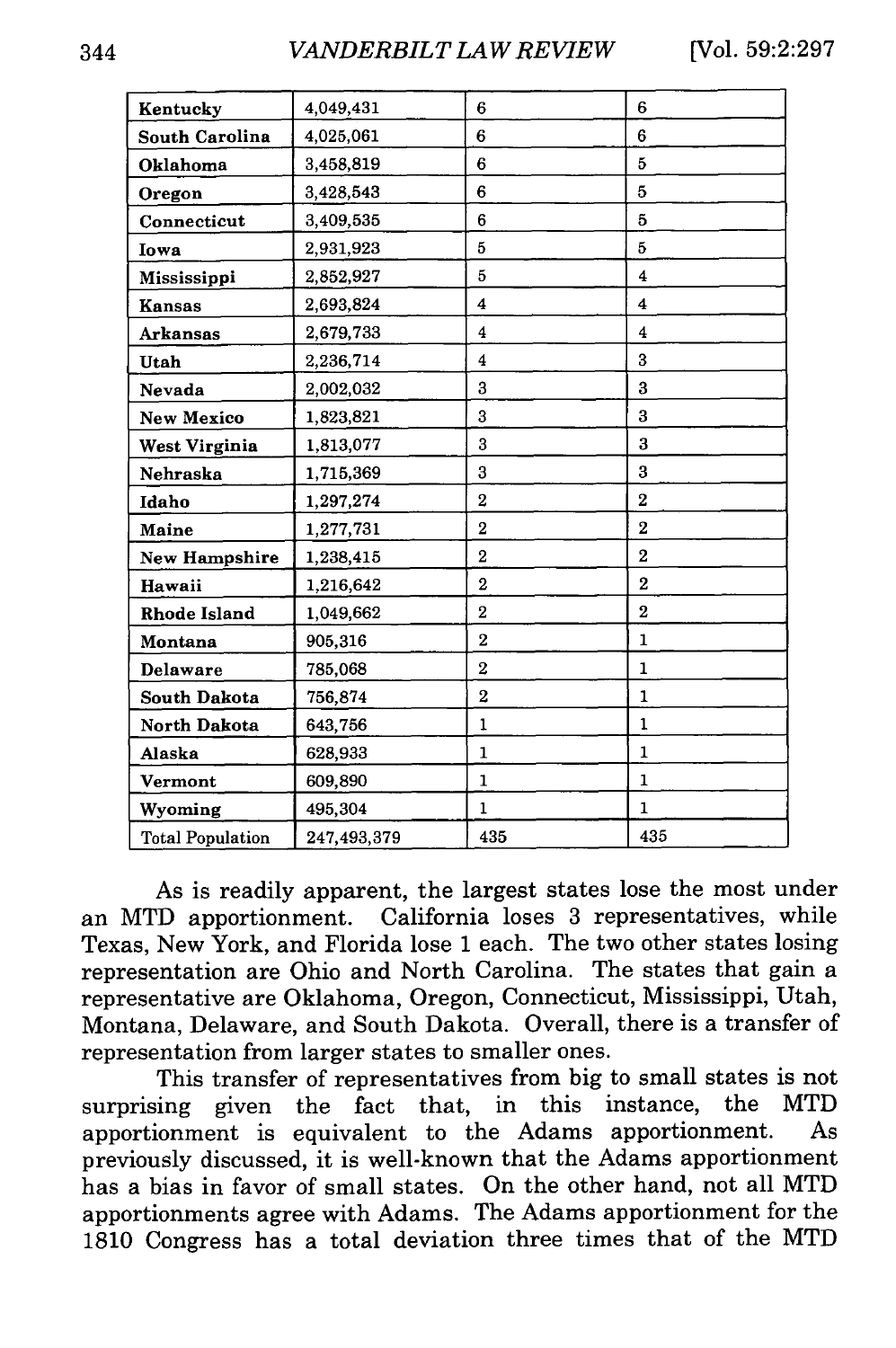apportionments. The nature of the overall bias of an MTD apportionment remains an open problem.

One might wonder what effect a change in apportionment would have had on the two most recent presidential elections. Since the electoral vote of a state is two more than its congressional delegation, a change in the apportionment would likely change the electoral vote totals. If the MTD apportionment had been used in 2000, then the 2004 presidential race would have resulted with Bush receiving 1 more electoral vote. The 2000 election (which depended on the 1990 census) would have resulted in Bush gaining 3 electoral votes. In other words, it would not have changed the outcome in either election.

Similar results follow from other close presidential elections in American history: 1876,<sup>221</sup> 1888,<sup>222</sup> and 1960.<sup>223</sup> The change to an MTD apportionment would not have affected the outcome in any of these elections. At most, 4 electoral votes would have changed sides in any of these elections.<sup>224</sup> Evidently, the proposed change to an MTD apportionment would make little difference on presidential outcomes.

#### VII. CONCLUSION

I have argued in this Article that the Court's "one person, one vote" jurisprudence has implications for the method by which the House of Representatives is apportioned. If the Court were to reason consistently about measuring deviations in representation, then it would be forced to throw out the current method of apportionment. The Court itself had a sense that this was true when deciding *Department* of *Commerce v. Montana,* but it was diverted by, of all things, an arithmetic mistake.

In 2010, the House will again be reapportioned, and possibly, the Court will have a chance to review its earlier decision. Perhaps it

<sup>221.</sup> Hayes beat Tilden in this election after a special commission allocated disputed electoral votes, despite the fact that Tilden won the popular vote. WILLIAM H. REHNQUIST, CENTENNIAL CRISIS: THE DISPUTED ELECTION OF 1876 at 99-105 (Alfred A. Knopf ed., 2004).

<sup>222.</sup> Harrison beat Cleveland in one of the three elections in history for which the popular vote gave a different outcome than the electoral vote. JAMES T. HAVEL, U.S. PRESIDENTIAL CANDIDATES AND THE ELECTIONS: A BIOGRAPHICAL AND HISTORICAL GUIDE 64 (1996).

<sup>223.</sup> Kennedy beat Nixon in another close popular election. *See* Robert **S.** Erikson, *The 2000 Presidential Election in Historical Perspective,* 116 POL. **SCI.** Q. 29, 31-32 (2001) (comparing the 1960 election to the 2000 presidential election).

<sup>224.</sup> Nixon would have received four more electoral votes and Kennedy four fewer in the 1960 election, making the election somewhat closer. In 1876, Hayes would have gotten two more electoral votes, and Harrison, in 1888, would have gotten one more, in both cases extending their leads.